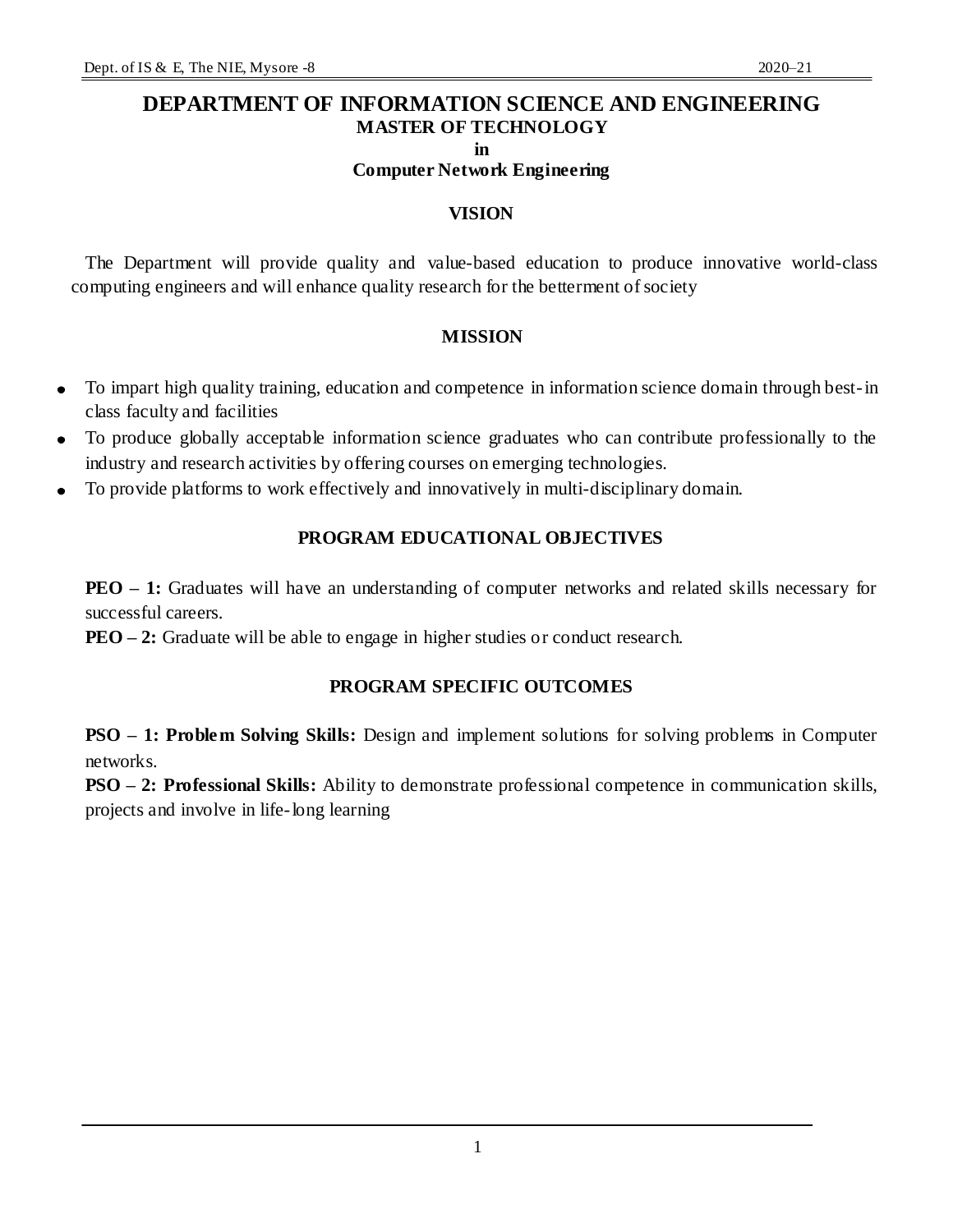### **PROGRAM OUTCOMES**

**PO** – 1: An ability to independently carry out research / investigation and development work to solve practical problems in computer networks.

**PO – 2:** An ability to write and present a substantial technical report/document.

**PO – 3:** An ability to demonstrate a degree of mastery over the area with respect to Computer networking.

**PO – 4:** An ability to use and apply software tools in networking, handling project management with social and economic factors into consideration.

**PO – 5:** An ability to demonstrate in life-long learning and assess outcome, based on knowledge and engineering skills in computer networks.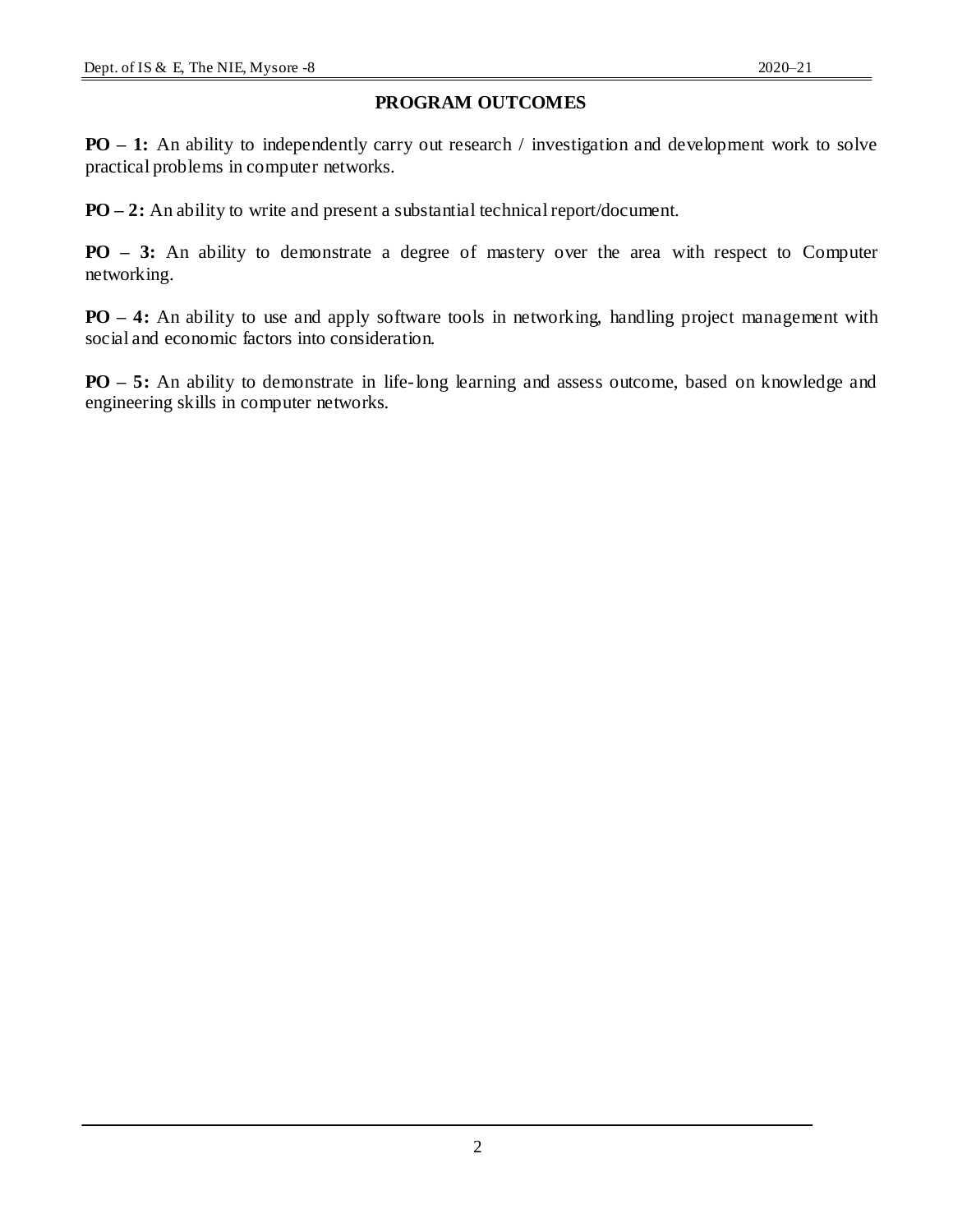|                | <b>AMVVA</b>                            |             |
|----------------|-----------------------------------------|-------------|
| AMT1C01        | <b>Applied Engineering Mathematics</b>  | $(4-0-0)$ 4 |
| MCN1C02        | Wireless Adhoc Network                  | $(4-2-0)$ 5 |
| MCN1C03        | <b>Advances in Computer Networks</b>    | $(4-0-0)$ 4 |
| MCN1C04        | <b>Information and Network Security</b> | $(4-2-0)$ 5 |
| <b>MCN1CRM</b> | Research Methodology                    | $(2-0-0)$ 2 |
| MCN2C01        | Cyber Crime and Digital forensic        | $(4-2-0)$ 5 |
| MCN2C02        | Cloud Computing                         | $(4-2-0)$ 5 |
| MCN2C03        | Protocol Engineering                    | $(4-0-0)$ 4 |
| MCN2C04        | Network Management                      | $(3-0-2)$ 4 |

#### **CORE – Theory**

#### **CORE – Lab**

| MCN1L01 | Advance Computer Networks lab         | $(0-0-2)$ 1 |
|---------|---------------------------------------|-------------|
| MCN2L01 | Cryptography and Network security lab | $(0-0-2)$ 1 |

### **DEPT. ELECTIVE – I**

| MCN1E101 | Multi core Architecture and programming    | $(3-0-0)$ 3 |
|----------|--------------------------------------------|-------------|
| MCN1E102 | Multimedia Communications                  | $(3-0-0)$ 3 |
| MCN1E103 | Intrusion Detection and Prevention Systems | $(3-0-0)$ 3 |
| MCN1E104 | Client server Programming                  | $(3-0-0)$ 3 |
| MCN1E105 | Information Storage                        | $(3-0-0)$ 3 |

### **DEPT. ELECTIVE – 2**

| MCN1E201        | System Modeling and Simulation     | $(3-0-0)$ 3 |
|-----------------|------------------------------------|-------------|
| <b>MCN1E202</b> | Principles of Information Security | $(3-0-0)$ 3 |
| MCN1E203        | Distributed systems                | $(3-0-0)$ 3 |
| MCN1E204        | Artificial Intelligence            | $(3-0-0)$ 3 |
| MCN1E205        | <b>Wireless Sensor Networks</b>    | $(3-0-0)$ 3 |

### **DEPT. ELECTIVE – 3**

| MCN2E301 | Optical Network                      | $(3-0-0)$ 3 |
|----------|--------------------------------------|-------------|
| MCN2E302 | Computer System performance Analysis | $(3-0-0)$ 3 |
| MCN2E303 | Web Engineering                      | $(3-0-0)$ 3 |
| MCN2E304 | Advances in Storage Area Network     | $(3-0-0)$ 3 |
| MCN2E305 | Real Time Systems                    | $(3-0-0)$ 3 |
| MCN2E306 | Social Networks                      | $(3-0-0)$ 3 |

#### **DEPT. ELECTIVE – 4**

| MCN2E401        | Big Data Analytics             | $(3-0-0)$ 3 |
|-----------------|--------------------------------|-------------|
| MCN2E402        | Computer forensics             | $(3-0-0)$ 3 |
| <b>MCN2E403</b> | Human Computer Interface       | $(3-0-0)$ 3 |
| MCN2E404        | Information retrieval systems  | $(3-0-0)$ 3 |
| <b>MCN2E405</b> | Advanced Digital Communication | $(3-0-0)$ 3 |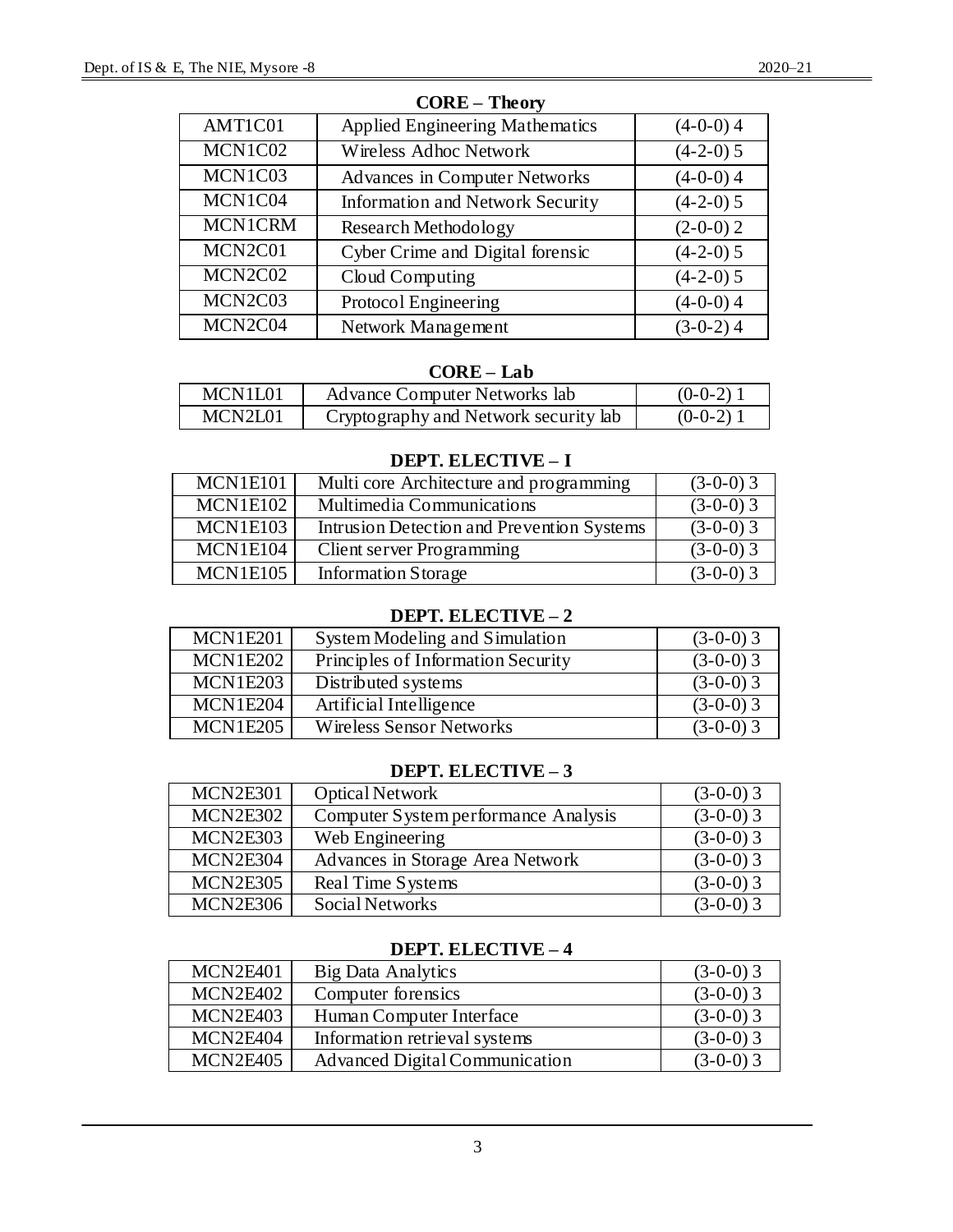#### **INDUSTRY DRIVEN ELECTIVE**

| MCN2I01 | Internet of Things               | $(2-0-0)$ 2 |
|---------|----------------------------------|-------------|
| MCN2I02 | Introduction to Machine Learning | $(2-0-0)$ 2 |

#### **MOOC ELECTIVE**

| MCN3Mxx | Management Department (12 Weeks)           | $(3-0-0)$ 3 |
|---------|--------------------------------------------|-------------|
| MCN3Mxx | Open Elective (Other Department) (8 Weeks) | $(2-0-0)$ 2 |

### **PROJECT & SEMINAR**

| MCN3C01 | Seminar            | $(0-0-2)$ 1  |
|---------|--------------------|--------------|
| MCN3C02 | Internship         | $(0-0-10)5$  |
| MCN3C03 | Project Phase-I    | $(0-0-14)8$  |
| MCN4C01 | Project Phase $-2$ | $(0-0-30)15$ |

### **SUGGESTED PLAN OF STUDY FOR REGULAR STUDENTS (88 Credits)**

| Semester<br>SI. N <sub>0</sub> |                 | П        | Ш       | IV      |
|--------------------------------|-----------------|----------|---------|---------|
|                                | AMT1C01         | MCN2C01  | MCN3Mxx | MCN4C01 |
| 2                              | MCN1C02         | MCN2C02  | MCN3Mxx |         |
| 3                              | MCN1C03         | MCN2C03  | MCN3C01 |         |
|                                | MCN1C04         | MCN2C04  | MCN3C02 |         |
|                                | <b>MCN1E1XX</b> | MCN2E3XX | MCN3C03 |         |
|                                | MCN1E2XX        | MCN2E4XX |         |         |
|                                | <b>MCN1CRM</b>  | MCN2IXX  |         |         |
| 8                              | MCN1L01         | MCN2L01  |         |         |
| Total Cr.                      | 27              | 27       | 19      |         |

#### **DEGREE REQUIREMENT**

| <b>Engineering Science Core</b> | 04 |
|---------------------------------|----|
| <b>Department Core</b>          | 42 |
| <b>Department Elective</b>      | 12 |
| <b>Industry Driven Elective</b> | O2 |
| <b>MOOC &amp; Open Elective</b> | 05 |
| Project Phase 1 & 2             | 23 |
| <b>Total</b>                    | 88 |

4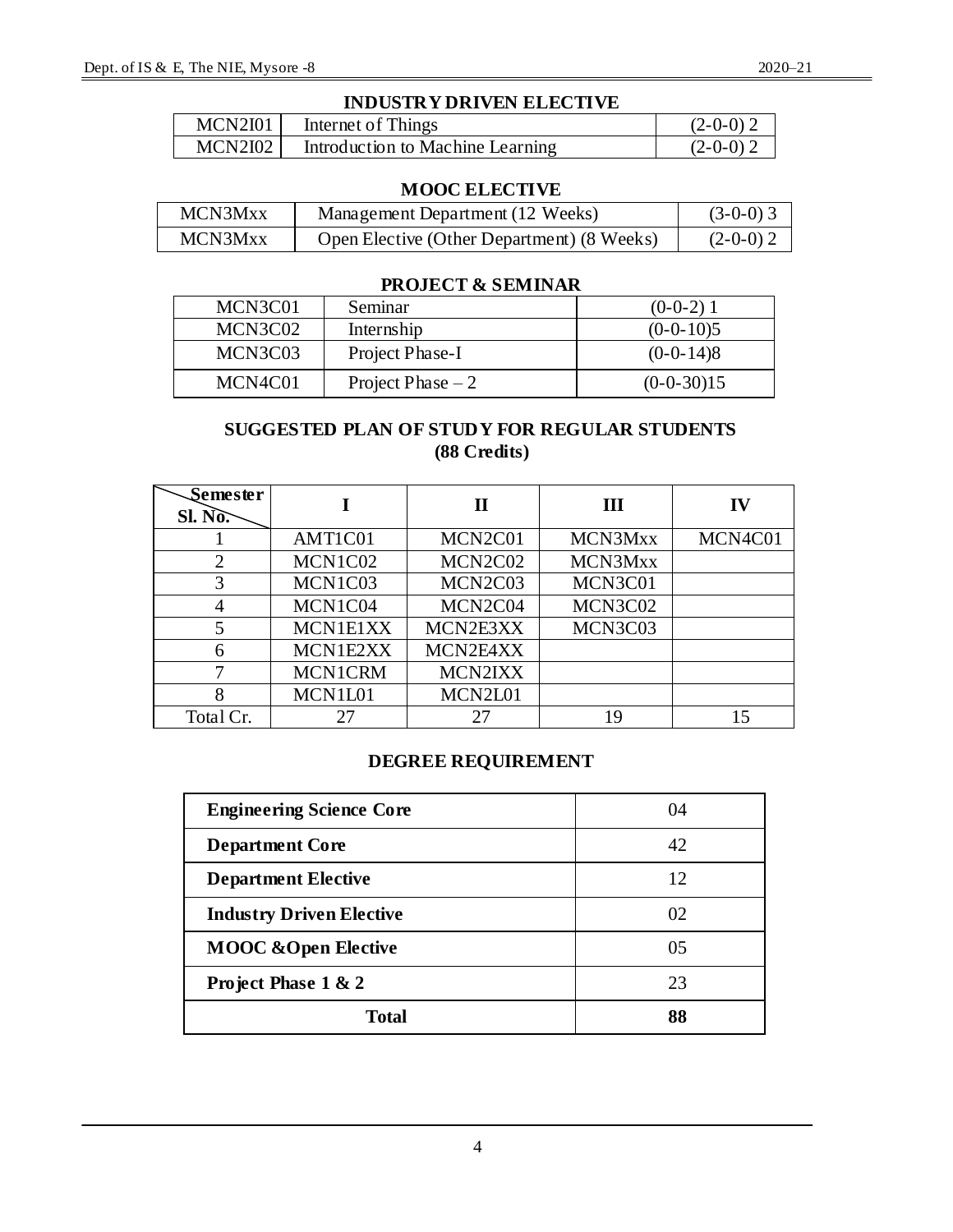

**Course Numbering Scheme**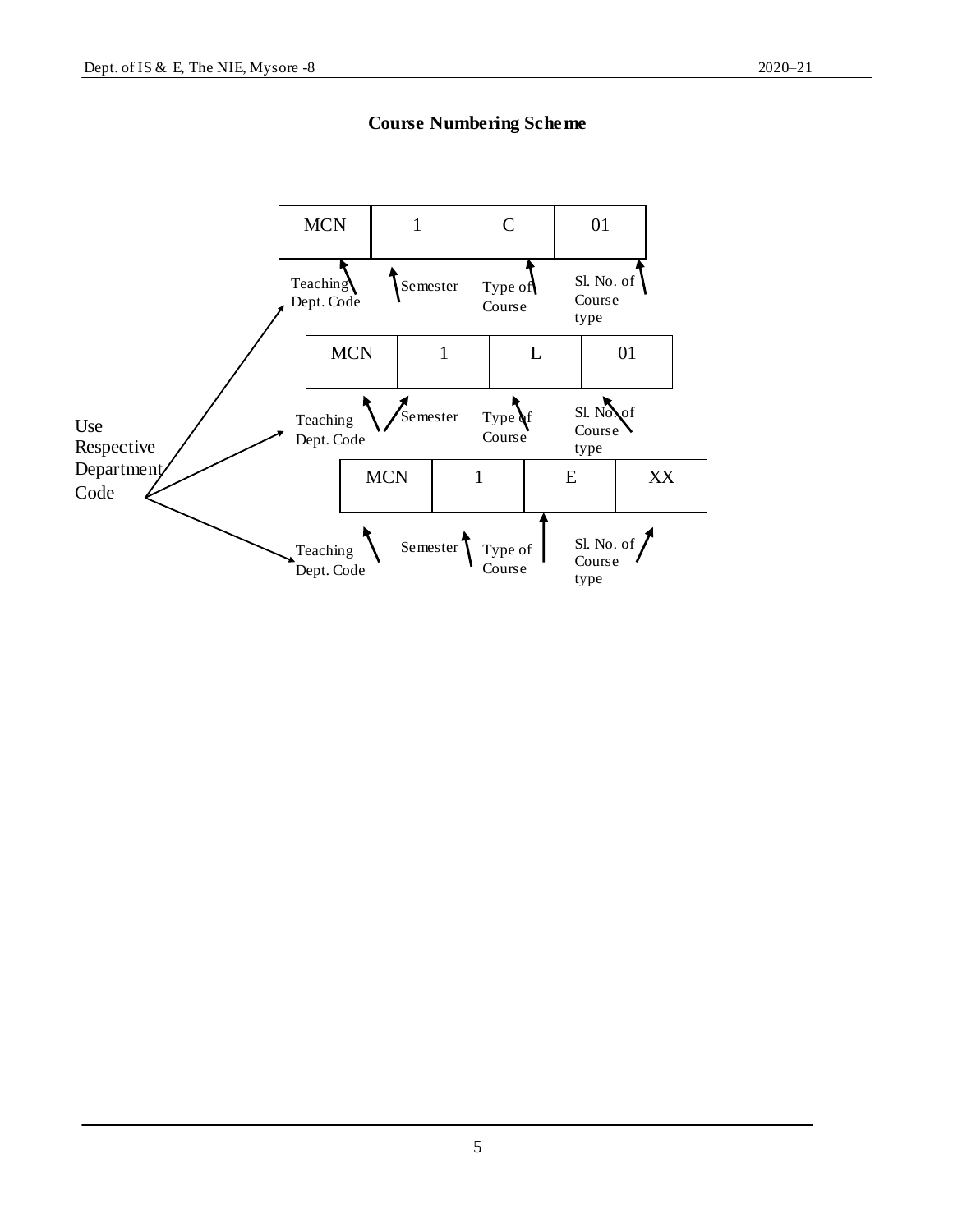### **SCHEME OF TEACHING AND EXAMINATION M. TECH COMPUTER NETWORK ENGINEERING**

### **DEPARTMENT OF INFORMATION SCIENCE AND ENGINEERING**

|                | <b>SCHEME OF TEACHING AND EXAMINATION</b><br>I SEMESTER M. Tech. |                                                  |                    |                |                |                |                |
|----------------|------------------------------------------------------------------|--------------------------------------------------|--------------------|----------------|----------------|----------------|----------------|
| SLN            | Code                                                             | <b>Subject</b>                                   | Dept./Board        |                | Hrs/week       | <b>Credits</b> |                |
| $\mathbf{0}$   |                                                                  |                                                  |                    | L              | T              | $\mathbf{P}$   |                |
| $\mathbf{1}$   | AMT1C01                                                          | <b>Applied Engineering</b><br><b>Mathematics</b> | <b>Mathematics</b> | $\overline{4}$ | $\theta$       | $\theta$       | $\overline{4}$ |
| $\overline{2}$ | MCN1C02                                                          | Wireless Adhoc<br><b>Network</b>                 | <b>ISE</b>         | $\overline{4}$ | $\overline{2}$ | $\Omega$       | 5              |
| 3              | MCN1C03                                                          | Advances in<br><b>Computer Networks</b>          | <b>ISE</b>         | $\overline{4}$ | $\overline{0}$ | $\theta$       | 4              |
| $\overline{4}$ | MCN1C04                                                          | Information and<br><b>Network Security</b>       | <b>ISE</b>         | $\overline{4}$ | $\overline{2}$ | $\theta$       | 5              |
| 5              | MCN1E1XX                                                         | Department Elective-1                            | <b>ISE</b>         | 3              | $\overline{0}$ | $\theta$       | 3              |
| 6              | MCN1E2XX                                                         | Department Elective-2                            | <b>ISE</b>         | 3              | $\theta$       | $\theta$       | 3              |
| 7              | <b>MCN1CRM</b>                                                   | Research<br>Methodology                          | <b>ISE</b>         | $\overline{2}$ | $\theta$       | $\theta$       | $\overline{2}$ |
| 8              | MCN1L01                                                          | <b>Advance Computer</b><br>Networks lab          | <b>ISE</b>         | $\overline{0}$ | $\overline{0}$ | $\overline{2}$ | $\mathbf{1}$   |
|                |                                                                  |                                                  | <b>Total</b>       |                | 31             |                | 27             |

| Sl.<br>N <sub>0</sub> | <b>Subject</b>               | <b>Subject</b>                                | <b>Teaching Hours/</b><br>Week |   |                | <b>Credits</b> |  |
|-----------------------|------------------------------|-----------------------------------------------|--------------------------------|---|----------------|----------------|--|
|                       | Code                         |                                               |                                | т | P              |                |  |
|                       | <b>Department Elective-1</b> |                                               |                                |   |                |                |  |
|                       | MCN1E101                     | Multi core Architecture and<br>programming    | 3                              |   | $\overline{0}$ |                |  |
| $\overline{2}$        | <b>MCN1E102</b>              | Multimedia Communications                     | 3                              |   | $\theta$       | 3              |  |
| 3                     | MCN1E103                     | Intrusion Detection and Prevention<br>Systems | 3                              |   | $\theta$       | 3              |  |
| 4                     | MCN1E104                     | Client server Programming                     | 3                              |   | $\theta$       | 3              |  |
| 5                     | MCN1E105                     | Information Storage                           | 3                              |   | $\theta$       |                |  |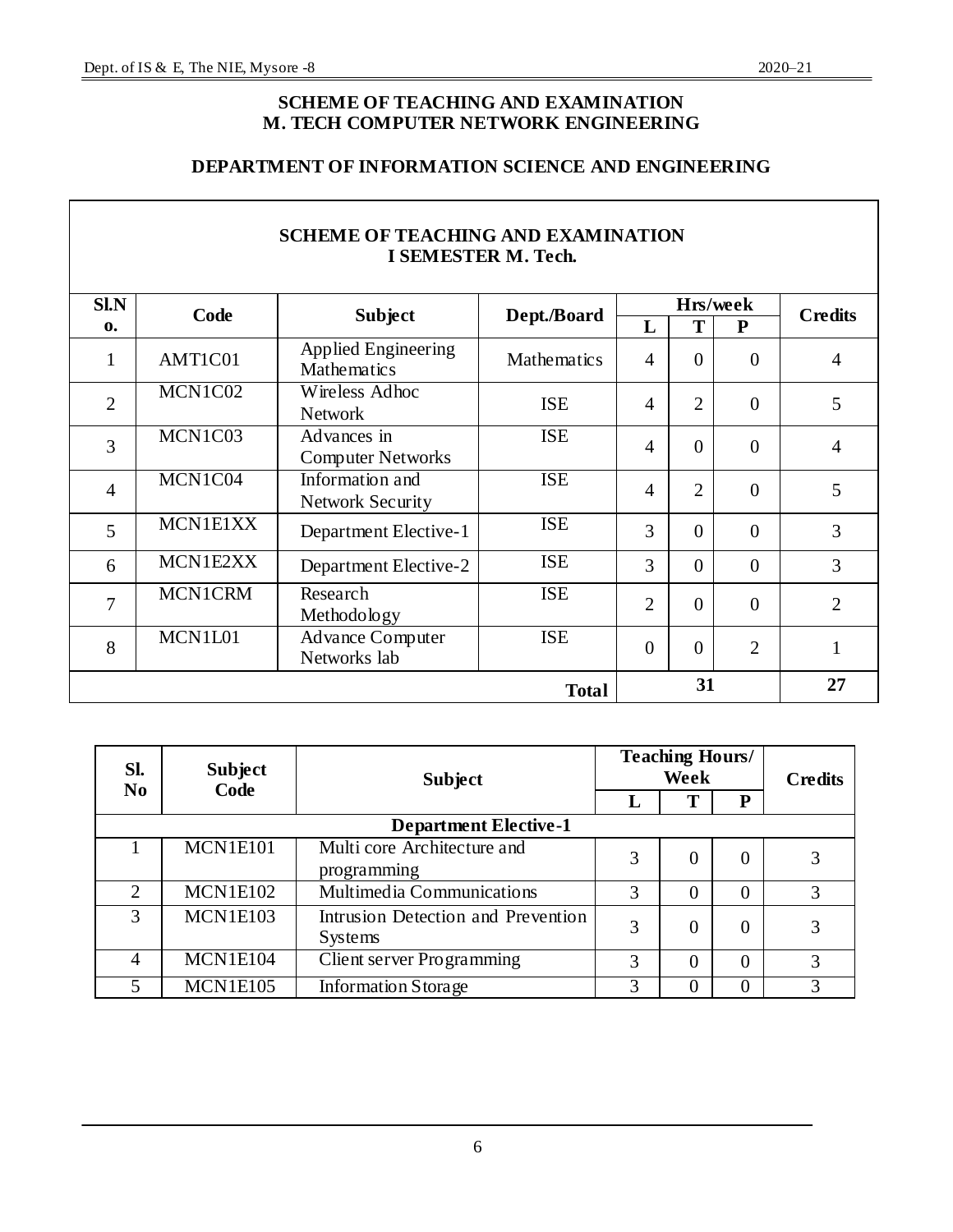| Sl.<br><b>Subject</b><br>$\bf No$ |                 | <b>Subject</b>                     | <b>Teaching Hours/</b> | Credi    |          |                   |  |
|-----------------------------------|-----------------|------------------------------------|------------------------|----------|----------|-------------------|--|
|                                   | Code            |                                    |                        | m        | P        | ts                |  |
| Department Elective $-2$          |                 |                                    |                        |          |          |                   |  |
|                                   | MCN1E201        | System Modeling and Simulation     | 3                      | 0        | $\Omega$ |                   |  |
| $\overline{2}$                    | <b>MCN1E202</b> | Principles of Information Security | 3                      | $\Omega$ | $\theta$ | 3                 |  |
| 3                                 | MCN1E203        | Distributed systems                | 3                      | 0        | $\theta$ | 3                 |  |
| 4                                 | MCN1E204        | Artificial Intelligence            | 3                      | 0        | 0        | $\mathbf{\Omega}$ |  |
| 5                                 | <b>MCN1E205</b> | <b>Wireless Sensor Networks</b>    | 3                      | 0        | 0        | 3                 |  |

### **SCHEME OF TEACHING AND EXAMINATION II SEMESTER M.Tech**

| Sl.            | Code     | <b>Subject</b>                              | Dept./Board  |                | Hrs/week       |                | <b>Credits</b> |
|----------------|----------|---------------------------------------------|--------------|----------------|----------------|----------------|----------------|
| No.            |          |                                             |              | Ъ.             |                | P              |                |
| 1              | MCN2C01  | Crime<br>and<br>Cyber<br>Digital forensic   | <b>ISE</b>   | 4              | $\overline{2}$ | $\overline{0}$ | 5              |
| $\overline{2}$ | MCN2C02  | Cloud Computing                             | <b>ISE</b>   | 4              | $\mathfrak{2}$ | $\theta$       | 5              |
| 3              | MCN2C03  | Protocol Engineering                        | <b>ISE</b>   | 4              | $\theta$       | $\theta$       | 4              |
| $\overline{4}$ | MCN2C04  | Network Management                          | <b>ISE</b>   | 3              | $\theta$       | $\overline{2}$ | $\overline{4}$ |
| 5              | MCN2E3XX | Department Elective-3                       | <b>ISE</b>   | 3              | $\Omega$       | $\theta$       | 3              |
| 6              | MCN2E4XX | Department Elective-4                       | <b>ISE</b>   | 3              | $\theta$       | $\theta$       | 3              |
| 7              | MCN2IXX  | Driven<br>Industry<br>Elective              | <b>ISE</b>   | $\overline{2}$ | $\theta$       | $\overline{0}$ | $\mathfrak{D}$ |
| 8              | MCN2L01  | and<br>Cryptography<br>Network security lab | <b>ISE</b>   | $\theta$       | $\Omega$       | $\overline{2}$ |                |
|                |          |                                             | <b>Total</b> |                | 31             |                | 27             |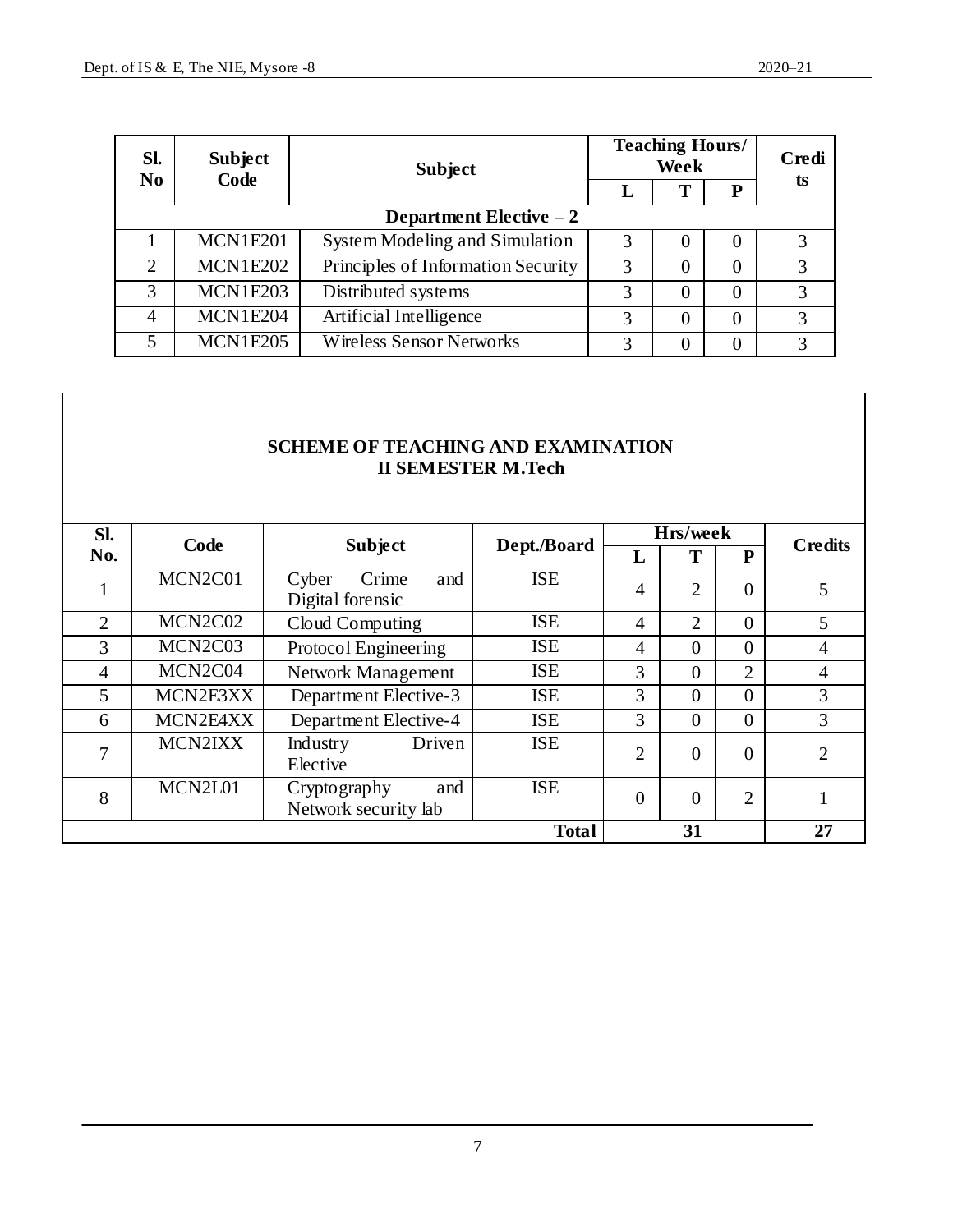| Sl.<br><b>Subject</b>       |                 | <b>Subject</b>                          | <b>Teaching Hours/</b><br>Week |                |          | <b>Credits</b> |
|-----------------------------|-----------------|-----------------------------------------|--------------------------------|----------------|----------|----------------|
| N <sub>0</sub>              | Code            |                                         | L                              | Т              | P        |                |
| Department Elective $-3$    |                 |                                         |                                |                |          |                |
|                             | <b>MCN2E301</b> | Optical Network                         | 3                              | 0              | $\Omega$ | 3              |
| $\mathcal{D}_{\mathcal{L}}$ | <b>MCN2E302</b> | Computer System performance<br>Analysis | 3                              | $\overline{0}$ | $\theta$ | 3              |
| 3                           | MCN2E303        | Web Engineering                         | 3                              | $\theta$       | $\theta$ | 3              |
| $\overline{4}$              | MCN2E304        | Advances in Storage Area Network        | 3                              | $\Omega$       | $\Omega$ | 3              |
| 5                           | MCN2E305        | Real Time Systems                       | 3                              | $\theta$       | $\theta$ | 3              |
| 6                           | MCN2E306        | Social Networks                         | 3                              | $\theta$       | $\theta$ | 3              |

| Sl.                      | <b>Subject</b>  | <b>Subject</b>                        |   | <b>Teaching Hours/</b><br>Week |          |   |  |
|--------------------------|-----------------|---------------------------------------|---|--------------------------------|----------|---|--|
| $\bf No$                 | Code            |                                       |   | т                              | P        |   |  |
| Department Elective $-4$ |                 |                                       |   |                                |          |   |  |
|                          | MCN2E401        | <b>Big Data Analytics</b>             |   | $\theta$                       | 0        |   |  |
| $\mathcal{D}_{\cdot}$    | MCN2E402        | Computer forensics                    | 3 | $\theta$                       | $\theta$ | 3 |  |
| 3                        | <b>MCN2E403</b> | Human Computer Interface              | 3 | $\theta$                       | $\theta$ | 3 |  |
| $\overline{4}$           | MCN2E404        | Information retrieval systems         | 3 | $\theta$                       | $\theta$ | 3 |  |
| 5                        | <b>MCN2E405</b> | <b>Advanced Digital Communication</b> | 3 | $\Omega$                       | $\theta$ |   |  |

| Sl.                              | <b>Subject</b>         | <b>Subject</b>                   | <b>Teaching Hours/</b> | <b>Credits</b> |   |  |
|----------------------------------|------------------------|----------------------------------|------------------------|----------------|---|--|
|                                  | Code<br>N <sub>0</sub> |                                  | L                      | т              | p |  |
| <b>Industry Driven Electives</b> |                        |                                  |                        |                |   |  |
|                                  | <b>MCN2I01</b>         | Internet of Things               |                        | O              | O |  |
| $\mathcal{L}$                    | <b>MCN2I02</b>         | Introduction to Machine Learning | 2                      |                | 0 |  |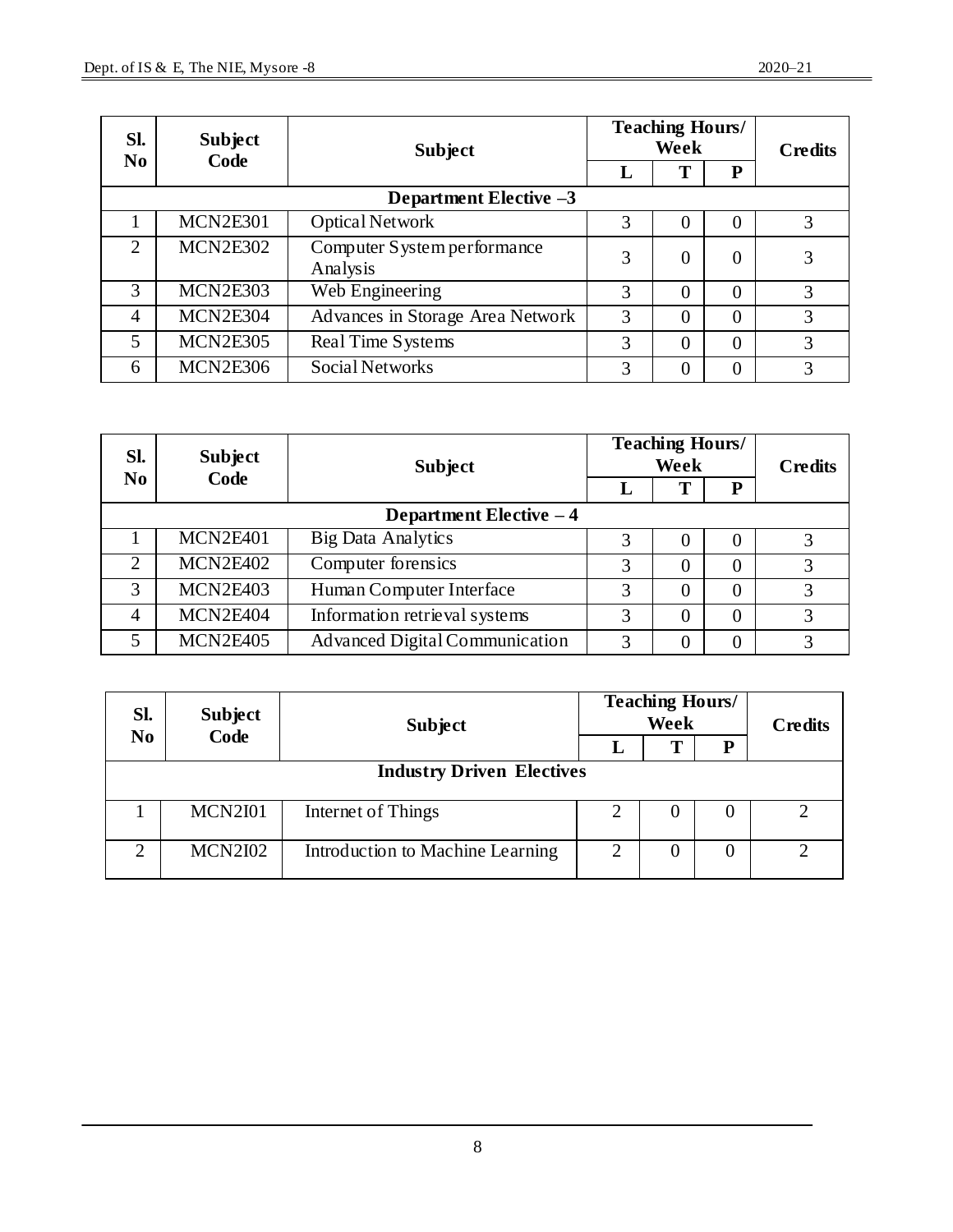$\overline{\Gamma}$ 

ן

| <b>SCHEME OF TEACHING AND EXAMINATION</b><br><b>III SEMESTER M.Tech.</b> |                      |                                               |                |                |                |                |
|--------------------------------------------------------------------------|----------------------|-----------------------------------------------|----------------|----------------|----------------|----------------|
| Sl.<br>No.                                                               | Subject<br>Code      | <b>Subject</b>                                | L              | T              | P              | <b>Credits</b> |
| 1                                                                        | MCN3Mxx              | Management Department<br>(12 Weeks)           | 3              | $\overline{0}$ | $\overline{0}$ | 3              |
| $\overline{2}$                                                           | MCN3Mxx              | Open Elective (Other<br>Department) (8 Weeks) | $\overline{2}$ | $\theta$       | $\Omega$       | $\overline{2}$ |
| 3                                                                        | MCN3C01              | Seminar                                       | $\theta$       | $\theta$       | $\Omega$       |                |
| $\overline{4}$                                                           | MCN3C02              | Internship                                    | $\overline{0}$ | $\theta$       | $\theta$       | 5              |
| 5                                                                        | MCN3C03              | Project Phase-I                               | $\theta$       | $\theta$       | $\theta$       | 8              |
|                                                                          | <b>Total Credits</b> |                                               |                |                |                |                |

| <b>SCHEME OF TEACHING AND EXAMINATION</b><br><b>IV SEMESTER M.Tech</b> |                 |                 |   |          |          |                |
|------------------------------------------------------------------------|-----------------|-----------------|---|----------|----------|----------------|
| <b>SI.N</b><br>$\mathbf{0}$                                            | Subject<br>Code | <b>Subject</b>  | L | T        | P        | <b>Credits</b> |
|                                                                        | MCN4C01         | Project-Phase-2 | 0 | $\theta$ | $\theta$ | 15             |
| <b>Total Credits</b>                                                   |                 |                 |   |          | 15       |                |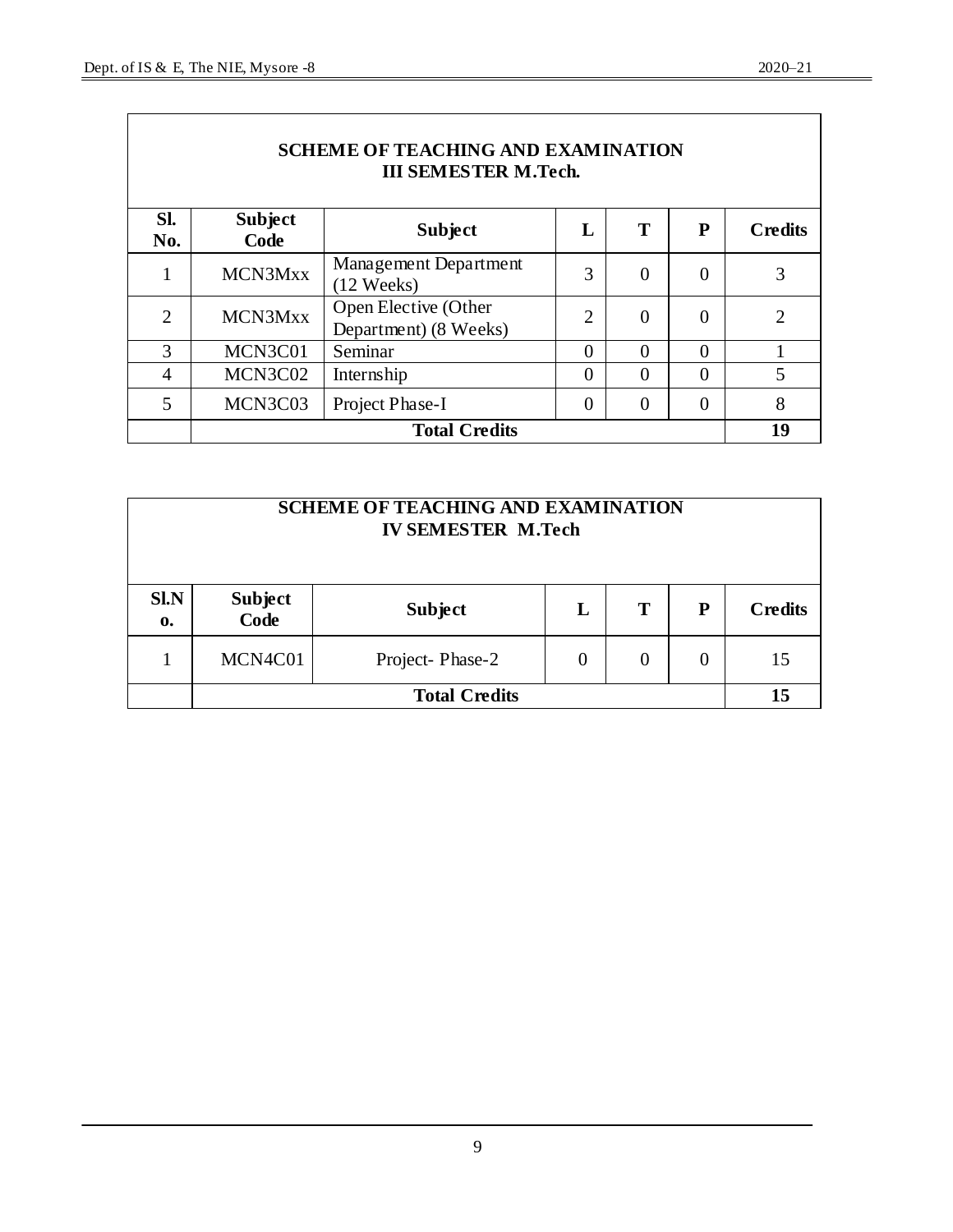### **APPLIED ENGINEERING MATHEMATICS (4-0-0) (Core)**

**Sub Code: AMT1C01 CIE:50 Marks Hrs / Week: 04 SEE: 50% Marks**

**SEE Hrs: 03 Hours Max Marks: 100** 

#### *Course Outcomes***:**

#### **On successful completion of the course, the students will be able to:**

- 1. Construct the matrix, digraphs of relations and explain some results on different types of relations and solve problems associated with equivalence relations.
- 2. Identify different types of functions, compute composition and inverse of a function and solve problems using pigeon-hole principle.
- 3. Apply Euclidean algorithm, Chinese remainder, Fermat's and Wilsons theorems to solve the problems in Number Theory.
- 4. Solve problems associated with discrete  $\&$  continuous probability distributions.
- 5. Compute measures of central tendency, dispersion, skewness and kurtosis for a given statistical data.
- 6. Solve problems on joint distribution, Markov chain using transition probability matrix and also problems on queuing theory.

### **Module 1 9 Hours**

**Relations** Binary relations, Matrix and Digraph representation of a relation, Operations on binary relations, Properties of relations, Equivalence relations *Self Learning Exercise:* Composition of relations.

### **Module 2 8 Hours**

**Functions** Function, Types of functions, Composition of functions, Invertible functions, Recursive function, The Pigeonhole-principle *Self Learning Exercise*: Hash function.

**Module 3 9 Hours Number Theory** Euclidean Algorithm, Chinese Remainder theorem, Generalized Chinese Remainder theorem, Fermat's little theorem, Euler's theorem (no proof), Pseudo primes, Fermat's pseudo primes *Self Learning Exercise*: Primality Testing.

### **Module 4 9 Hours**

**Probability** Random variables – Discrete and continuous random variables, Binomial, Poisson's, Exponential and Normal Distributions

*Self Learning Exercise*: Basic probability upto Baye's Theorem.

**Module 5 8 Hours Statistics** Moments, Skewness – test of skewness, uses of skewness, measure of skewness by Karl pearson's, Bowley's methods and skewness based on third moment, Kurtosis *Self Learning Exercise*: Measures of central tendency, Measures of dispersion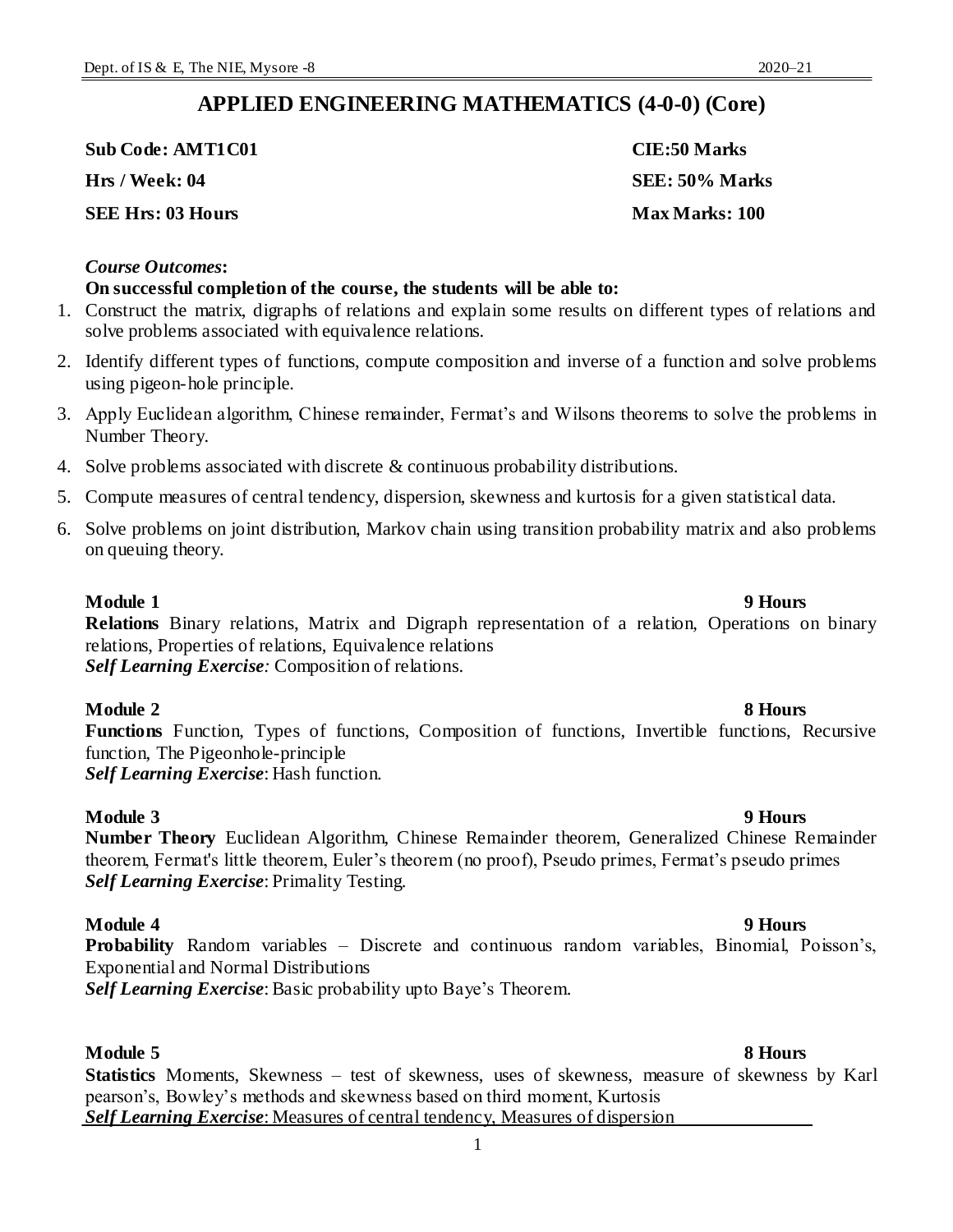### **Joint Distribution and Markov Chains**

Concept of joint probability: Joint probability distribution, (discrete) Independent random variables, Expectation, Covariance, Correlation Coefficient. Probability vectors, Stochastic matrices, Regular stochastic matrices, Markov chains, Transition Probability Matrix. Concept of a queue, the M/G/I and M/M/I queuing systems

*Self Learning Exercise*: Continuous joint probability distributions.

### **Books for Reference:**

- 1. Discrete Mathematics and its Applications Kenneth.H.Rosen V edition
- 2. Elements of Discrete Mathematics C.L. Liu, D.P. Mohapatra.
- 3. "Elementary Number Theory With Applications", Thomas Koshy,ISBN-13:9788131218594, 2008, Reed Elsevier India Pvt.Ltd..
- 4. Probability and Statistics Schaum Series **(**All latest editions**)**
- 5. Probability, Statistics and Random Processes-3rd Edition,TataMcGraw-Hill Publishing Company Limited, New Delhi,2008 - T.Veerarajan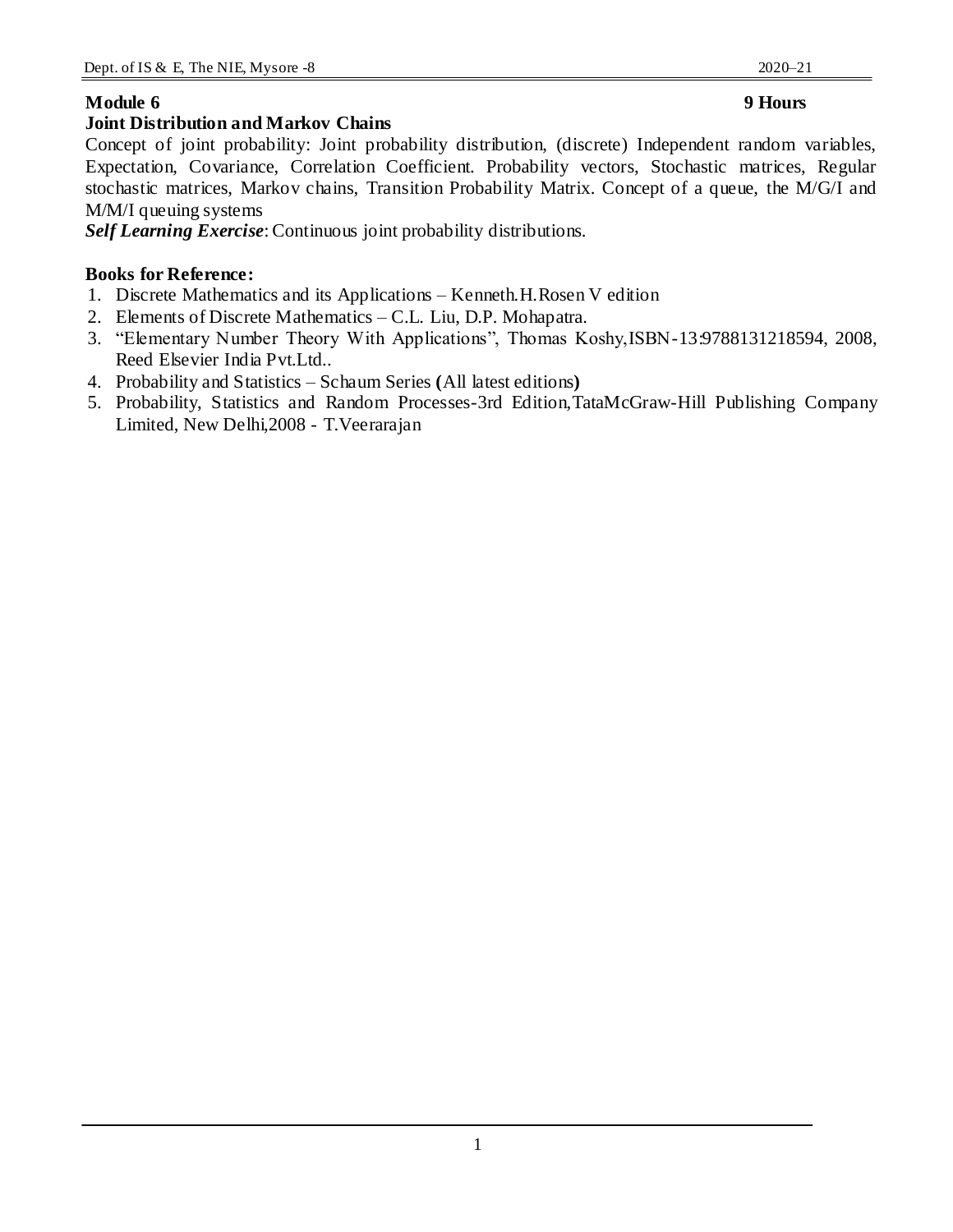### **WIRELESS ADHOC NETWORK (4-2-0) (Core)**

**Sub Code: MCN1C02 CIE:50 Marks**

**SEE Hrs: 03 Hours Max Marks: 100** 

### *Course Outcomes***:**

#### **On successful completion of the course, the students will be able to:**

1.Explain wireless sensor networks and MAC Protocols.

2.Discuss the working of routing protocols.

3.Apply the knowledge of Multicast Routing in Ad hoc Wireless Networks.

4.Compare different Transport Layer and Security Protocols for Adhoc Networks.

5.Describe the necessary of QoS and QoS Protocols.

6. Discuss Energy Management issues.

### **Module-1 10 Hours**

**Ad hoc Wireless Networks:** Introduction, Issues in Ad hoc Wireless Networks, Ad hoc Wireless Internet; MAC Protocols for Ad hoc Wireless Networks: Introduction, Issues in Designing a MAC Protocol, Design Goals of MAC Protocols, Classification of MAC protocols, Contention-Based Protocols, Contention-Based Protocols with Reservation Mechanisms, Contention-Based Protocols with Scheduling Mechanisms,

*Self Learning Exercise***:** MAC Protocols that Use Directional Antennas

#### **Module-2 10 Hours**

**Routing Protocols for Ad Hoc Wireless Networks:** Introduction, Issues in Designing a Routing Protocol for Ad hoc Wireless Networks; Classification of Routing Protocols; Table Driven Routing Protocols: Destination Sequenced Distance-Vector Routing Protocol, Cluster- Head Gateway Switch Routing Protocol; On-Demand Routing Protocols: Dynamic Source Routing Protocol, Ad Hoc On-Demand Distance-Vector Routing Protocol, Location-Aided Routing, Associativity-Based Routing, Hybrid Routing Protocols: Zone Routing Protocol, Hierarchical Routing Protocols: Hierarchical State Routing Protocol

*Self Learning Exercise***:**Power-Aware Routing Protocols

#### **Module-3 9 Hours**

**Multicast Routing in Ad hoc Wireless Networks:** Issues in Designing a Multicast Routing Protocol, Operation of Multicast Routing Protocols, An Architecture Reference Model for Multicast Routing Protocols, Classifications of Multicast Routing Protocols, Tree-Based Multicast Routing Protocols: Bandwidth-Efficient Multicast Routing Protocol, Preferred Link- Based Multicast Protocol,

*Self Learning Exercise***:** Mesh-Based Multicast Routing Protocols: On-Demand Multicast Routing Protocol.

**Hrs / Week: 06 SEE: 50% Marks**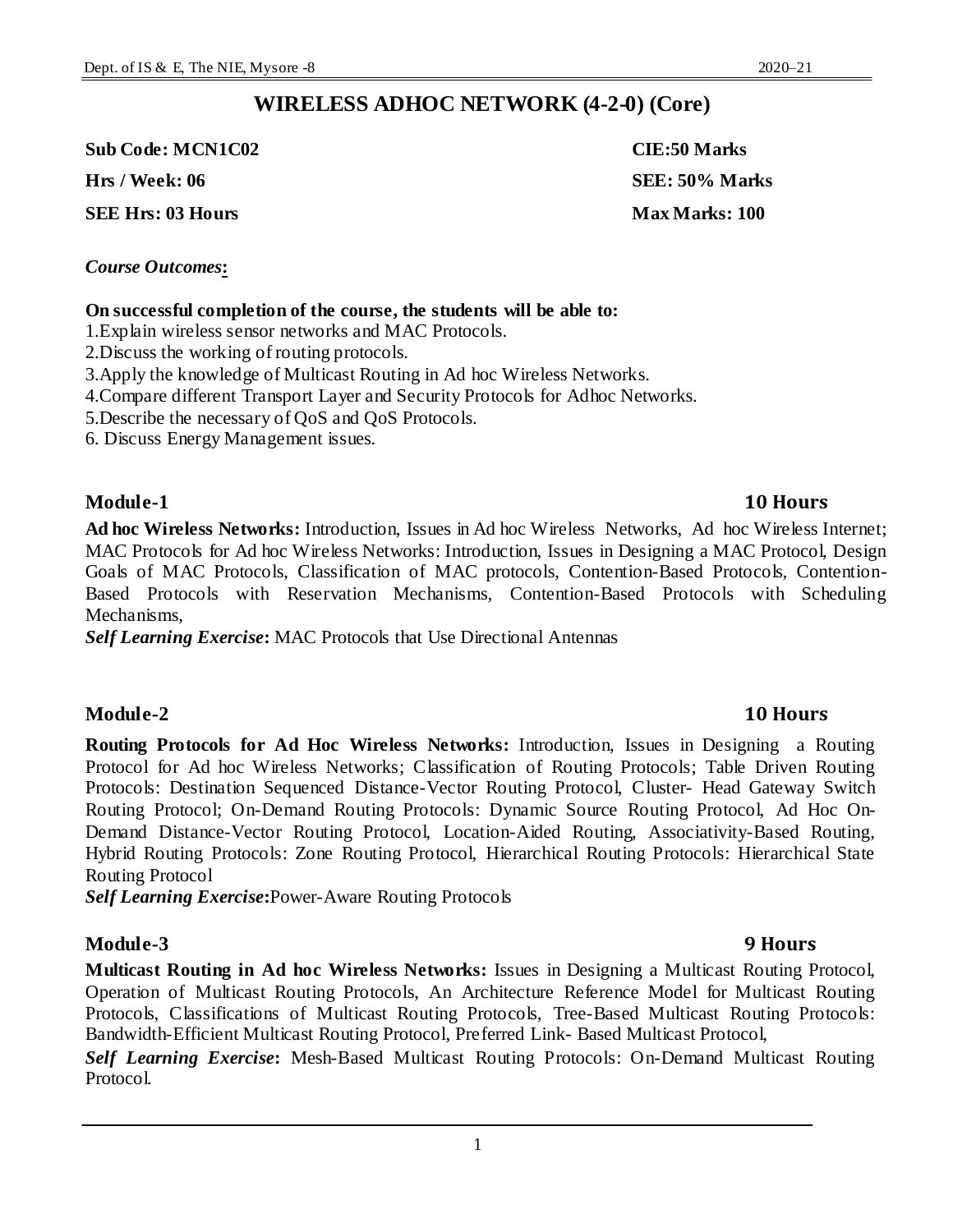#### Attacks; Key Management: Symmetric Key Algorithms, Asymmetric Key Algorithms, Key Management Approaches.

*Self Learning Exercise***:** Security-Aware Ad Hoc Routing Protocol.

### **Module-5 7 Hours**

**Quality of Service** Introduction, Issues and Challenges in Providing QoS in Ad hoc Wireless Networks, Classification of QoS Solutions, MAC Layer Solutions: IEEE 802.11e, DBASE, Network Layer Solutions: Ticket- Based QoS Routing Protocol, Bandwidth Routing Protocol, On-Demand QoS Routing Protocol ;

**Transport Layer and Security Protocols for Ad hoc Networks:** Introduction, Issues in Designing a Transport Layer Protocol; Design Goals of a Transport Layer Protocol; Classification of Transport Layer Solutions; TCP over Transport Layer Solutions: Why Does TCP Not Perform Well in Ad Hoc Wireless, TCP with Explicit Link Failure Notification, TCP- Bus, Split TCP, A Comparison of TCP Solutions for Ad Hoc Wireless Networks; Security in Ad hoc Wireless Networks, Issues and Challenges in Security Provisioning, Network Security Attacks: Transport Layer Attacks, Application Layer Attacks, Other

*Self Learning Exercise***:**Casestudy on QoS.

### **Module-6 7 Hours**

**Energy Management in Ad hoc Wireless Networks:** Introduction, Need for Energy Management in Ad hoc Wireless Networks, Classification of Energy Management Schemes, Battery Management Schemes, Transmission Management Schemes,

*Self Learning Exercise***:**System Power Management Schemes.

### **TUTORIALCOMPONENT:**

### **Note: Standard Network Parameters and supporting protocols may be assumed for simulation. Any suitable network simulator may be used. (Preferably NS2 or NS3 Simulator)**

- 1. Develop unicast routing protocols using any suitable Network Simulator for (Mobile Ad hoc Networks) MANET to find the best route using the any one of routing protocols from each category from table-driven (e.g., link state or DSDV) on demand (e.g., DSR, AODV, TORA), hybrid (e.g., ZRP, contact-based architectures) and hierarchical (e.g., cluster based.) The efficient path/route should be established for source and destination data transmission using routing protocols. Understand the advantages and disadvantages of each routing protocol types by observing the performance metrics of the routing protocol. In that way the best application/environment suitable routing protocol can be identified in each category.
- 2. Develop multicast routing protocols using any suitable Network Simulator for MANET in which session nodes are connecting through either tree(MAODV, MCEDAR) or mesh (ODMRP,CAMP, FGMP) structure. Analyze the performance metrics of multicast routing protocols with unicast routing protocols.

### **Module-4 9 Hours**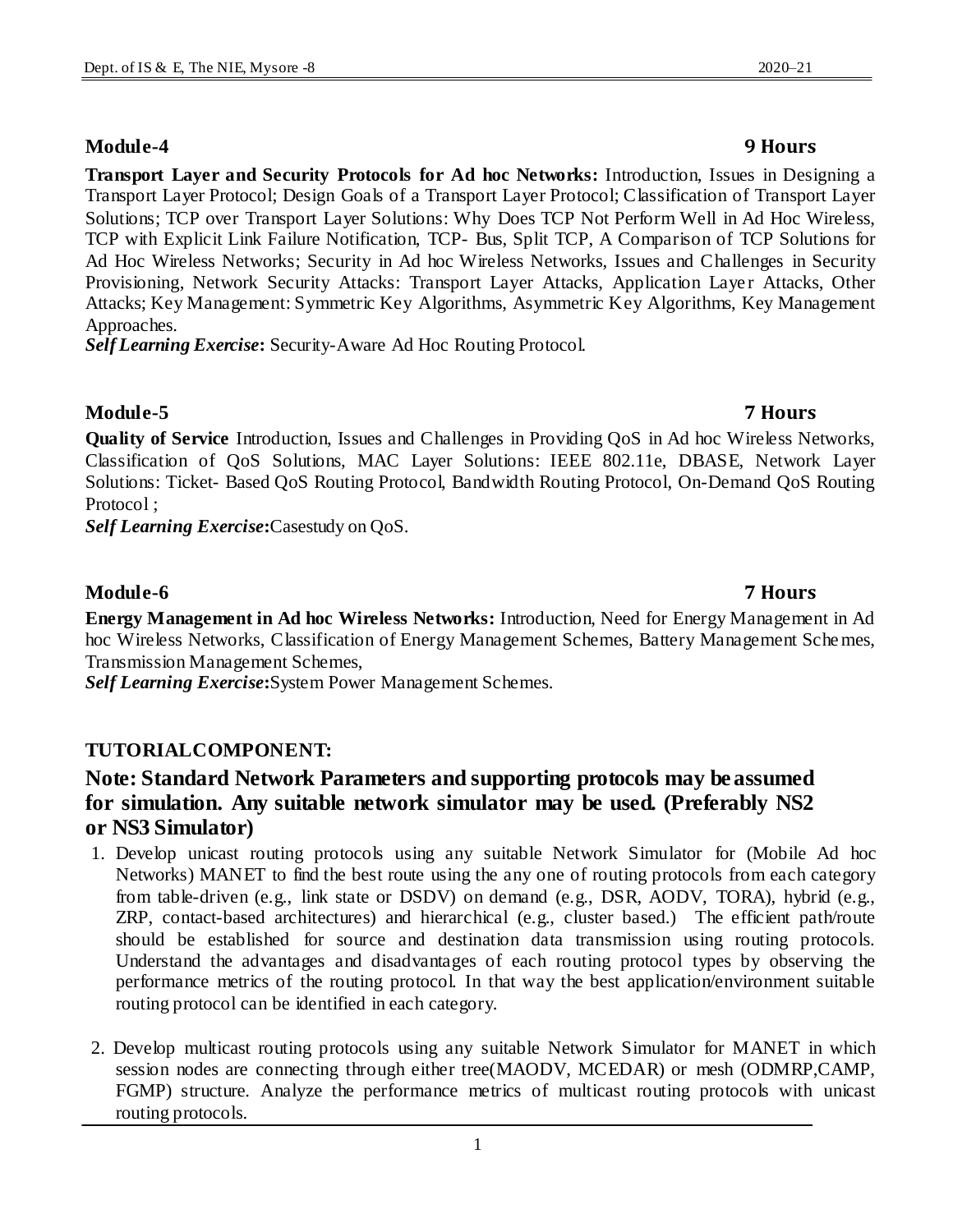- 3. Develop MAC Protocol using any suitable Network Simulator for MANETs to send the packet without any contention through wireless link using the following MAC protocols; (CSMA/CA (802.11), MACA, MACAW, PAMAS, SMAC). Analyze its performance with increasing node density and mobility.
- 4. Analyze the performance of TCP connection when it is used for wireless networks. You will find performance of TCP decreases dramatically when a TCP connection traverses a wireless link on which packets may be lost due to wireless transmission errors. Make use of Active Queue Management Technique to control congestion on Wireless Networks. Evaluate the performance of FIFO, RED and WFQ over wireless networks using suitable Network Simulator.
- 5. Simulate MANET environment using suitable Network Simulator and test with various mobility model such as Random way point, group mobility, highway model, Manhattan model, hybrid models) (Spatial correlation, temporal correlation, relative speed, link durations). Analyze throughput, PDR and delay with respect to different mobility models.

### **Text Book**:

1. C. Siva Ram Murthy & B. S. Manoj: Ad hoc Wireless Networks, 2nd Edition, Pearson Education, 2011

#### **References:**

- 1. Ozan K. Tonguz and Gianguigi Ferrari: Ad hoc Wireless Networks, John Wiley,2007.
- 2. Xiuzhen Cheng, Xiao Hung, Ding- Zhu Du: Ad hoc Wireless Networking, Kluwer Academic Publishers,2004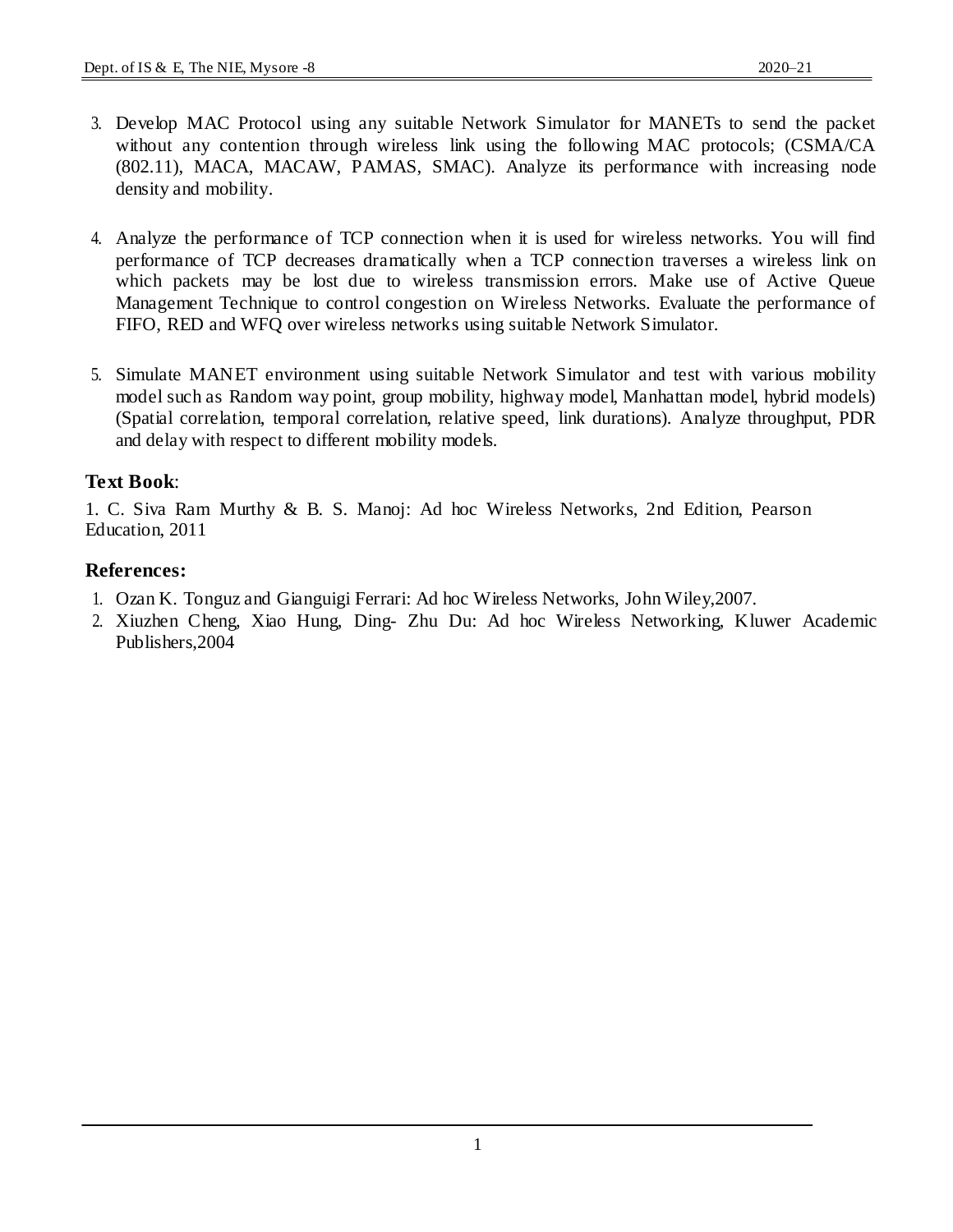### **ADVANCES IN COMPUTER NETWORKS (4-0-0) (Core)**

**Sub Code: MCN1C03 CIE:50 Marks**

**Hrs / Week: 04 SEE: 50% Marks**

**SEE Hrs: 03 Hours Max Marks: 100** 

#### *Course Outcomes***:**

#### **On successful completion of the course, the students will be able to:**

- 1. Describe the effect of performance in network
- 2. Explain the network addressing and subnetting in design of networks.
- 3. Differentiate between RIP and OSPF
- 4. Discuss the performance of sliding window protocol
- 5. Compare FIFO and fair queueing
- 6. Distinguish DEC bit and RED.

### **Module-1 Foundation 9 Hours**

Building a Network, Requirements, Perspectives, Scalable Connectivity, Cost-Effective Resource sharing, Support for Common Services, Manageability, Protocol layering, Performance, Bandwidth and Latency, Delay X Bandwidth Product, Perspectives on Connecting,

Classes of Links, Reliable Transmission, Stop-and-Wait, Sliding Window *Self Learning Exercise***: ConcurrentLogical Channels.**

#### **Module 2: Internetworking- I 9 Hours**

Switching and Bridging, Datagrams, Virtual Circuit Switching, Source Routing, Bridges and LAN Switches, Basic Internetworking (IP), What is an Internetwork? Service Model, Global Addresses, Datagram Forwarding in IP, subnetting and classless addressing, Address Translation(ARP), Host Configuration(DHCP), Error Reporting (ICMP).

*Self Learning Exercise***: Virtual Networksand Tunnels.**

### **Module-3Internetworking- II 10 Hours**

Network as a Graph, Distance Vector(RIP), Link State(OSPF), Metrics, The Global Internet, Routing Areas, Routing among Autonomous systems(BGP), IP Version 6(IPv6), Mobility *Self Learning Exercise***:Mobile IP**

### **Module-4End-to-End Protocols 10 Hours**

Simple Demultiplexer (UDP), Reliable Byte Stream(TCP), End-to-End Issues, Segment Format, Connecting Establishment and Termination, Sliding Window Revisited, Triggering Transmission, Adaptive Retransmission, Record Boundaries.

*Self Learning Exercise***:TCP Extensions**

### **Module-5 Queuing 7 Hours**

Queuing Disciplines, FIFO, Fair Queuing, TCP Congestion Control, Additive Increase / Multiplicative Decrease, Slow Start, Fast Retransmit *Self Learning Exercise***:FastRecovery.**

#### 1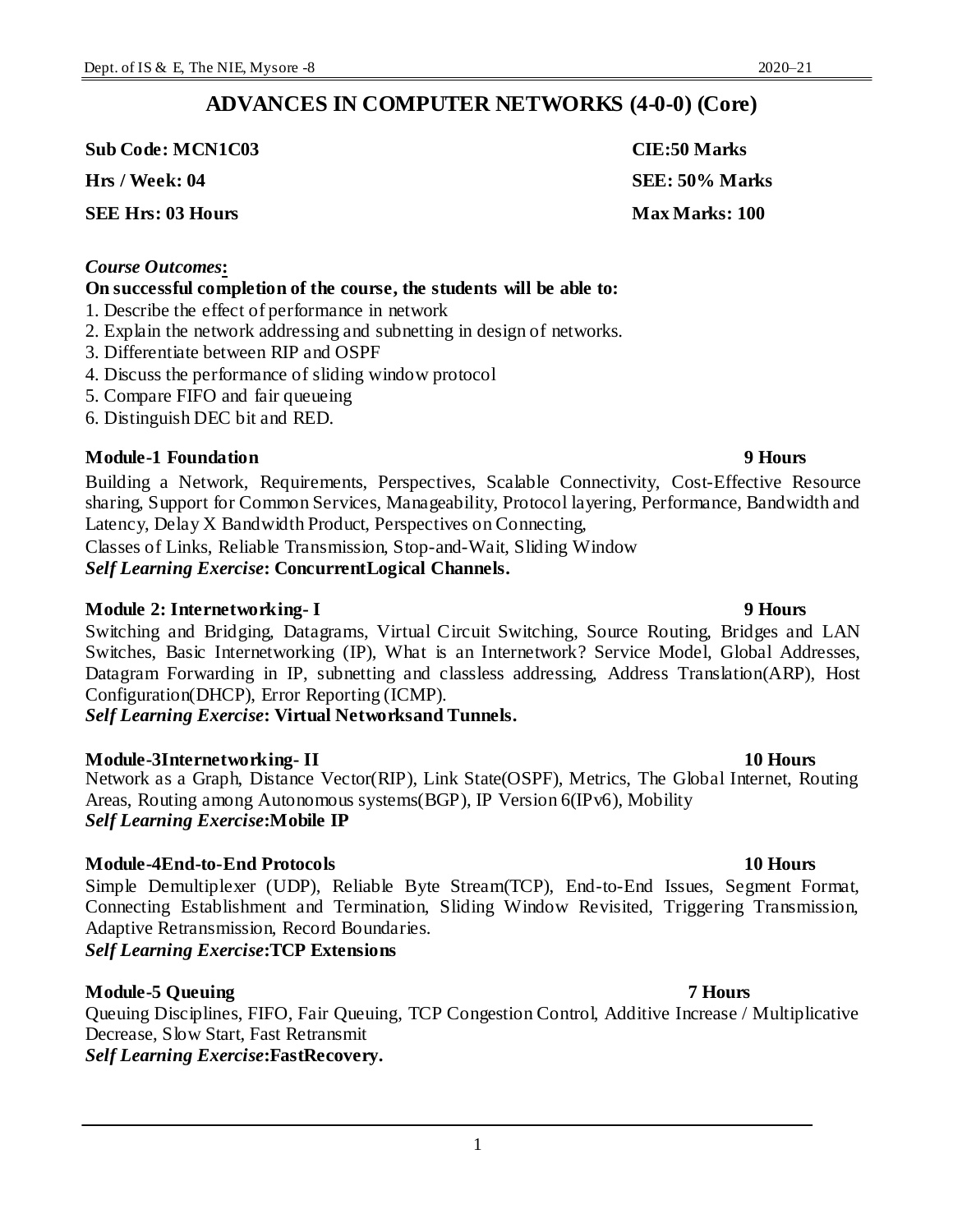#### **Module -6Congestion Control and Resource Allocation 7 Hours**

Congestion-Avoidance Mechanisms, DEC bit, Random Early Detection (RED), Source-Based Congestion Avoidance. The Domain Name System (DNS), Electronic Mail (SMTP,POP,IMAP,MIME), World Wide Web (HTTP)

#### *Self Learning Exercise***: Network Management (SNMP)**

#### **Text books:**

- **1. T1**: **Larry Peterson and Bruce S Davis** "Computer Networks :A SystemApproach" 5<sup>th</sup>Edition, Elsevier-2014
- **2. T2: Douglas E Come r, "**Internetworking with TCP/IP, Principles, Protocols and Architecture" 6th Edition, PHI -2014

#### **References**:

**1.** Uyless Black "Computer Networks, Protocols, Standards and Interfaces" 2nd Edition -PHI Behrouz A Forouzan "TCP/IP Protocol Suite" 4t h Edition – T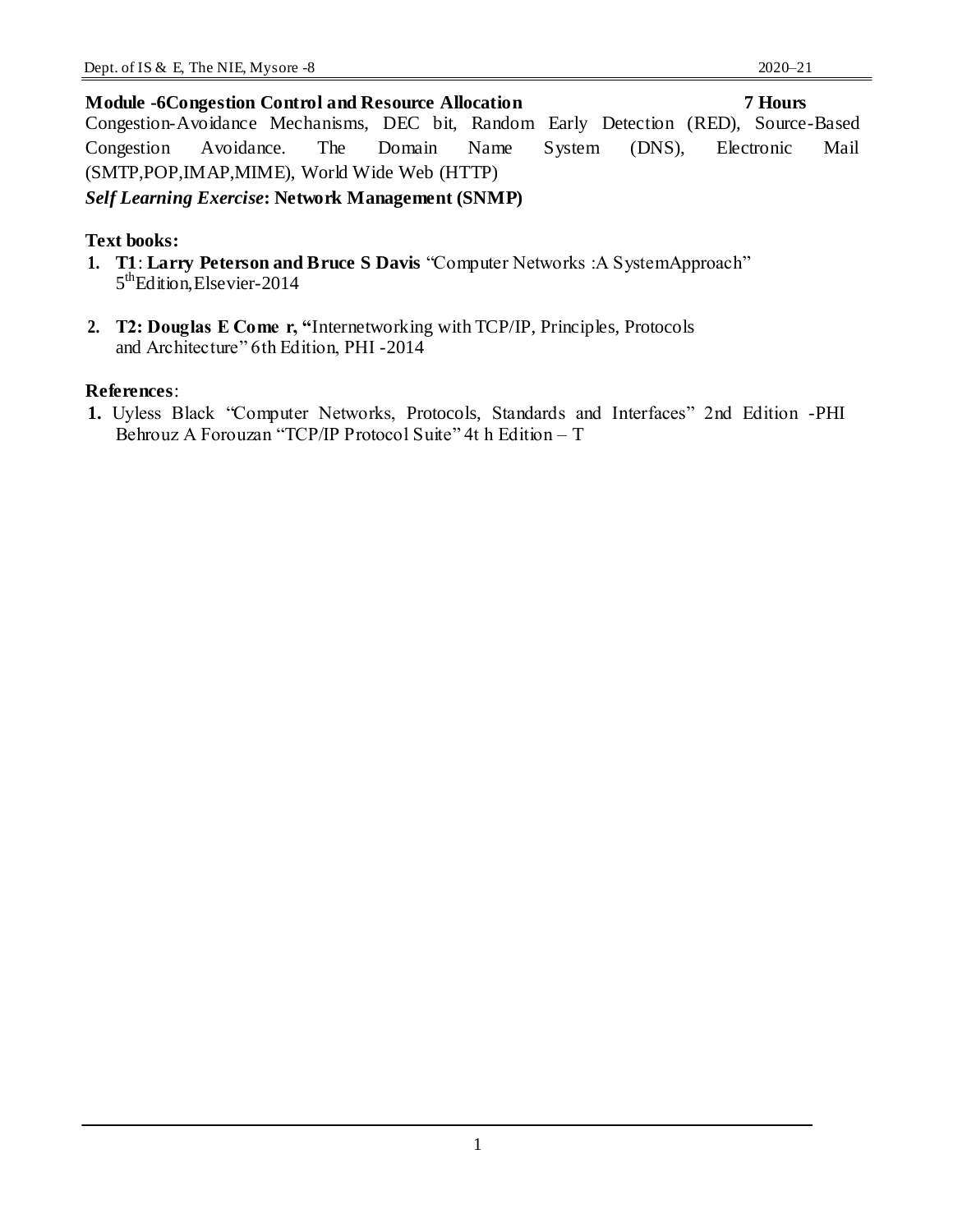### **INFORMATION AND NETWORK SECURITY (4-2-0) (Core)**

**Sub Code: MCN1C04 CIE:50 Marks Hrs / Week: 06 SEE: 50% Marks**

**SEE Hrs: 03 Hours Max Marks: 100** 

### *Course Outcomes***:**

#### **On successful completion of the course, the students will be able to:**

- 1. Explain classical encryption technique.
- 2. Discuss various data encryption.
- 3. Describe the various Public-Key Cryptosystems.
- 4. Explain Key Management and distribution methods.
- 5. Discuss Wireless Network security.
- 6. Explain Web and Transport-level security.

### **Module -1 8 Hours**

### **Classical Encryption Techniques:**

Symmetric Cipher Model, Substitution Techniques, Transposition techniques, Steganography.

**Block Ciphers and the data encryption standard:** Traditional block Cipher structure, The Data Encryption Standard, A DES example, The strength of DES.

*Self Learning Exercise***: Block cipher design principles**

### **Module -2 8 Hours**

**Advanced Encryption Standard:** AES Structure,AES Transformation Functions, AES Key Expansion,An AES Example, AES Implementation.

**Block Cipher Operation:** Multiple Encryption and Triple DES,Electronic Codebook,Cipher Block Chaining Mode,Cipher Feedback Mode.

*Self Learning Exercise***: Output Feedback Mode, Counter Mode.**

### **Module -3 9 Hours**

**Public-Key Cryptography and RSA:** Principles of Public-Key Cryptosystems. The RSA Algorithm, Diffie-Hellman Key Exchange.

**Other Public-Key Cryptosystems:** Elgamal Cryptographic Systems, Elliptic Curve Arithmetic, Elliptic Curve Cryptography,

*Self Learning Exercise***: Pseudorandom number generation based on an asymmetric cipher.**

### **Module-4 10 Hours**

**Cryptographic Hash Functions:** Applications of Cryptographic Hash Functions, Secure Hash Algorithm (SHA).

**Message Authentication Codes:** Message Authentication Requirements, MACs Based on Hash Functions: HMAC.

**Digital Signatures:** Digital Signatures, Elgamal Digital Signature Scheme.

**Key Management and Distribution:** Symmetric key distribution using Symmetricencryption, Symmetric key distribution using asymmetric encryption, Distribution of public keys.

**User Authentication:** Remote user Authentication principles, Kerberos.

*Self Learning Exercise***: X.509 Certificates , Public-Key Infrastructure**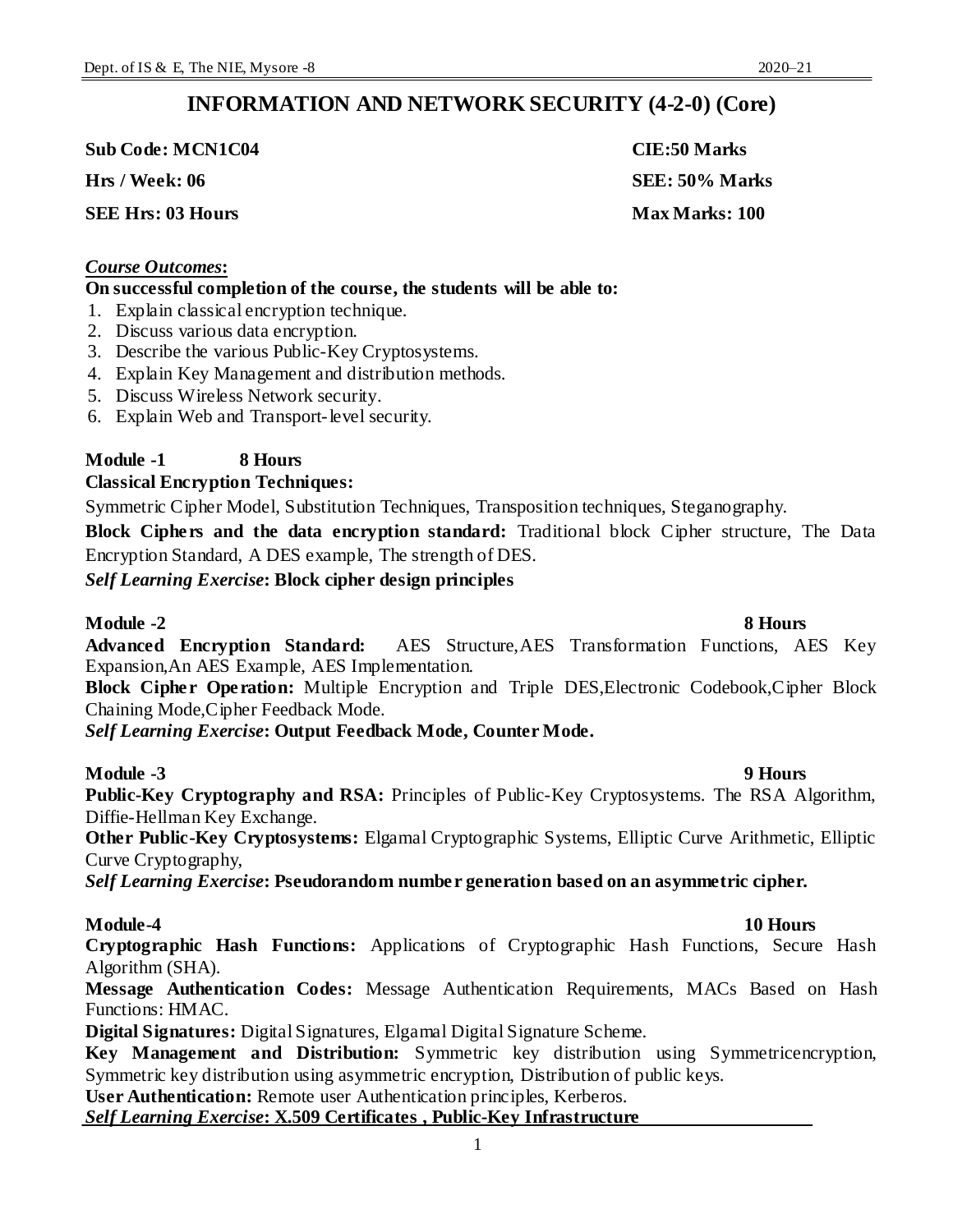#### **Module -5 9 Hours**

**Network Access Control and Cloud Security:** Network Access Control,Extensible Authentication Protocol, IEEE 802.1X Port-Based Network Access Control, Cloud Computing, Cloud Security Risks and Countermeasures, Data Protection in the Cloud

*Self Learning Exercise***: : Cloud Security as a Service.**

### **Module-6 8 Hours**

**Transport-Level Security:** Web Security Considerations, Transport Layer Security, **HTTPS** Connection Initiation, Connection Closure. **Secure Shell (SSH)**

**Wireless network security:** Wireless security, mobile device security, IEEE 802.11 Wireless LAN overview.

**IP Security:** IP Security Overview, IP Security Policy.

### *Self Learning Exercise***: Encapsulating Security Payload**

### **Tutorial Component:**

### **Module-1:**

- Encrypt and decrypt a file with composite data using the following Traditional symmetric key Ciphers: Caesar Cipher, Playfair Cipher, Hill Cipher, Vigenere Cipher, Rail fence and Row-Column transformation cipher.
- For a given input with alpha-numeric data, encrypt using Data Encryption Standard (DES) algorithm and Decrypt using DES

Module-2:

- Consider an alpha-numeric data, encrypt it using Advanced Encryption Standard (AES) algorithm and Decrypt using AES Module-3:
- Implement RSA and ElGamal cryptosystems to sign and verify a given message. Module-4:
- Implement the Diffie-Hellman key exchange algorithm
- Implement SHA algorithm

### **Text Books:**

1. Cryptography and Network Security Principles and Practice,  $7<sup>th</sup>$  Edition, Global Edition, by William Stallings.

#### **References:**

- 1. Cryptography and Network Security,  $3<sup>rd</sup>$  Edition, by Behrouz Forouzan and Debdeep Mukhyopadhyay.
- 2. Cryptography and Network Security,  $4<sup>th</sup>$  Edition, by Atul Kahate.

### **E-Books:**

- 1. Cryptography And Network Security Principles And Practice https://dl.hiva-network.com/Library/security/Cryptography-and-network-security-principles-and-
- 2. A Course Course in Number Theory and Cryptography Second Edition, by Neal Koblitz http://almuhammadi.com/sultan/crypto\_books/Koblitz.2ndEd.pdf

### **MOOC:**

- 1. Cryptography and Network Security, by Pro. Sourav Mukhopadhyay, IIT Kharagpur https://swayam.gov.in/nd1\_noc20\_cs21/preview
- 2. Cryptography 1, by Stanford https://www.coursera.org/learn/crypto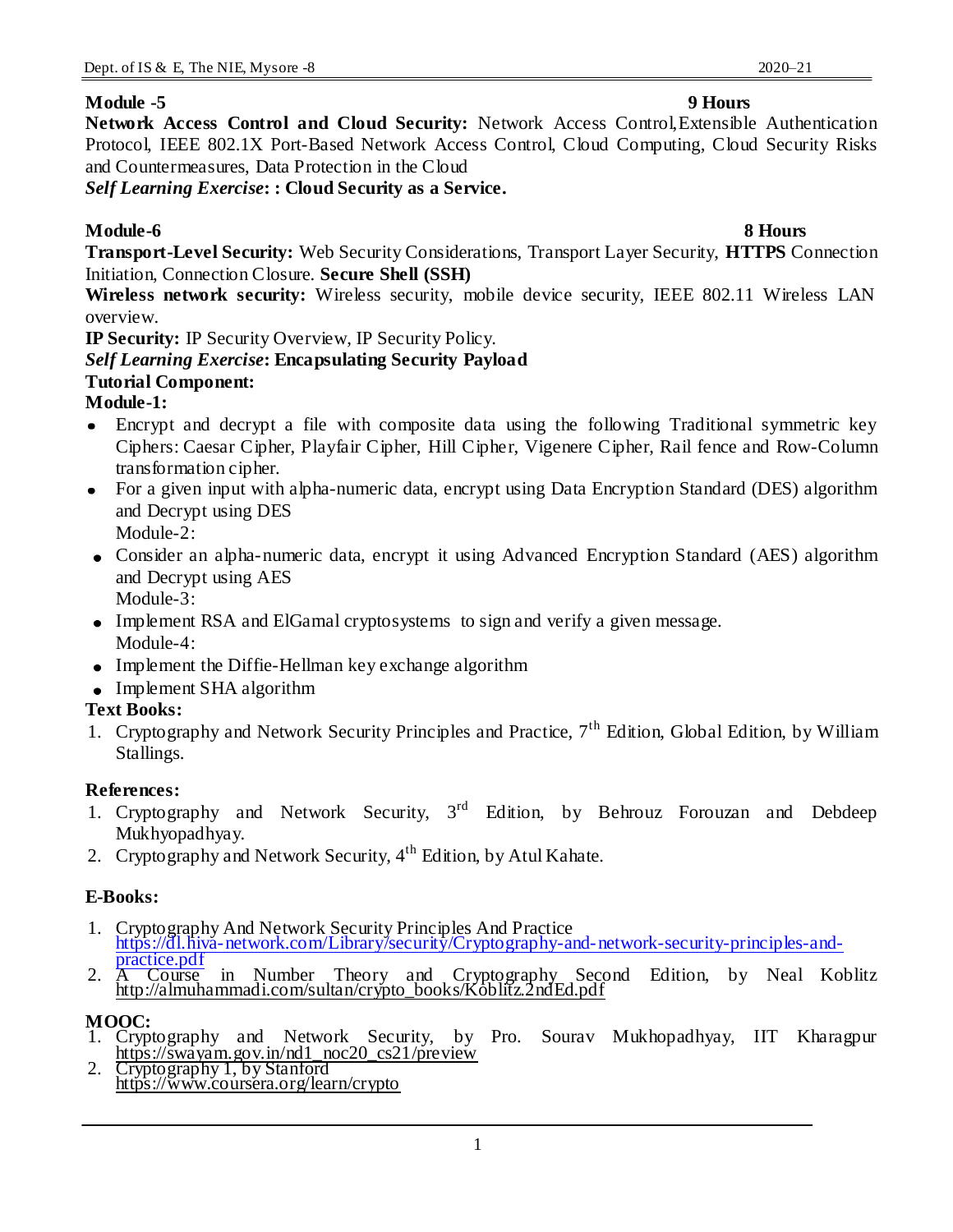### **RESEARCH METHODOLOGY (2:0:0) (Core)**

| Sub code     | : MCN1CRM | $CIE$ : 50 Marks |
|--------------|-----------|------------------|
| Hrs/week: 02 |           | SEE : 50 Marks   |
| SEEHrs       | .02       | Max. Marks:50    |

#### *Course Outcomes***:**

#### **On Successful completion of the course, the students will be able to:**

- **1.** Explain the basic framework of research process, research design andtechniques
- **2.** Discuss the processes of quantitative data collection, analysis, interpretation andpresentation
- **3.** Describe the components of scholarly writing and ethical issues inresearch

#### MODULE1: 10 Hrs

### **OVERVIEW OF RESEARCH:**

Introduction to research, Objectives and motivations for research, Significance of research, Research Methods v/s Methodology, Types of research, Quantitative Research Methods, Variables, Conjecture, Hypothesis. Research Process, Steps in research process, Criteria of good Research,

Importance of literature review in defining a problem - Survey of literature - Primary and secondary sources - Reviews, - web as a source - searching the web - Identifying gap areas from literature review - Development of working hypothesis.

Research problem-definition, selection and formulation of a research problem selection, criteria of a good research problem**.** Introduction to research design, Characteristics of good researchdesign.

*Self Learning Exercise*: Developing a research plan, Department/program specific research problem discussions

### MODULE2: 12 Hrs

### **DATA COLLECTION, PROCESSING AND ANALYSIS:**

Sources of data, collection of data, Primary and secondary Data, Collection of Data through various methods, Measurement and scaling, Sources of error in measurement. Modeling, Mathematical Models for research (brief introduction only)

Sampling: Concepts of Statistical Population, Sample, Sampling Frame, Sampling Error, Sample Size, Probability and Non Probability sampling- types and criteria for selection, Hypothesis Testing, Level of Significance and Confidence Interval, Type I and Type II errors , t-test, z-test, Correlation, Regression Analysis (brief introduction only)

*Self Learning Exercise***:** Tools for data processing, Graphical representation of Data.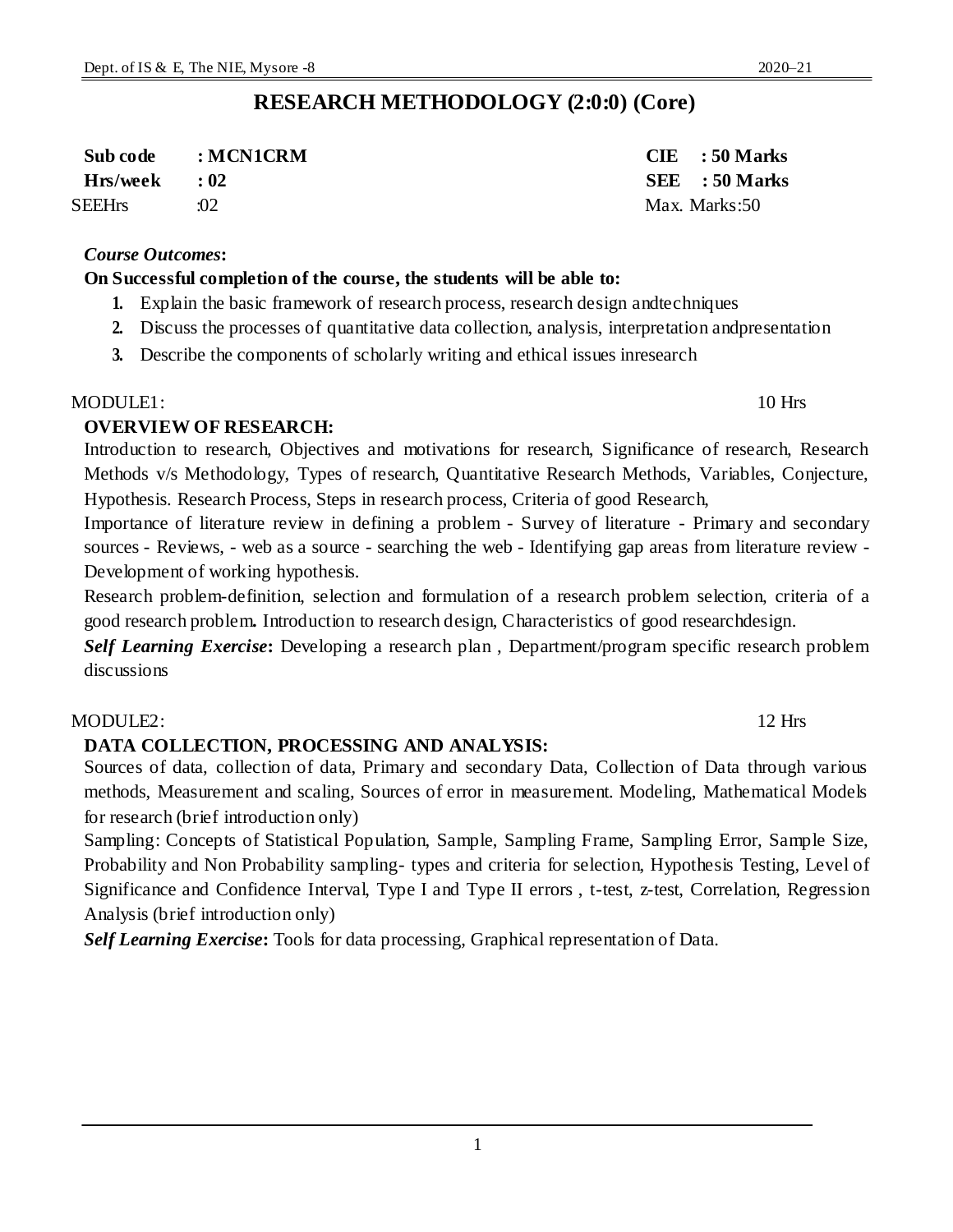#### MODULE3: 10 Hrs

#### **REPORT WRITING AND ETHICS IN RESEARCH:**

Writing Research Report: Format and style. Review of related literature its implications at various stages of research. (Formulation of research problem, hypothesis, interpretation and discussion of results. Major findings, Conclusions and suggestions.) Layout of a Research Paper, Research proposal, Citation of references, Reference Management Software like Zotero/Mendeley, Software for paper formatting like LaTeX/MS Office, effective technical presentation inseminars/workshops/symposiums (oral/paper/poster), articleindexing

Significance of ethical conduct in research, Ethical issues related to publishing, Plagiarism & latest regulations. Software for detection of Plagiarism

*Self Learning Exercise***:** Intellectual property rights, importance and protection, copyrights, patents, Impact factor of Journals

#### TEXT BOOKS:

- 1. Chawla, Deepak & Sondhi, Neena (2011). Research methodology: Concepts and Cases, Vikas Publishing House Pvt. Ltd.Delhi.
- 2. Kothari, C.R., (2014), Research Methodology, New Age International second revisededition
- 3. Ranjit Kumar, (2011). Research Methodology a step by step guide for beginners, Sage Publications

### REFERENCE BOOKS:

- **1.** Garg, B.L., Karadia, R., Agarwal, F. and Agarwal, U.K., (2002). An Introduction to Research Methodology, RBSAPublishers.
- **2.** Sinha S.C. and Dhiman AK, (2002). Research Methodology**,** Ess, EssPublications
- **3.** Fink A, (2009). Conducting Research Literature Reviews: From the Internet to Paper**,** Sage Publications
- **4.** Donald R. Cooper and Pamela S. Schindler, (2013). Business Research Methods, TMH, New Delhi, 12thEdition.
- **5.** John W. Creswell, (2003). Research Design, Qualitative, Quantitative and Mixed Approaches, 2ndEdition, SagePublication.
- **6.** William G. Zikmund, Jon C. Carr, Barry Babin, Mitch Griffin, (2013). Business Research Methods, CengageLearning.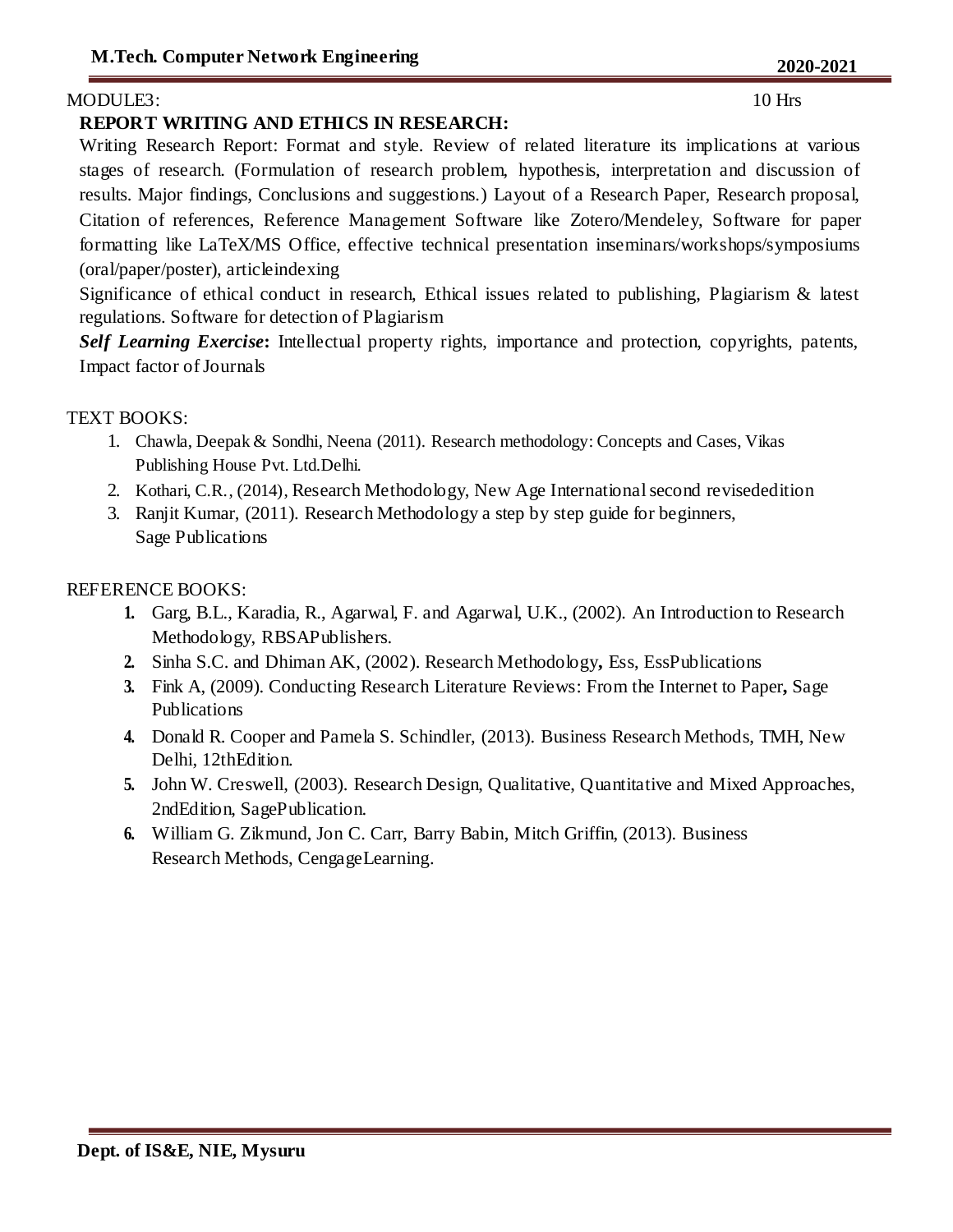#### **ADVANCE COMPUTER NETWORKS LAB (0-0-2) (Core)**

| <b>Sub Code: MCN1L01</b> | CIE:25 Marks          |
|--------------------------|-----------------------|
| Hrs / Week: 04           | <b>SET</b> : 25 Marks |
| <b>SET Hrs: 03 Hours</b> | <b>Max Marks: 50</b>  |

### *Course Outcomes***:**

#### **On successful completion of the course, the students will be able to:**

CO1 : Implement basic computer network algorithms

CO2 : Implementation of client server applications using Socket Programming

CO3: Simulate basic protocols using simulators.

#### **PART A : Implement the following using C/C++ :**

- 1. Write a program to transfer the contents of a requested file from server to the client using TCP/IP Sockets (using TCP/IP Socketprogramming).
- 2. Write a program to archive Traffic management at Flow level by implementing Closed Loop Control technique. (Leaky BucketAlgorithm)
- 3. Write a program to implement dynamic routing strategy in finding optimal path for data transmission. (Bellman fordalgorithm).
- 4. Write a program to implement Link State Routing (DijkstraAlgorithm).
- 5. Write a program for implementing the error detection technique while data transfer in unreliable network code using CRC (16-bits)Technique.
- 6. Write a program for providing security for transfer of data in the network. (RSAAlgorithm)
- 7. Write a program for encrypting 64 bit playing text using DESalgorithm.

#### **PART B: Simulation Programs using OPNET /NS2 or any other equivalent software**

- 1. Simulate a 3 node point to point network with duplex links between them. Set the Queue size andvary the bandwidth and find the number of packetsdropped.
- 2. Simulate a four-node point-to-point network, and connect the links as follows: n0->n2, n1->n2 and n2->n3. Apply TCP agent changing the parameters and determine the number of packets sent/received by TCP/UDP
- 3. Simulate the different types of internet traffic such as FTP and TELNET over network and analyze the throughput.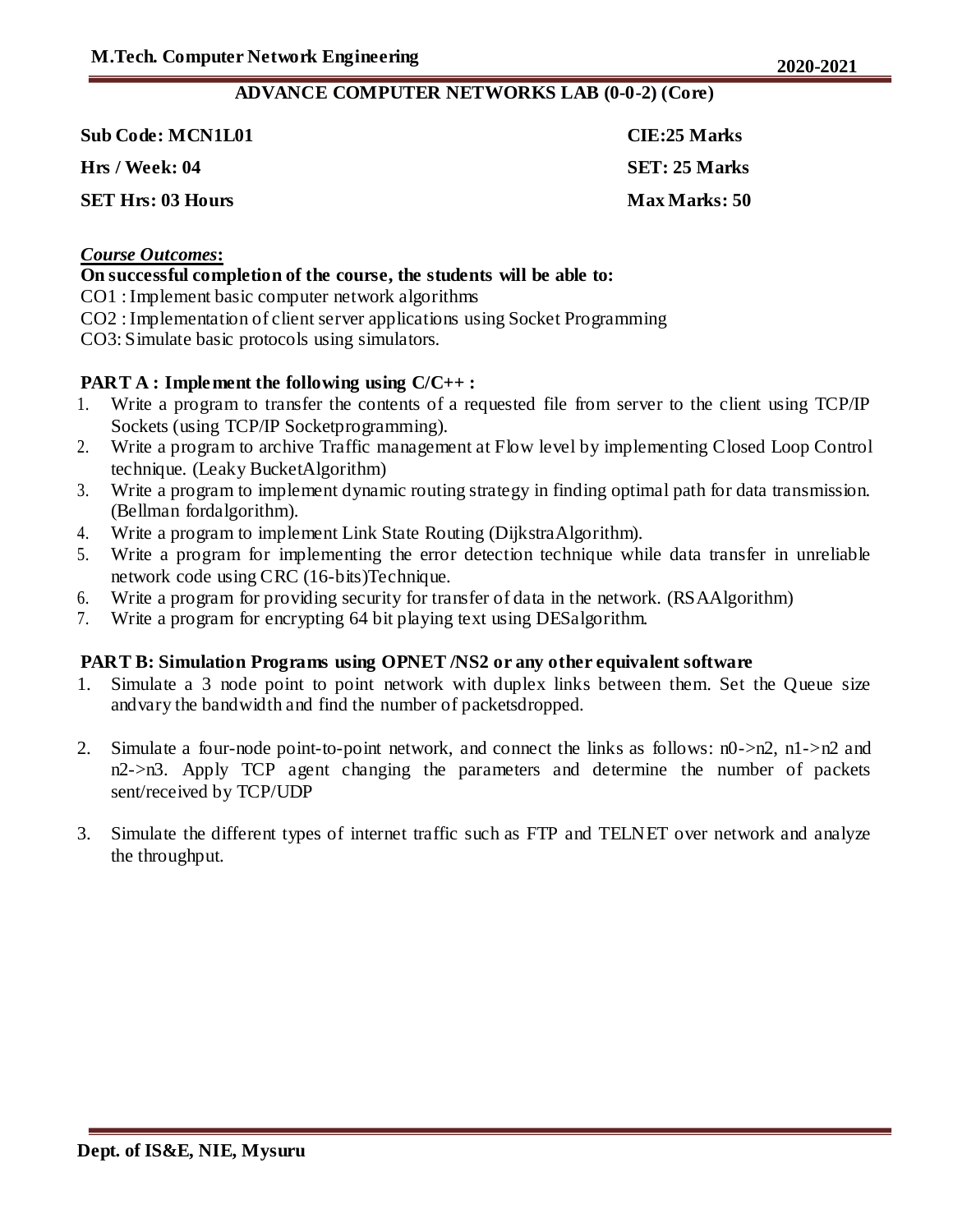## **DEPARTMENT ELECTIVE-1**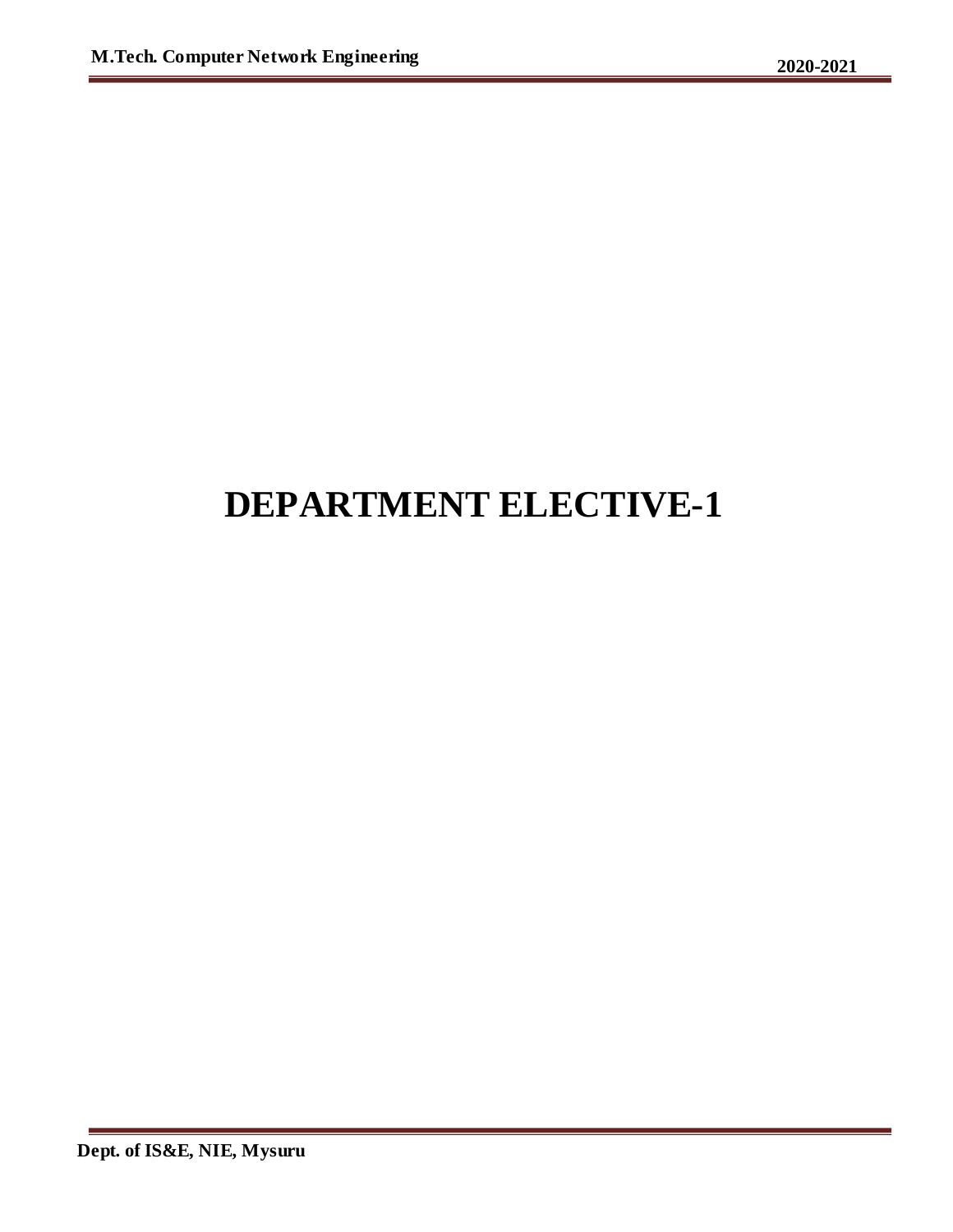### **MULTI CORE ARCHITECTURE AND PROGRAMMING (3-0-0) (Elective)**

| <b>Sub Code: MCN1E101</b> | <b>CIE:50 Marks</b> |
|---------------------------|---------------------|
| Hrs / Week: 03            | SEE: 50% Marks      |
| <b>SEE Hrs: 03 Hours</b>  | Max Marks: 100      |

#### *Course Outcomes***:**

### **On successful completion of the course, the students will be able to:**

1. Explain the recent trends in the field of Computer Architecture and identify performance related parameters.

- 2. Discuss on system overview of threading.
- 3. Describe the fundamental concepts of Parallel Programming.
- 4. Discuss the threading and parallel programming constructs.
- 5. Use OpenMP for threading.

#### **Module-1 7 Hours**

**Introduction to Multi-core Architecture:** Motivation for Concurrency in software, Parallel Computing Platforms, Parallel Computing in Microprocessors, Differentiating Multi-core Architectures from Hyper-Threading Technology, Multi-threading on Single-Core versus Multi-Core Platforms Understanding Performance, Amdahl's Law

*Self Learning Exercise***:** GrowingReturns : Gustafson's Law.

### **Module-2 7 Hours**

**System Overview of Threading:** Defining Threads, System View of Threads, Threading above the Operating System, Threads inside the OS, Threads inside the Hardware, What Happens When a ThreadIs Created, Application Programming Models and Threading, Virtual Environment: VMs and Platforms, Runtime Virtualization.

*Self Learning Exercise***:**System Virtualization.

### **Module-3 8 Hours**

**Fundamental Concepts of Parallel Programming:** Designing for Threads, Task Decomposition, Data Decomposition, Data Flow Decomposition, Implications of Different Decompositions, Challenges You'll Face, Parallel Programming Patterns, A Motivating Problem: Error Diffusion, Analysis of the Error Diffusion Algorithm, An Alternate Approach: Parallel Error Diffusion, *Self Learning Exercise***:** Other Alternatives of Error Diffusion.

#### **Module-4 8 Hours**

**Threading and Parallel Programming Constructs:** Synchronization, Critical Sections, Deadlock, Synchronization Primitives, Semaphores, Locks, Condition Variables, Messages, Flow Control- based Concepts, Fence, Barrier, Implementation-dependent Threading Features.

**Threading APIs :** Threading APls for Microsoft Windows, Win32/MFC Thread APls,Threading APls for Microsoft. NET Framework, Creating Threads, Managing Threads, Thread Pools, Thread Synchronization, POSIX Threads, Creating Threads, Managing Threads,

*Self Learning Exercise***:** Thread Synchronization, Signaling.

### **Module-5 9 Hours**

**Open MP: A Portable Solution for Threading:** Challenges in Threading a Loop, Loop-carried Dependence, Data-race Conditions, Managing Shared and Private Data, Loop Scheduling and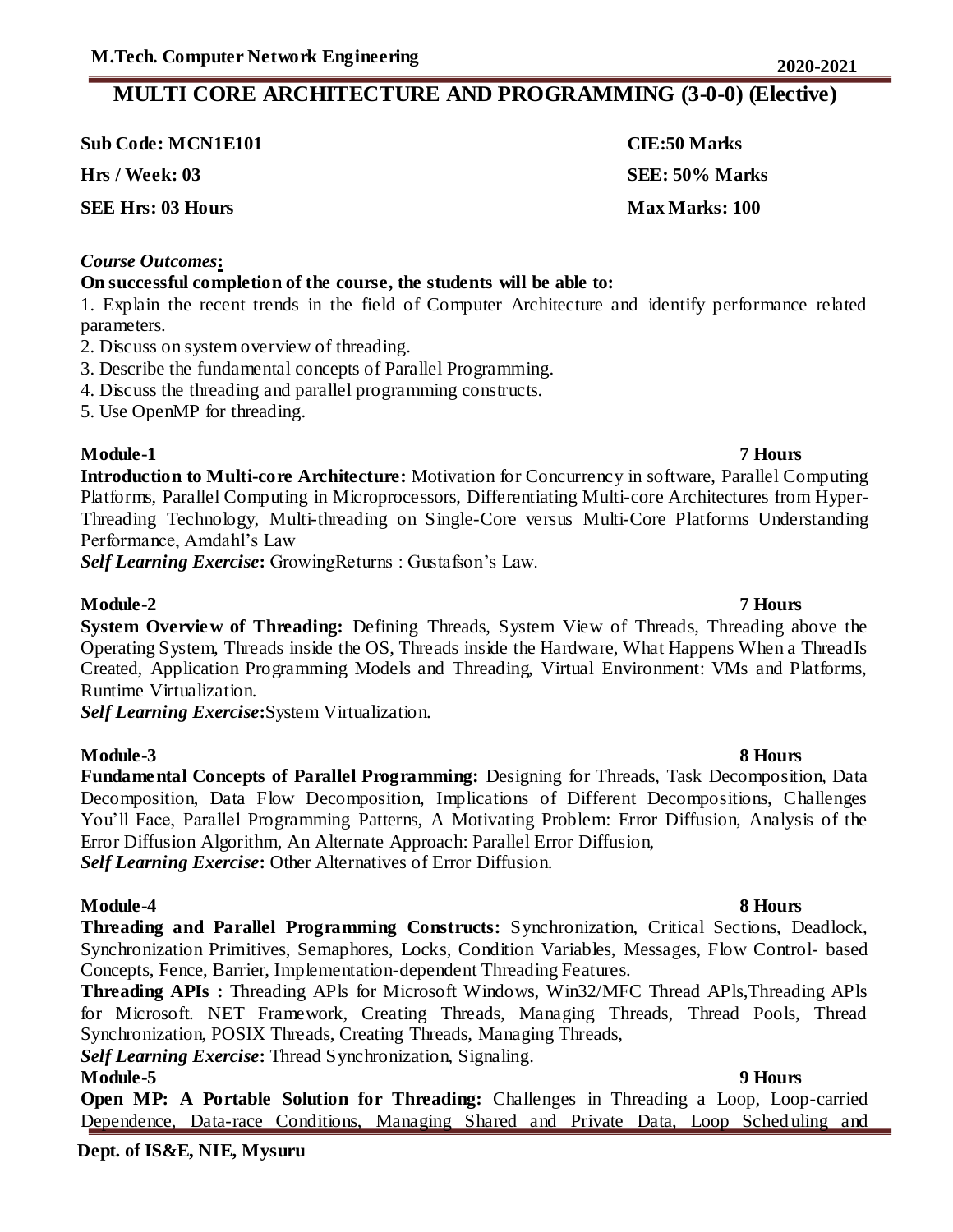### **M.Tech. Computer Network Engineering 2020-2021**

Portioning, Effective Use of Reductions, Minimizing Threading Overhead, Work-sharing Sections,Performance-oriented Programming, Using Barrier and No wait, Interleaving Single-thread and Multithread Execution, Data Copy- in and Copy-out,Protecting Updates of Shared Variables, Intel Taskqueuing Extension to OpenMP, OpenMP Library Functions. *Self Learning Exercise***:**OpenMP Environment.

### **Text Book**

1. Multicore Programming , Increased Performance through Software Multi- threading by ShameemAkhter and Jason Roberts , Intel Press , 2006.

### **Reference Books**

1. Multicore and GPU Programming: An Integrated Approach by Gerassimos Barlas, 2015.

### **E-Books:**

- 1. Multicore Programming , Increased Performance through Software Multi- threading https://mcai.github.io/resources/ebooks/Multi-Core\_Programming.pdf
- 2. Multicore and GPU Programming: An Integrated Approach http://digilib.stmikbanjarbaru.ac.id/data.bc/18.%20Programming/18.%20Programming/2015%20Multicore%20and%20 GPU%20Programming%20An%20Integrated%20Approach.pdf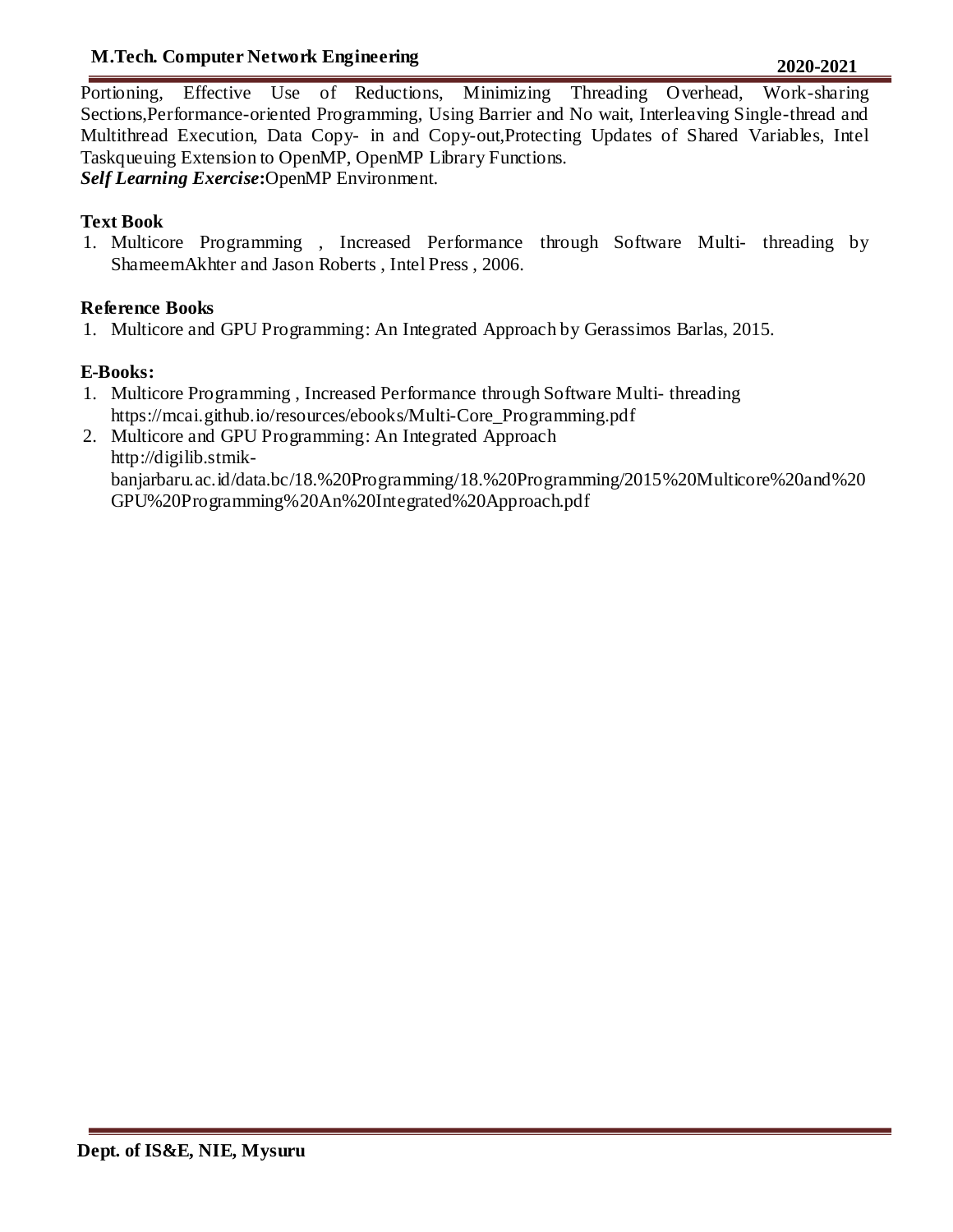### **MULTIMEDIA COMMUNICATIONS (3-0-0) (Elective)**

| <b>Sub Code: MCN1E102</b> | <b>CIE:50 Marks</b>   |
|---------------------------|-----------------------|
| Hrs / Week: 03            | SEE: 50% Marks        |
| <b>SEE Hrs: 03 Hours</b>  | <b>Max Marks: 100</b> |

#### *Course Outcomes***:**

### **On successful completion of the course, the students will be able to:**

- 1. Explain the Multimedia Communication Models
- 2. Describe Multimedia Frame work for Standardization (2 & 3)
- 3. Explain different Multimedia Applications and Services
- 4. Discuss middleware layer for multimedia

**Module-1** 8 Hours **Introduction to Multimedia Communications:** Introduction, Human communication model, Evolution and convergence, Technology framework *Self Learning Exercise***:**Standardization framework.

**Module-2 7 Hours Frame work for Multimedia Standardization:** Introduction, Standardization activities, Standards to build a new global information infrastructure, Standardization processes on multimedia communications *Self Learning Exercise***:**ITU-Tmediacom2004

#### **Module -3 7 Hours**

Framework for multimedia, ISO/IEC MPEG-21 multimedia framework *Self Learning Exercise***:** IETF multimedia Internet standards.

#### **Module – 4 8 Hours**

Application Layer: Introduction, ITU applications, MPEG applications, Mobile servers and applications.

*Self Learning Exercise***:** Universal multimedia access.

#### **Module-5 9 Hours** Middleware Layer: Introduction to middleware for multimedia, Media coding, Media Streaming, *Self Learning Exercise***:** Infrastructure for multimedia content distribution.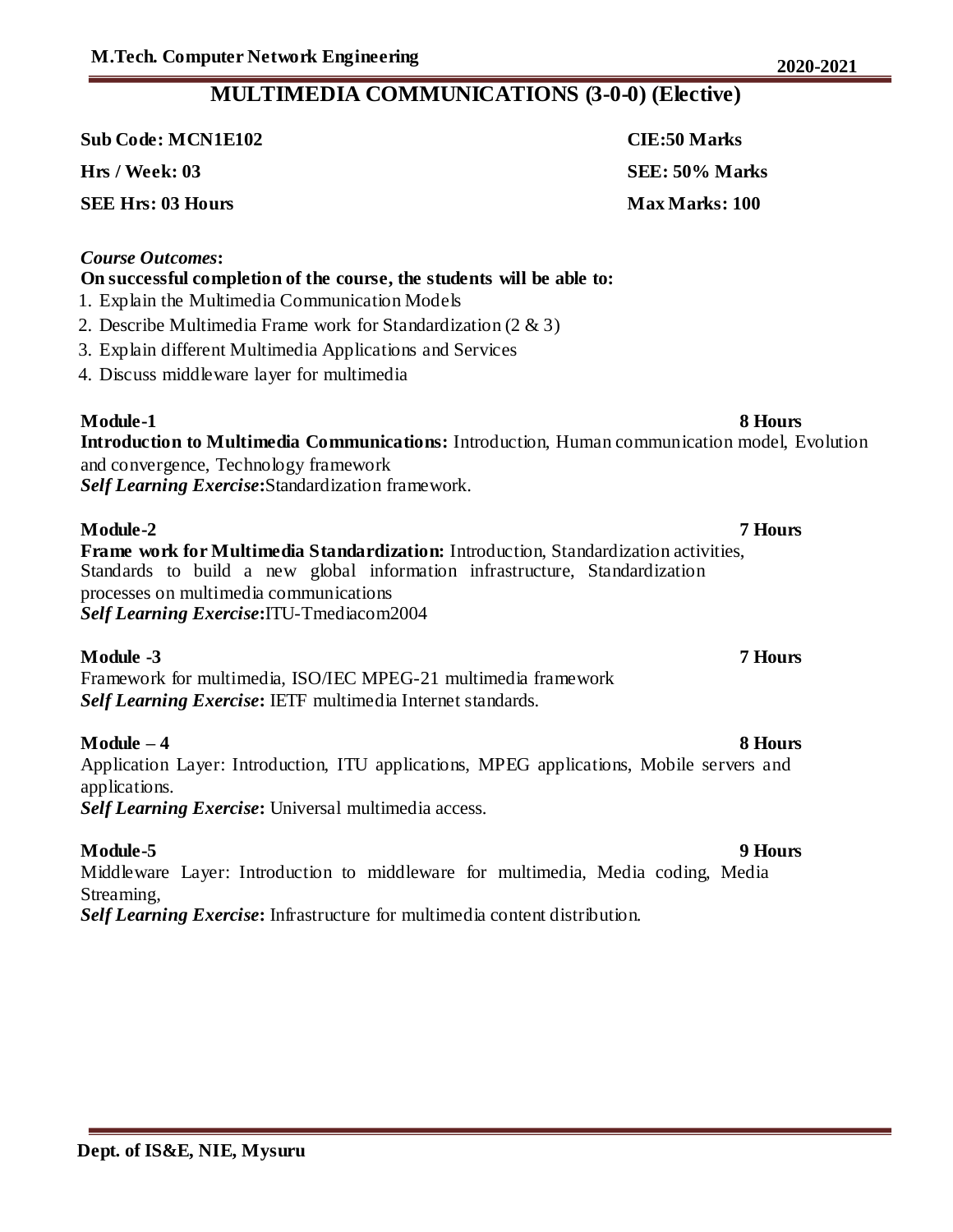#### **Text Books:**

1.K.R. Rao, Zoran S. Bojkovic, Dragorad A. Milovanovic: Introduction to Multimedia Communications – Applications, Middleware, Networking, Wiley India, 2006.

#### **Reference Books:**

- 1. Fred Halsall : Multimedia Communications Applications, Networks, Protocols, andStandards, Pearson, 2001.
- 2. Nalin K Sharad : Multimedia information Networking, PHI,2002.
- 3. Ralf Steinmetz, Klara Narstedt : Multimedia Fundamentals: Volume 1-Media Coding andContent Processing, 2nd Edition, Pearson,2003.
- 4. Prabhat K. Andleigh, Kiran Thakrar: Multimedia Systems Design, PHI,2003.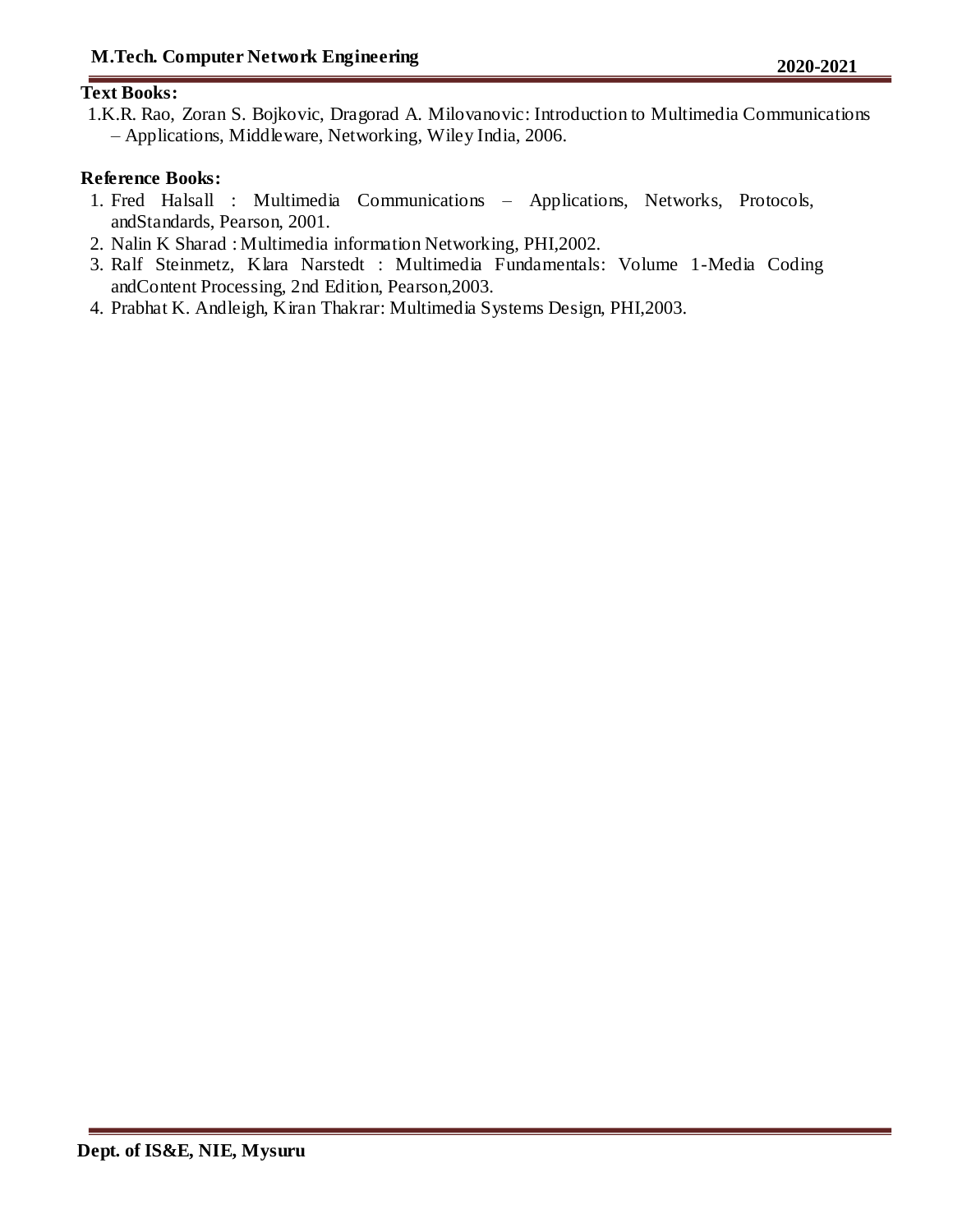### **Sub Code: MCN1E103 CIE:50 Marks Hrs / Week: 03 SEE: 50% Marks SEE Hrs: 03 Hours Max Marks: 100** *Course Outcomes***: On successful completion of the course, the students will be able to:**  1. Explain intrusion detection and prevention concepts. 2. Analyze network protocol abuses. 3. Use of TCP dump for traffic analysis. 4. Explain Tiered Architectures. 5. Explain IDS and IPS Internals **Module – 1 8 Hours Understanding Intrusion Detection:** Intrusion-Detection and Intrusion-Prevention Basics-Why IDSs and IPSs are Important – IDSand IPS Analysis Schemes- IDSIPS *Self Learning Exercise***:**IDS and IPS Pros and Cons **MODULE - 2 8 Hours Unauthorized Activity I:** General IDS Limitations -Network Protocol Abuses: ARP, IP, UDP,TCP *Self Learning Exercise***:**ICMP. **Module - 3 8 Hours Tcpdump:** Tcp dump Command Line Options-Tcp dump Output Format-Tcp dump Expressions-Bulk Capture-How Many Bytes Were Transferred in That Connection?-Tcp dump as Intrusion Detection? *Self Learning Exercise***:**Tcpslice, Tcpflow,and Tcpjoin. **Module–4 7 Hours Architecture:**IDS and IPS Architecture- Tiered Architectures. *Self Learning Exercise***:**FutureIDS **Module - 5 8 Hours IDS AND IPS INTERNALS:** Information Flow in IDS and IPS-Detection of Exploits-Malicious Code Detection-OutputRoutines *Self Learning Exercise***:**DefendingIDS/IPS.

**INTRUSION DETECTION AND PREVENTION SYSTEMS (3-0-0) (Elective)**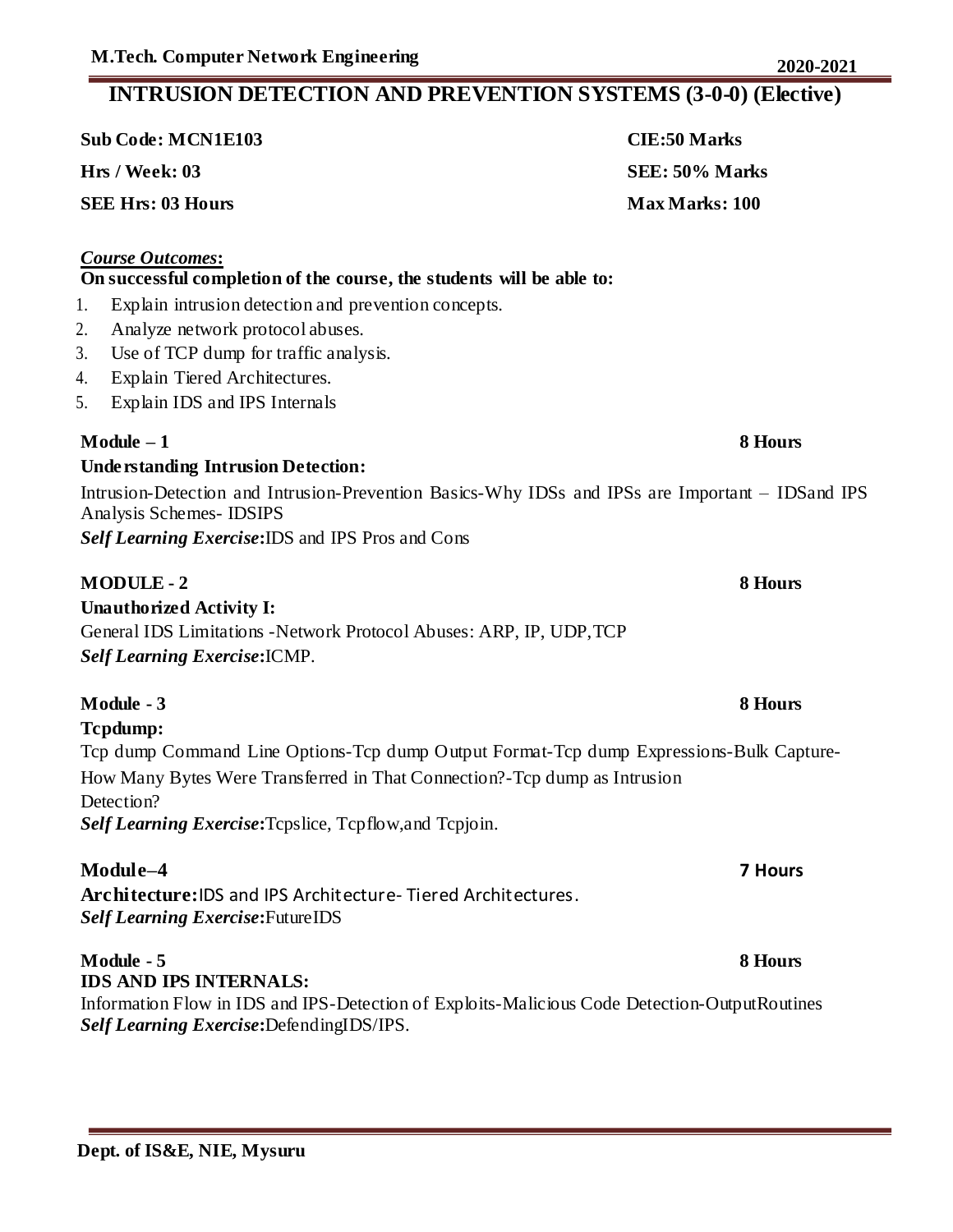#### **Text Book:**

1. **"Intrusion detection and Prevention"**, Carl Enrolf, Eugene Schultz, Jim Mellander, McGraw Hill, 2004

#### **References:**

- 1. **"Network Intrusion Detection and Prevention: Concepts and Techniques",** Ali A. Ghorbani, Wei Lu, Springer,2010.
- 2. **"The Practical Intrusion Detection Handbook ",** Paul E. Proctor, Prentice Hall,2001.
- 3. **"Intrusion Alert",** Ankit Fadia and Mnu Zacharia, Vikas Publishing house Pvt., Ltd,2007.
- 4. **"Intrusion Prevention Fundamentals",** Earl Carter, Jonathan Hogue, Pearson Education,2006.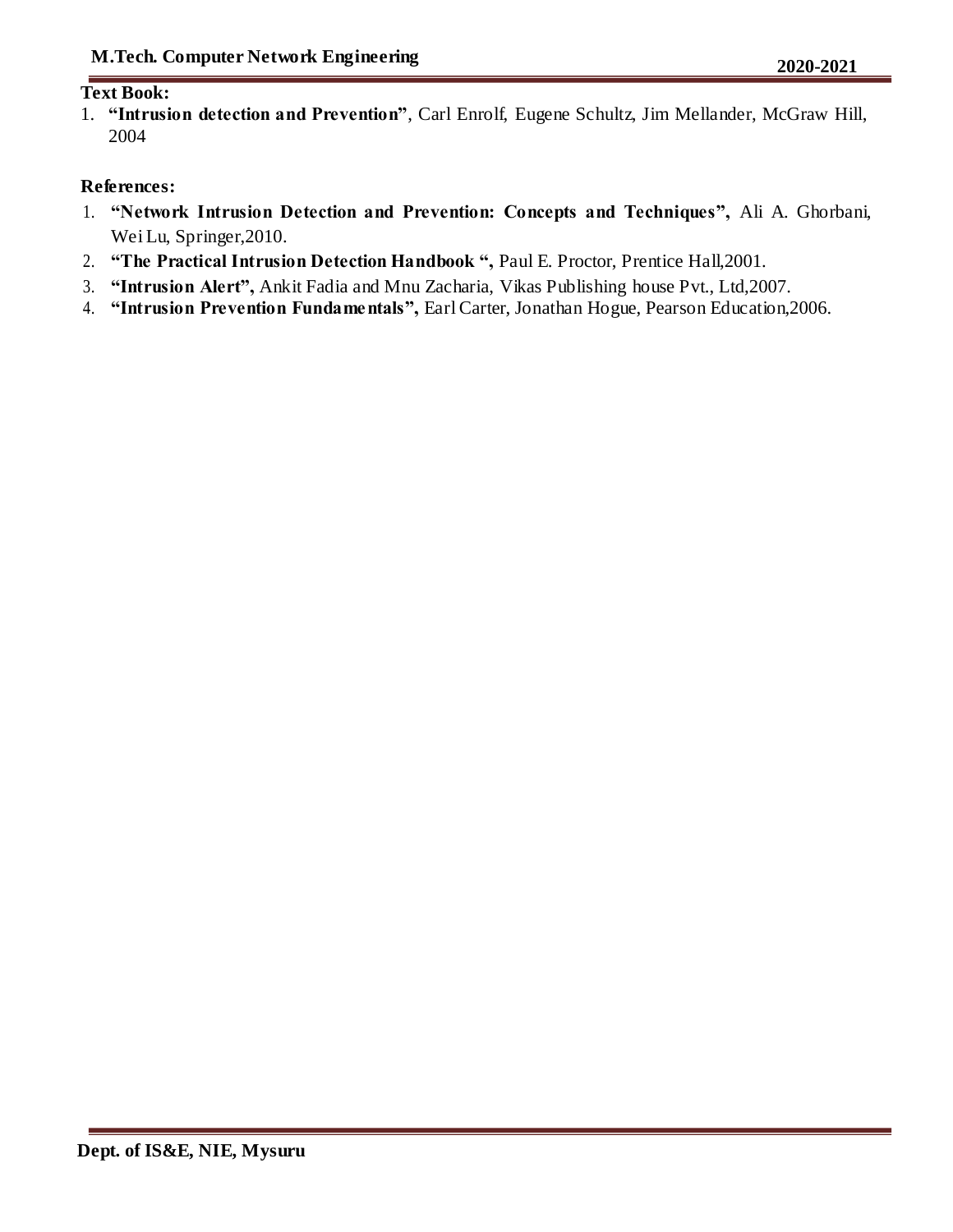### **CLIENT SERVER PROGRAMMING (3-0-0) (Elective)**

**Sub Code: MCN1E104 CIE:50 Marks**

**SEE Hrs: 03 Hours Max Marks: 100** 

#### *Course Outcomes***:**

#### **On successful completion of the course, the students will be able to:**

- 1. Analyze the requirements of the client and server environment.
- 2. Explain socket interface in network programming.
- 3. Demonstrate client/server system technologies.
- 4. Develop client software.
- 5. Explain the server software design.

**Module 1 7 Hours The Client Server Model and Software Design, Concurrent Processing inClient-Server Software** :Introduction,Motivation, Terminology and Concepts,Introduction,Concurrency in Networks, Concurrency in Servers, Terminology and Concepts, An example of Concurrent Process Creation, Executing New Code, Context Switching and Protocol Software Design *Self Learning Exercise***:**Concurrency andAsynchronous I/O.

### **Module 2 7 Hours**

**Program Interface to Protocols, the Socket Interface:** Introduction, Loosely Specified Protocol Software Interface, Interface Functionality, Conceptual Interface Specification, System Calls, Two Basic Approaches to Network Communication, The Basic I/O Functions available in UNIX, Using UNIXI/O with TCP/IP, Introduction, Berkley Sockets, Specifying a Protocol Interface, The Socket Abstraction, Specifying an End Point Address, A Generic Address Structure, Major System Calls used with Sockets, Utility Routines for Integer Conversion, Using Socket Calls in aProgram. *Self Learning Exercise***:**Symbolic Constants for SocketCallParameters.

**Module 3 7 Hours Algorithms and Issues in Client Software Design:** Introduction, Learning Algorithms instead of Details, Client Architecture, Identifying the Location of a Server, Parsing an Address Argument, Looking up a Domain Name, Looking up a well-known Port by name, Port Numbers and Network Byte Order, Looking up a Protocol by Name, The TCP Client Algorithm, Allocating a Socket, Choosing a Local Protocol Port Number, A fundamental Problem in choosing a Local IP Address, Connecting a TCP Socket to a Server, Communicating with the Server using TCP, Reading a response from a TCP Connection, Closing a TCP Connection, Programming a UDP Client, Connected and Unconnected UDP Socket, Using Connect with UDP, Communicating with a Server using UDP, Closing a Socket thatuses UDP

*Self Learning Exercise***:** Partial Close for UDP and A Warning aboutUDPUnreliability.

## **Hrs / Week: 03 SEE: 50% Marks**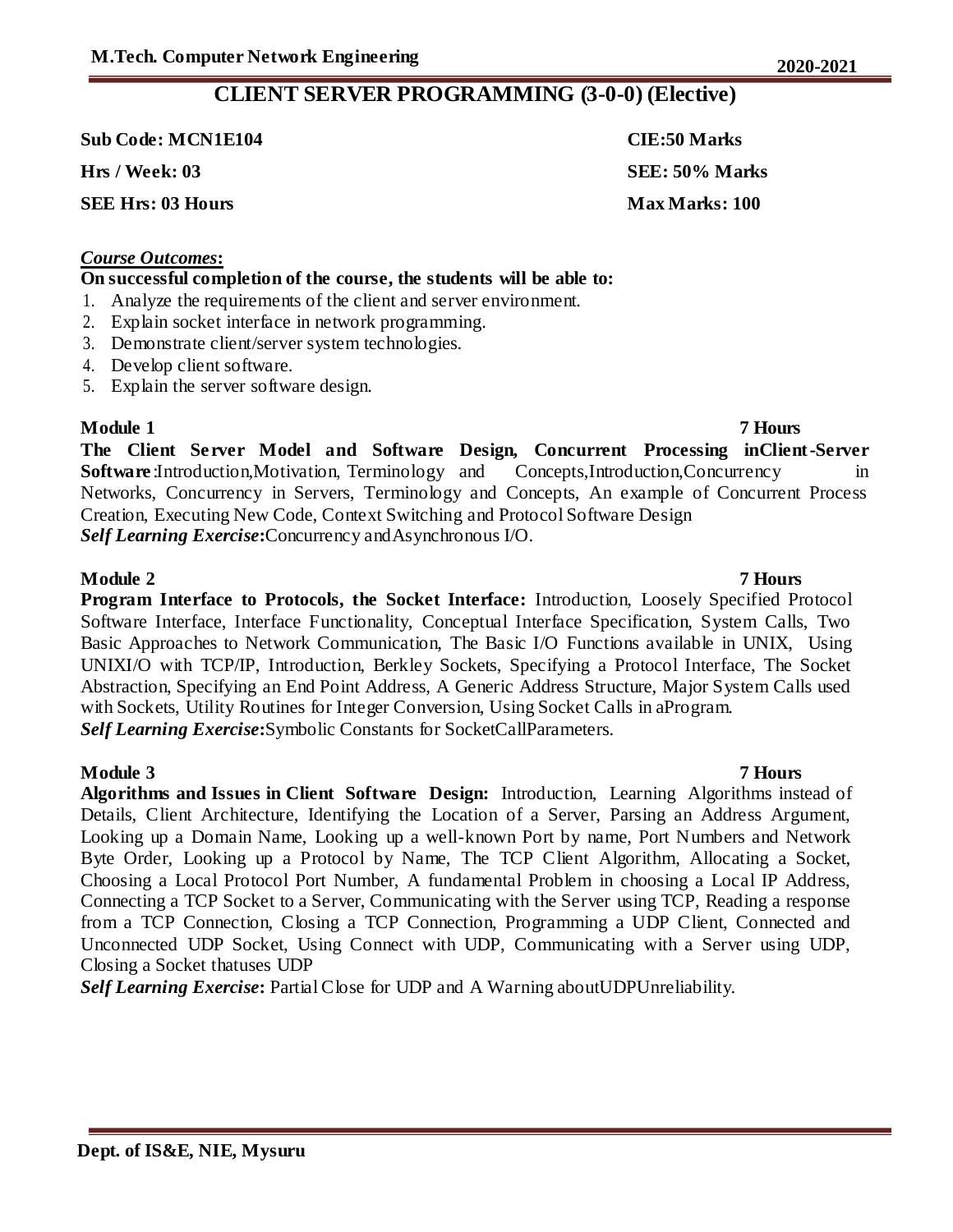#### **Module 4 9 Hours**

**Example Client Software:** Introduction, The Importance of Small Examples, Hiding Details, An Example Procedure Library for Client Programs, Implementation of Connect TCP, Implementation of Connect UDP, A Procedure that Forms Connections, Using the Example Library, The DAYTIME Service, Implementation of a TCP Client for DAYTIME, Reading from a TCP Connection, The Time Service, Accessing the TIME Service, Accurate Times and Network Delays, A UDP Client for the TIME Service, The ECHO Service, A TCP Client for the ECHO Service,

*Self Learning Exercise***:**A UDP Client for the ECHO Service.

**Module 5 9 Hours Algorithms and Issues in Server Software Design:** Introduction, The Conceptual Server Algorithm, Concurrent Vs. Iterative Servers, Connection-Oriented Vs. Connectionless Access, Connection-Oriented Servers, Connectionless Servers, Failure, Reliability and Statelessness, Optimizing Stateless Servers, Four Basic Types of Servers, Request Processing Time, Iterative Server Algorithms, An Iterative Connection-Oriented Server Algorithm, Binding to a Well Known Address using INADDR\_ANY, Placing the Socket in Passive Mode, Accepting Connections and using them. An Iterative Connectionless Server Algorithm, Forming a Reply Address in a Connectionless Server, Concurrent Server Algorithms, Master and Slave Processes, A Concurrent Connectionless Server Algorithm,Iterative, Connectionless Servers (UDP), Iterative, Connection-Oriented Servers (TCP), Concurrent, Connection-Oriented Servers (TCP):Introduction, Creating a Passive Socket, Process Structure, An example TIME Server, Introduction, Allocating a Passive TCP Socket, A Server for the DAYTIME Service, ProcessStructure, An Example DAYTIME Server, Closing Connections, Connection Termination and Server Vulnerability, Introduction, Concurrent ECHO, Iterative Vs Concurrent Implementations, Process Structure, An example Concurrent ECHO Server, *Self Learning Exercise***:**Cleaning up Errant Processes**.**

**Text Book:** DouglasE.Comer, David L. Stevens: Internet working with TCP/IP–Vol. 3, Client-Server Programming and Applications, BSD Socket Version with ANSIC, 2nd Edition, Pearson, 2001.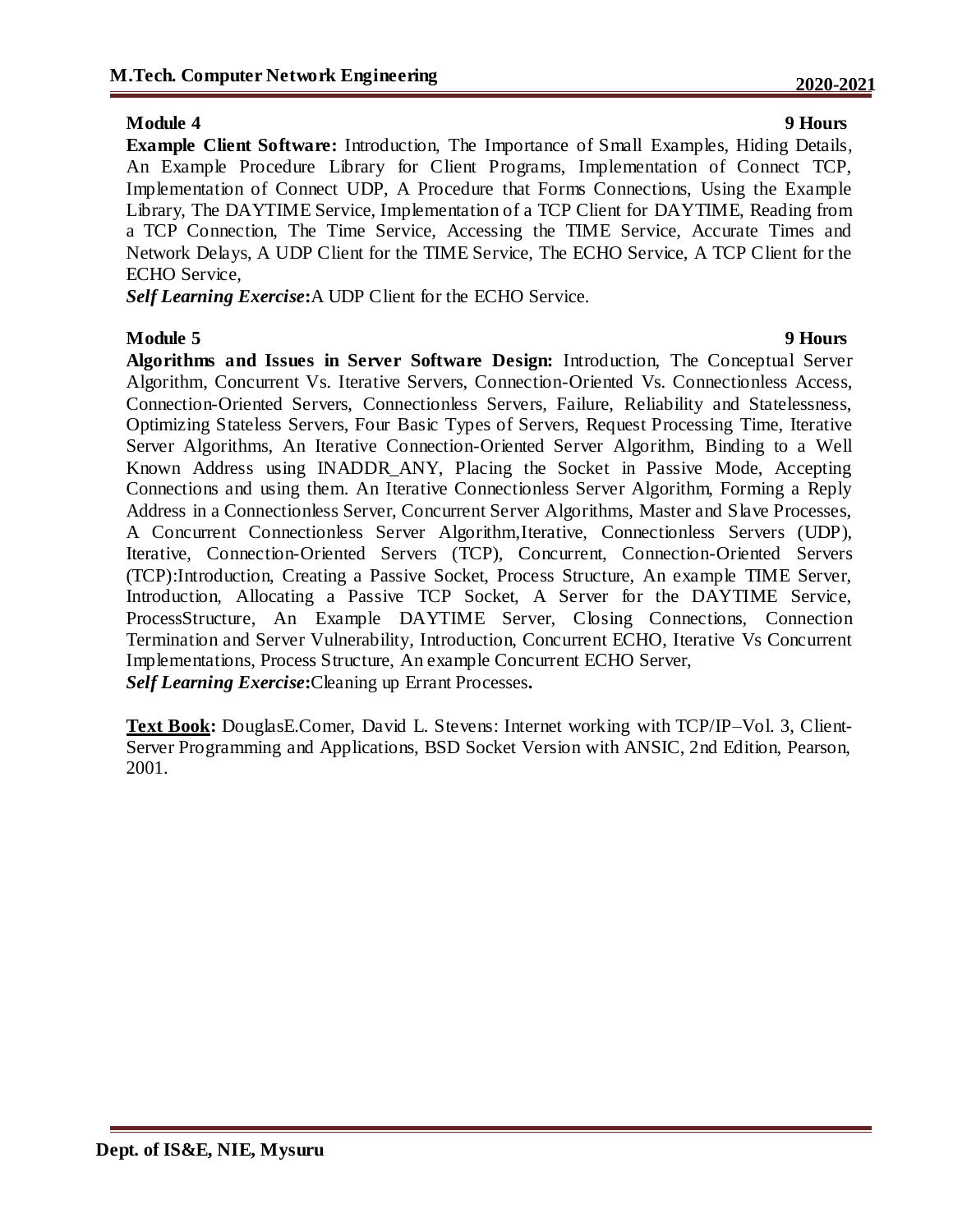**Dept. of IS&E, NIE, Mysuru**

### **INFORMATION STORAGE (3-0-0) (Elective)**

**Sub Code: MCN1E105 CIE:50 Marks**

**SEE Hrs: 03 Hours Max Marks: 100** 

#### *Course Outcomes***:**

#### **On successful completion of the course, the students will be able to:**

- 1. Explain the design of storage infrastructure.
- 2. Discuss efficientstorage provisioning technique and RAID.
- 3. Identify different components of FC SAN and fabric logintypes.
- 4. Describe IP SAN and NAS.
- 5. Discuss object-Based and Unified Storage

#### **Module 1 7 Hours**

**Introduction to Information Storage:** Information Storage, Evolution of Storage Architecture, Data Center Infrastructure.**Data Center Environment:** Application, Database Management System (DBMS), Host (Compute), Connectivity, Storage, Disk Drive Components, Disk Drive Performance, Host Access to Data, Direct- Attached Storage, Storage Design Based on Application Requirements and Disk Performance, Disk Native Command Queuing **Self LearningExercise :**Virtualization and Cloud Computing, Introduction to Flash Drives.

#### **Module 2: 8 Hours**

**Data Protection:** RAID, RAID Implementation Methods, RAID Array Components, RAID Techniques, RAID Levels, RAID Impact on Disk Performance, RAID Comparison, Hot Spares. **Intelligent Storage Systems:** Components of an Intelligent Storage System, Storage Provisioning

**Self LearningExercise:** Types of IntelligentStorageSystem.

#### **Module 3: 8 Hours**

**Fibre Channel Storage Area Networks:** Fibre Channel: Overview, The SAN and Its Evolution, Components of FC SAN, FC Connectivity, Switched Fabric Ports, Fibre Channe l Architecture, Fabric Services, Switched Fabric Login Types, Zoning, FC SAN Topologies *Self Learning Exercise*: Virtualization inSAN.

#### **Module 4: 8 Hours**

#### **IP SAN and FCoE: iSCSI, FCIP, FCoE**

**Network-Attached Storage:** General-Purpose Servers versus NAS Devices, Benefits of NAS, File Systems and Network File Sharing, Components of NAS, NAS I/O Operation, NAS Implementations, NAS File-Sharing Protocols, Factors Affecting NAS Performance *Self Learning Exercise***:File-LevelVirtualization.**

# **Hrs / Week: 03 SEE: 50% Marks**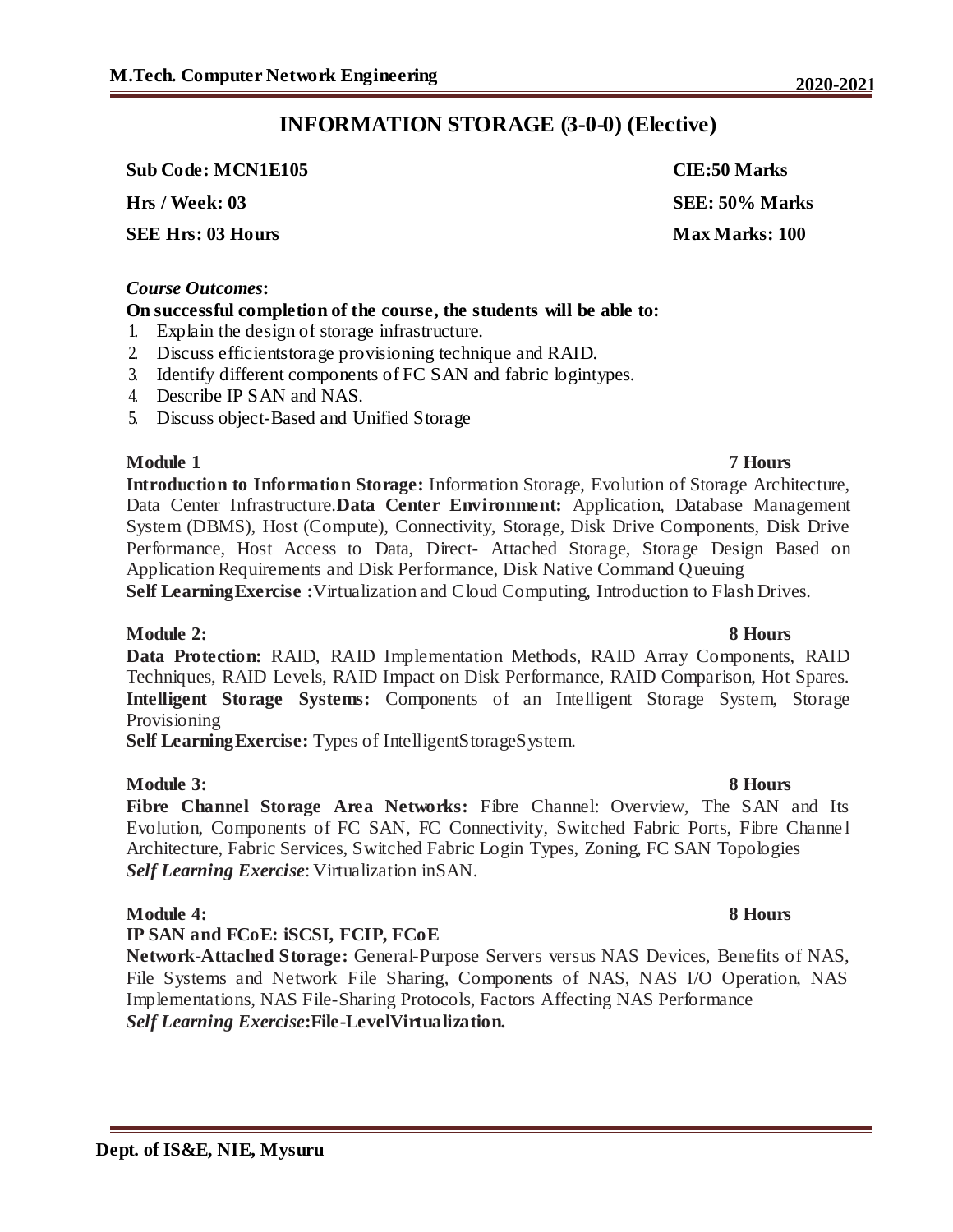### **Module 5: 8 Hours**

Object-Based and Unifed Storage: Object-Based Storage Devices, Content-Addressed Storage**Unified Storage.** Introduction to Business Continuity: Information Availability, BC Terminology, BC Planning Life Cycle, Failure Analysis, Business Impact Analysis *Self Learning Exercise***: BCTechnologySolutions**

#### **Text Books:**

1. Information Storage and Management, 2nd Edition, Wiley- India 2009, G.Somasundaram, Alok Shrivastava

#### **Reference Books:**

- 1. Storage Networks Explained, Wiley India, 2003. Ulf Troppens, Rainer Erkens and WolfgangMuller
- 2. Storage Networks, The Complete Reference, Tata McGraw Hill, 2003. RobertSpalding
- 3. Storage Area Networks Essentials A Complete Guide to Understanding and Implementing SANs, Wiley India, 2002. Richard Barker and PaulMassiglia.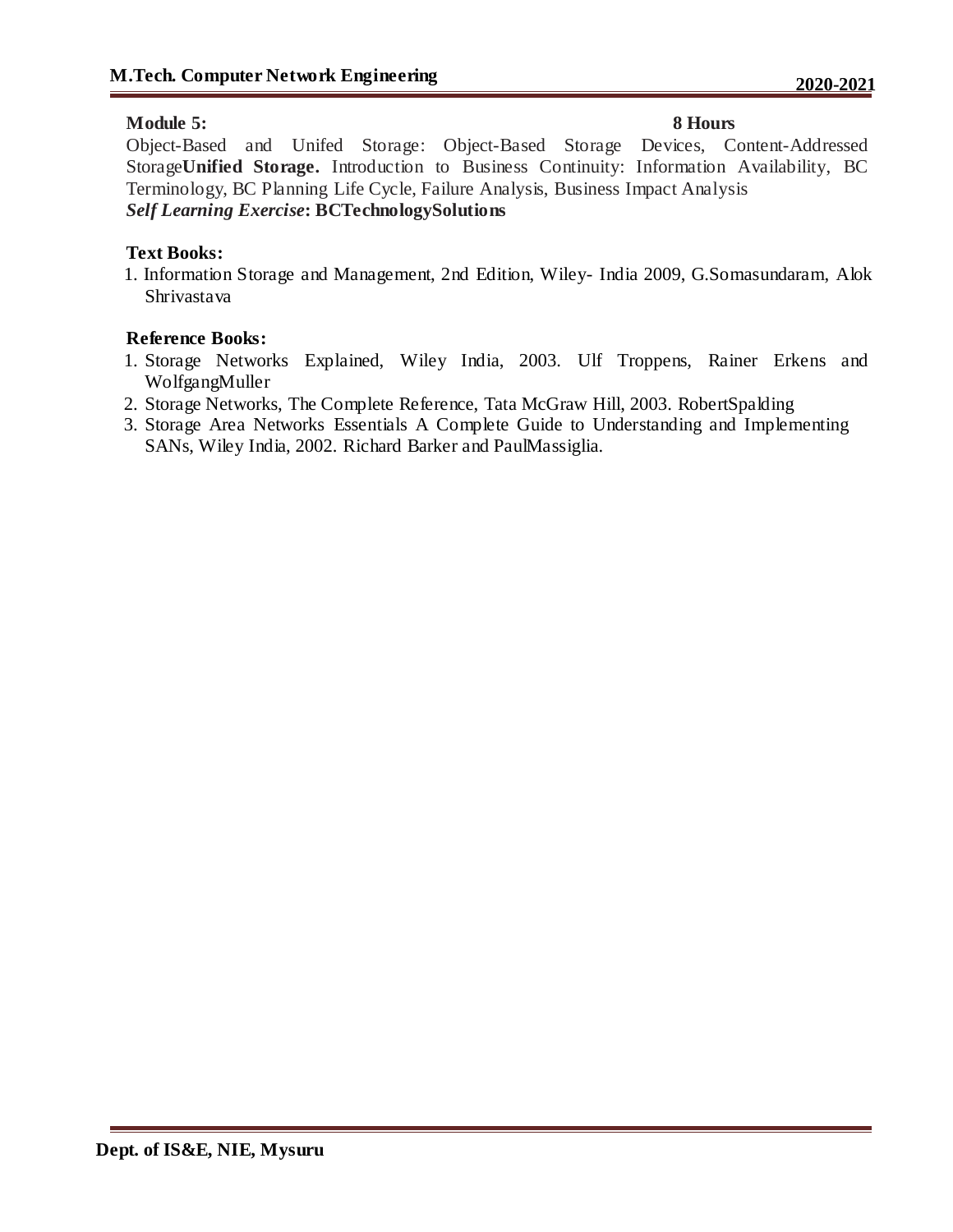## **DEPARTMENT ELECTIVE-2**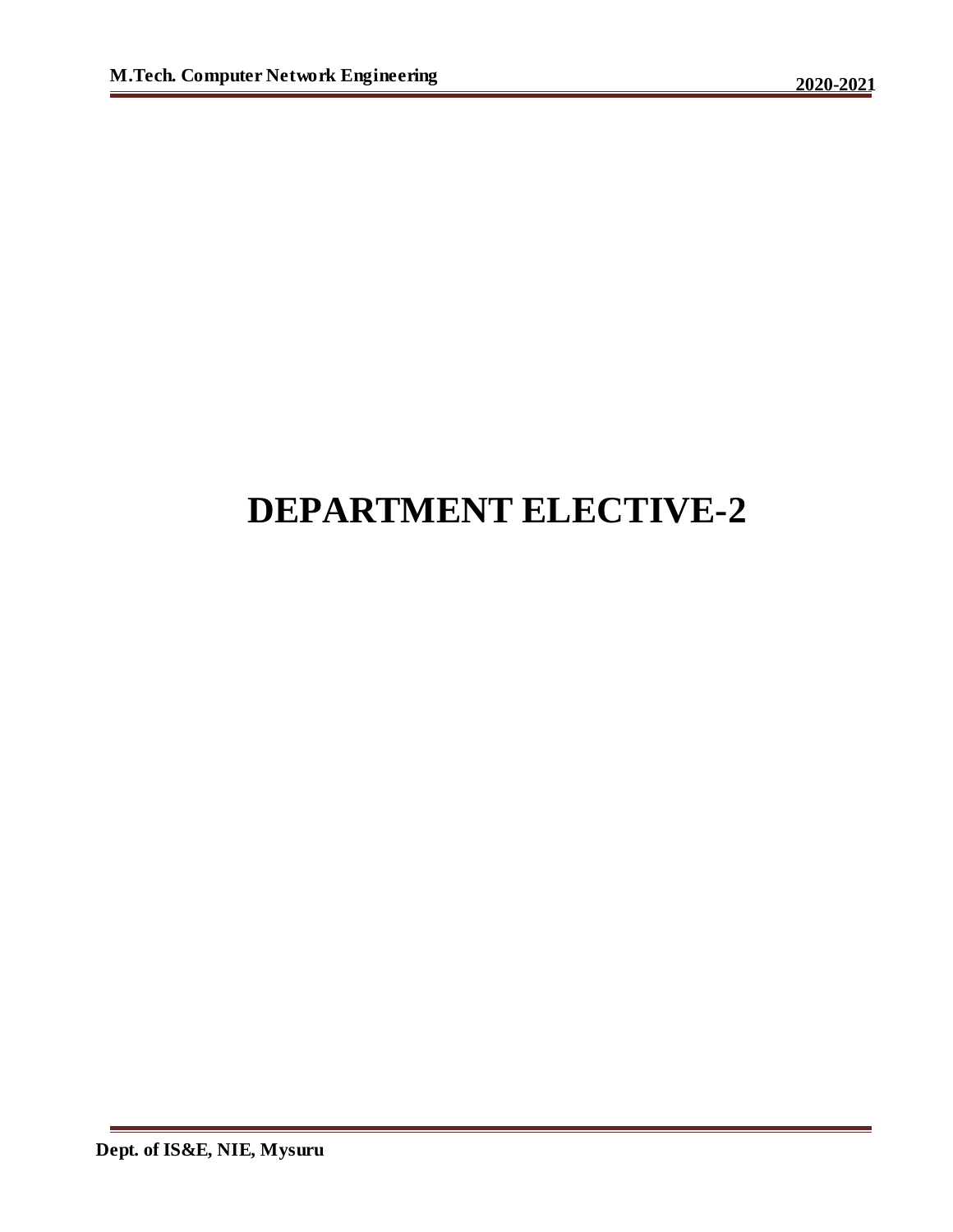**Sub Code: MCN1E201 CIE:50 Marks**

**SEE Hrs: 03 Hours Max Marks: 100** 

#### *Course Outcomes***:**

### **On successful completion of the course, the students will be able to:**

- 1. Identify situations where one should use simulation and where notto.
- 2. Analyze various probability distribution functions.
- 3. Illustrate random number generators.
- 4. Choose suitable data collection methods for simulation methods.
- 5. Evaluate simulation models.

### **Module-1 8 Hour**s

**Introduction, General Principles:** When simulation is the appropriate tool and when it is not appropriate; Advantages and disadvantages of Simulation; Areas of application; Some recent applications of Simulation; Systems and system environment; Components of a system; Discrete and continuous systems; Model of a s ystem; Types of Models; Discrete-Event System Simulation; Steps in a Simulation Study, Concepts in Discrete-Event Simulation, *Self Learning Exercise***:**List processing.

### **Module-2 8 Hour**s

**Statistical Models in Simulation, Queuing Models** Review of terminology and concepts; Useful statistical models; discrete distributions; Continuous distributions; Poisson process; Empirical distributions, Characteristics of queuing systems; Queuing notation; Long-run measures of performance of queuing systems; Steady-state behavior of M/G/1 queue; *Self Learning Exercise***:**Networksof queues.

### **Module-3 8 Hour**s

**Random-Number Gene ration, Random-Variate Generation:** Properties of random numbers; Generation of pseudo-random numbers; Techniques for generating random numbers; Tests for Random Numbers Random- Variate Generation: Inverse transform technique; Acceptance-Rejection technique;

*Self Learning Exercise***:**Special properties.

# **Hrs / Week: 03 SEE: 50% Marks**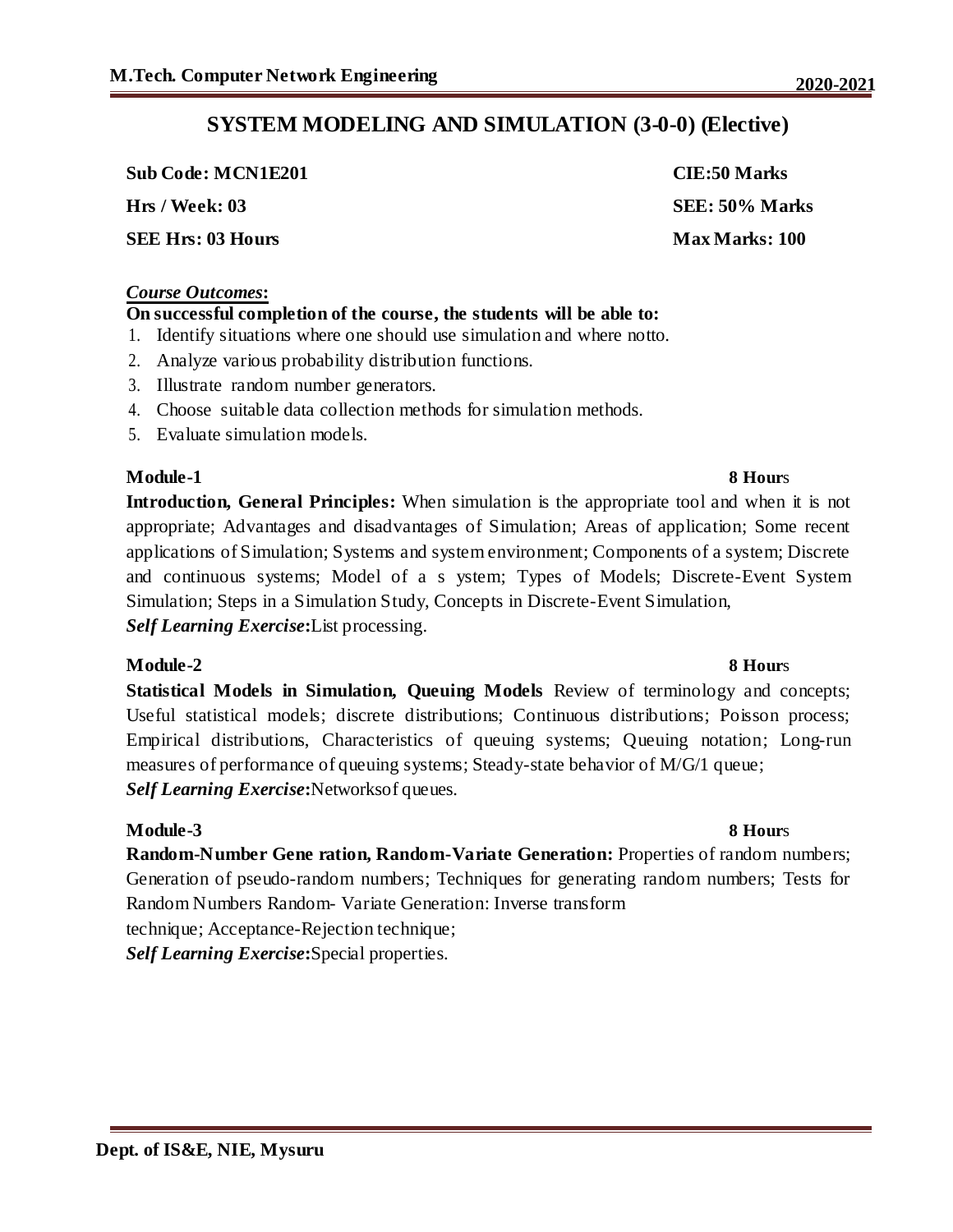### **Module-4 8 Hour**s

**Input Modeling:** Data Collection; Identifying the distribution with data; Parameter estimation; Goodness of Fit Tests; Fitting a non-stationary Poisson process; Selecting input models without data; Multivariate

*Self Learning Exercise***:** Time-Seriesinputmodels.

### **Module-5 7Hours**

**Verification, Calibration, and Validation of Simulation Models:** Model building, verification, and validation; Verification of simulation models; Calibration andvalidation of models.

*Self Learning Exercise***:** Optimization viaSimulationA

### **TEXT BOOKS:**

1. Jerry Banks, John S. Carson II, Barry L. Nelson, David M. Nicol: Discrete-Event System Simulation, 5th Edition, Pearson Education, 2010.

### **Reference Books:**

1. Lawrence M. Leemis, Stephen K. Park: "Discrete – Event Simulation: A FirstCourse", Pearson Education,2006.Averill M. "Law: Simulation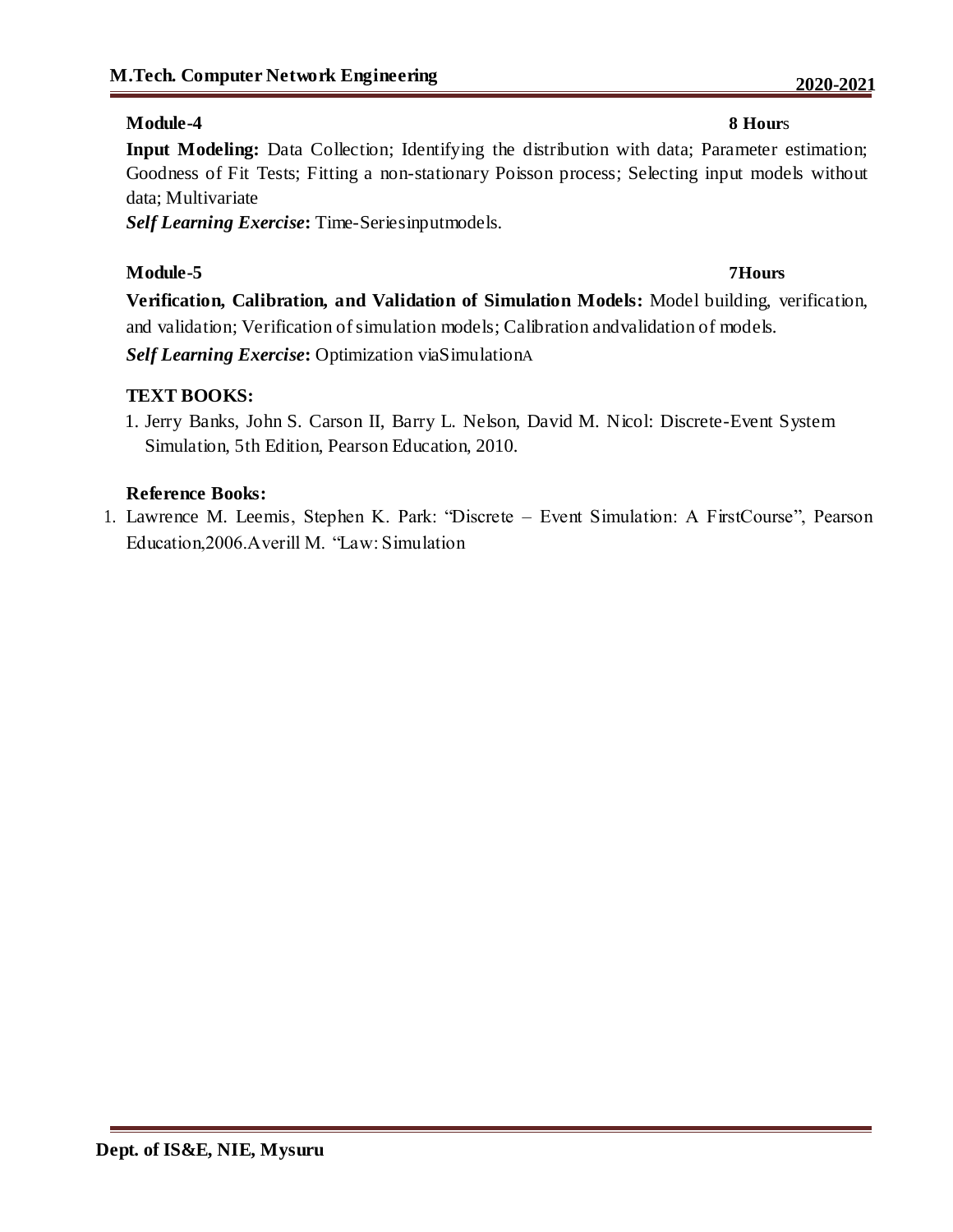**Sub Code: MCN1E202 CIE:50 Marks**

**SEE Hrs: 03 Hours Max Marks: 100** 

#### *Course Outcomes***:**

### **On successful completion of the course, the students will be able to:**

- 1. Explain fundamentals of Information Security and its planning.
- 2. Describe various security technologies essential for Information security.
- 3. Describe the methods and models of Information Security Maintenance.
- 4. Discuss underlying foundation, architecture and implementation of modern cryptosystems.
- 5. Explain the elements critical to implement information security.

### **Module-1 8 Hours**

**Introduction to Information Security:** Introduction; what is security? CNSS security model; Approaches to information security implementation; The Security System Development Life Cycle; Information Security: Is it an Art or Science? Planning for Security: Introduction; Information Security Policy, Standards, and Practices.

*Self Learning Exercise***:**The Information Security Blue Print.

### **Module-2 8 Hours**

**Security Technology: Firewalls and VPNs:** Introduction, Access control, Firewalls,Protecting Remote Connections.

**Intrusion Detection, Access control and Other Security Tools**: Introduction; Intrusion Detection Systems (IDS); Honey Pots, Honey Nets, and Padded cell systems; Scanning and Analysis Tools;

*Self Learning Exercise***:**Biometric Access Controls.

### **Module-3 8 Hours**

**Information Security maintenance:** Introduction; Security Management Models; The Maintenance Model. Monitoring the External Environment, Monitoring the Internal Environment, Planning and Risk Assessment.

**Digital Forensics:** The Digital Forensics Team, Affidavits and Search Warrants, Digital Forensics Methodology

*Self Learning Exercise***:**Evidentiary Procedures.

### **Module-4 8 Hours**

**Cryptography: Cipher Methods:** Substitution Cipher, Transposition Cipher, Hash Functions. **Cryptographic Algorithms:** Symmetric Encryption, Asymmetric Encryption. **Cryptographic Tools:** Public-Key Infrastructure (PKI), Digital Signatures, Digital Certificates.

*Self Learning Exercise***:**Protocols for Secure Communications and Attacks on Cryptosystems.

#### **Dept. of IS&E, NIE, Mysuru**

## **Hrs / Week: 03 SEE: 50% Marks**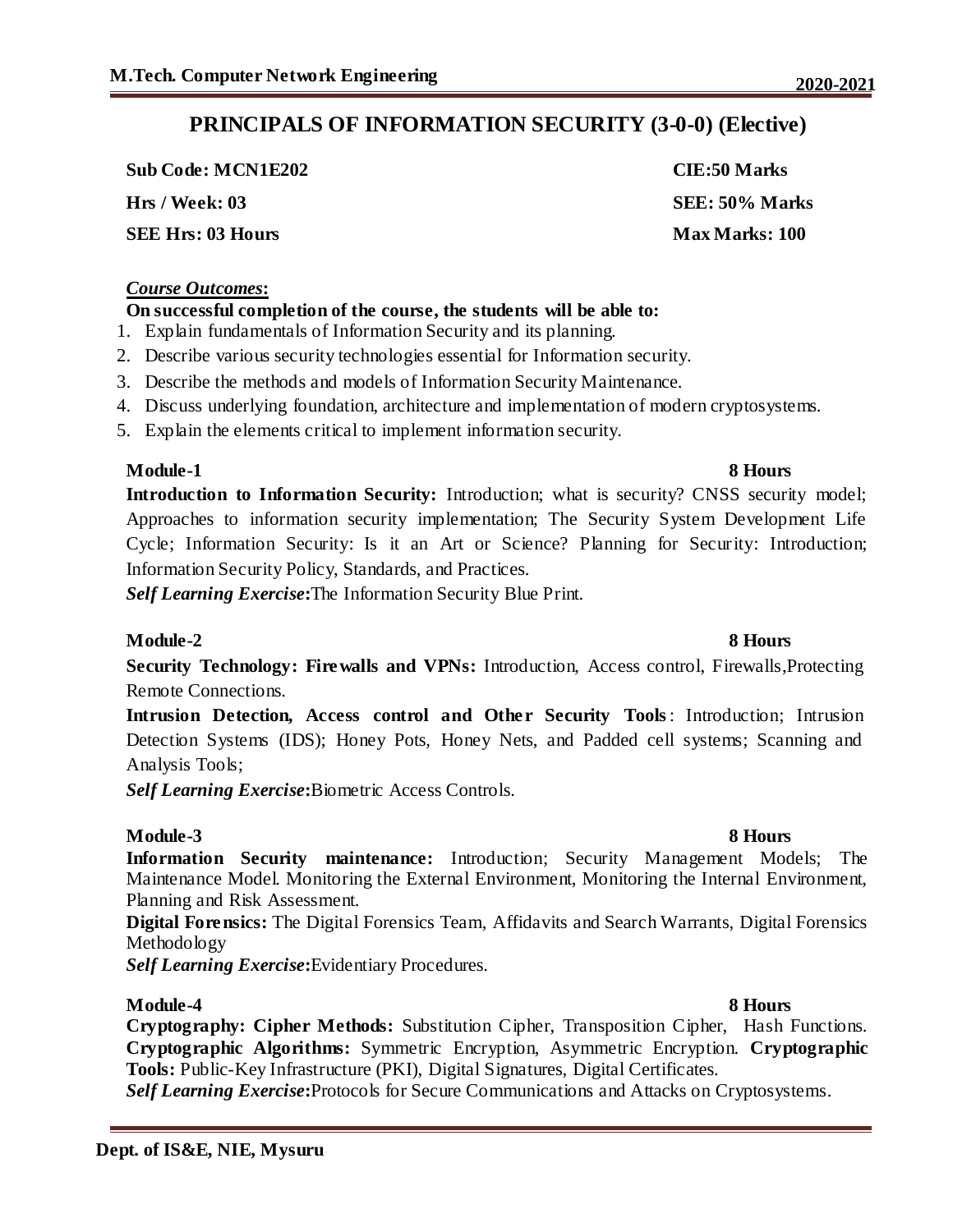### **Module-5 7 Hours**

Implementing Information Security: Introduction, Information Security Project Management , Technical Aspects of Implementation, Nontechnical Aspects of Implementation, Credentials of Information Security Professionals, Employment Policies and Practices.

*Self Learning Exercise***:** Information Systems Security Certification and Accreditation.

### **Text Books:**

- 1. Principles of Information Security, 4<sup>th</sup> Edition, Michael E. Whitman and Herbert J. Mattord: Cengage Learning.
- 2. William Stallings: Network Security Essentials Applications and Standards, Person, 2000.
- 3. Deven N. Shah: Information Security Principles and Practice, Wiley India, 2009.

### **Reference Books:**

1. Behrouz A. Forouzan: Cryptography and Network Security, Tata McGraw-Hill, 2007.

### **E-Books:**

- 1. Principles of Information Security, 4<sup>th</sup> Edition, Michael E. Whitman and Herbert J. Mattord: Cengage Learning http://almuhammadi.com/sultan/sec\_books/Whitman.pdf
- 2. William Stallings: Network Security Essentials Applications and Standards, Person, 2000. http://index-of.es/Hack/Network%20Security%20Essentials%204th%20Edition.pdf

### **MOOC:**

1. Information Security concepts and secure design principles https://www.udemy.com/course/information-security-concepts-and-secure-design-principles/

Basic Principles of Information Security and Cyber attacks https://www.udemy.com/course/cyber-security-technologies-and-process/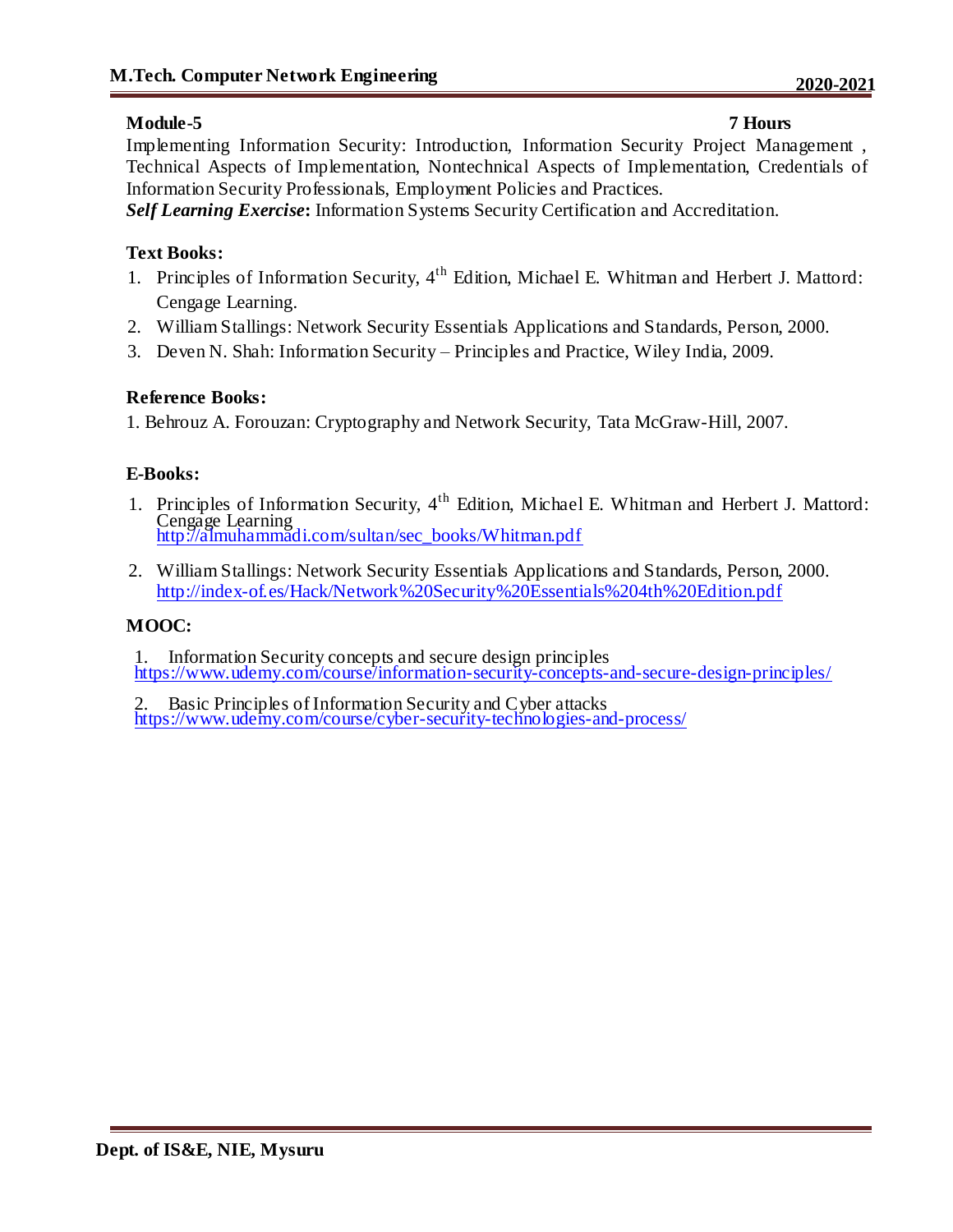#### **DISTRIBUTED SYSTEMS (3-0-0) (Elective)**

| <b>Sub Code: MCN1E203</b> | <b>CIE:50 Marks</b>   |
|---------------------------|-----------------------|
| Hrs / Week: 03            | SEE: 50% Marks        |
| SEE Hrs: 03 Hours         | <b>Max Marks: 100</b> |

#### *Course Outcomes***:**

### **On successful completion of the course, the students will be able to:**

- 1. Describe the principles and concepts involved in designing distributedsystems
- 2. Explain the general properties of networked communication necessary fordistributed systems on theInternet
- 3. Discuss the characteristics of protocols for communication between processes in a distributed system and external data representation.
- 4. Explain RPC
- 5. Discuss how OS support distributed system

**Module-1 9 Hours Characterization of Distributed Systems and System Models:** Introduction, Examples of distributed systems, Resource sharing and the Web, Challenges, Architectural models. *Self Learning Exercise***:**Two variants of the interaction model.

#### **Module-2 9 Hours**

**Networking and Internetworking:**Introduction, Networking issues for distributed systems, Types of Networks, Network principles *Self Learning Exercise***:**The IP protocol in Internet protocols

#### **Module-3: 7 Hours**

**Inter-process Communication:** Introduction, The API for the Internet protocols, External data representation and marshalling, Client -Server communication. *Self Learning Exercise***:** Case study: Inter-process communicationinUNIX.

#### **Module-4: 7 Hours**

**Distributed Objects and Remote Invocation:** Introduction, Communication between distributed objects, Remote procedure call.

*Self Learning Exercise***:** Roles for observers in distributed event notification

#### **Module-5 7 Hours**

**Operating System Support:**Introduction, The Operating system layer, protection, processes and threads.

*Self Learning Exercise***:** Monolithic kernels and microkernels in operatingsystemarchitecture**.**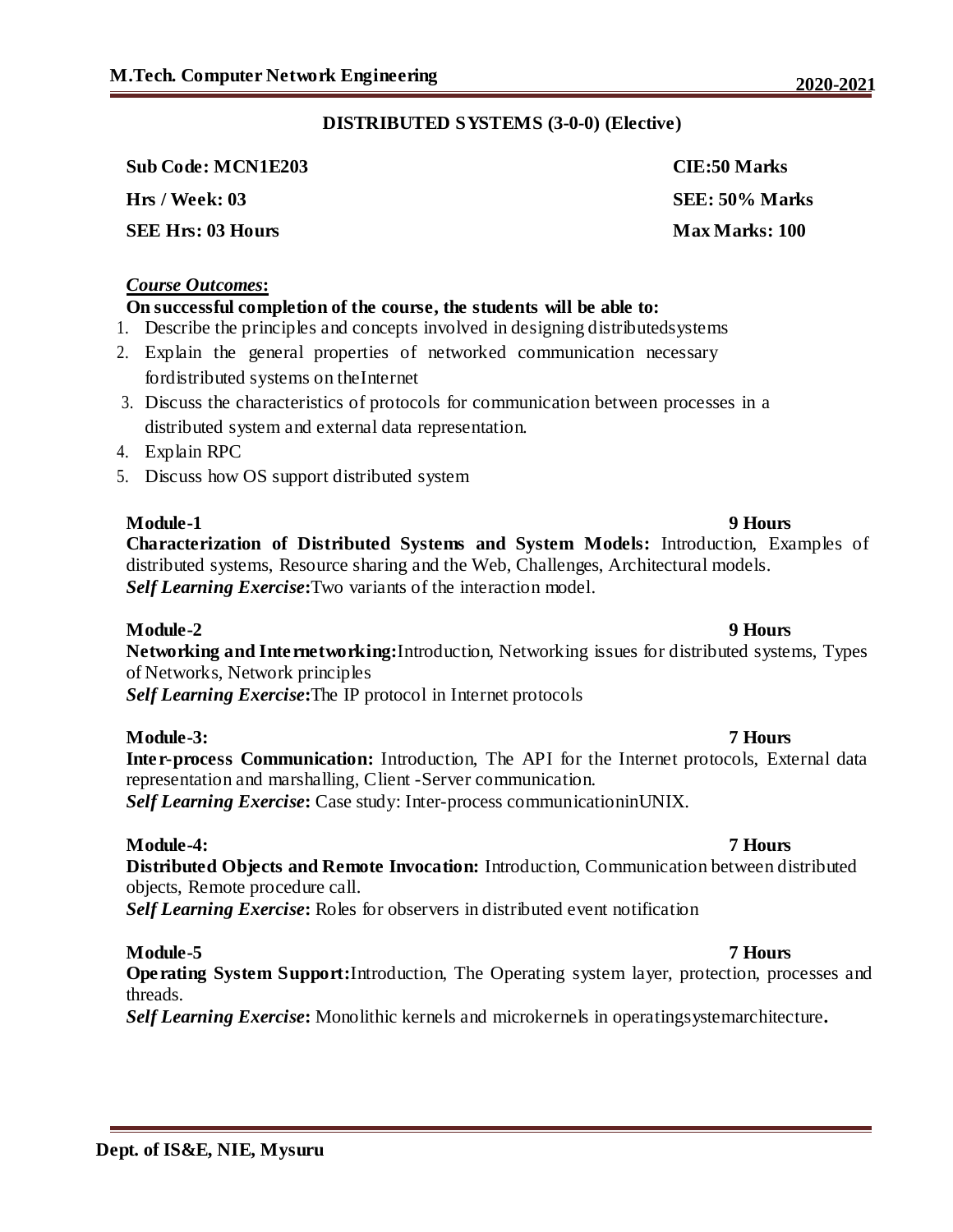### **Text Books:**

1. George Coulouris, Jean Dollimore, Tim Kindberg: Distributed Systems, Concept and Design, 4th Edition, Pearson Education, 2009.

### **REFERENCE BOOKS:**

- 1. Sukumar Ghosh: Distributed Systems, An Algorithmic Approach, Chapman &Hall / CRC,2007.
- 2. Pradeep K. Sinha: Distributed Operating Systems, Concepts and Design, PHI,2007.
- 3. Randy Chow, Theodore Johnson: Distributed Operating Systems and Algorithm Analysis, Pearson, 2009.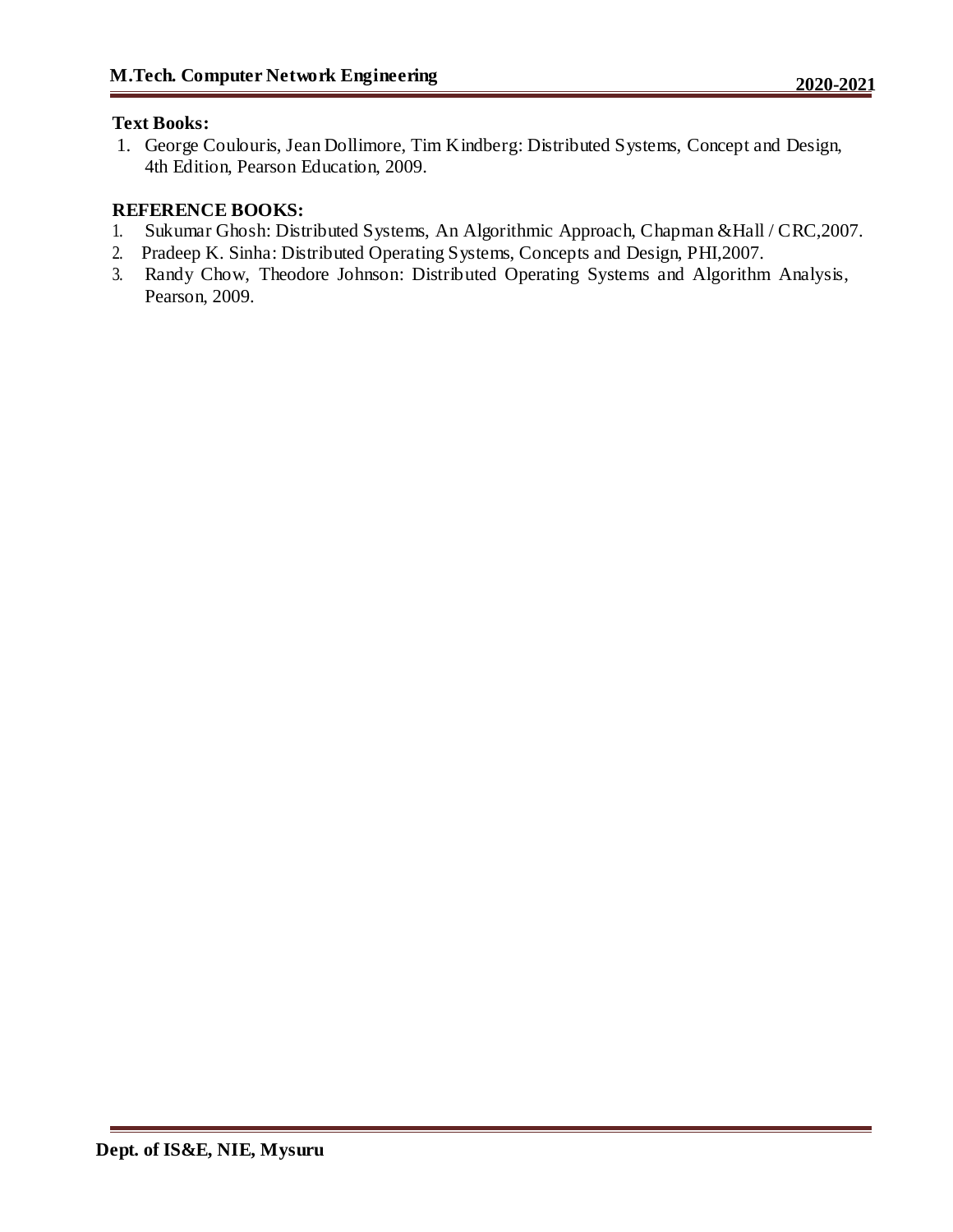# **ARTIFICIAL INTELLIGENCE (3-0-0) (Elective)**

 $Sub Code: MCN1E204$ 

**Hrs** / Week: 03

**SEE Hrs: 03 Hours** 

#### *Course Outcomes***:**

#### **On successful completion of the course, the students will be able to:**

- **1.** Discuss Artificial Intelligence and its application.
- **2.** Categorize the properties of task environment.
- **3.** Explain various strategies in formulation problems.
- **4.** Compare various search techniques used in AI.
- **5.** Computeoptimal decisions in games.

#### **Module 1 7 Hours**

Introduction, Definition of AI. The foundations of Artificial Intelligence. The history of artificial intelligence. Applications of AI.

*Self Learning Exercise***:** State of the artinAI.

### **Module 2 8 Hours** Intelligent agent, Agents and environments, behavior. The concept of rationality. The nature of environments. The structure of agents.

*Self Learning Exercise***:** How the components of agent's program work?

#### **Module 3 8 Hours**

Solving problems by searching problem solving agents, example problems, searching for solutions, uninformed search strategies, Informed (heuristic) search strategies, Heuristi functions.

*Self Learning Exercise***:** Learning heuristicsfromexperience.

#### **Module 4 8 Hours**

Beyond classical search Local search algorithms and optimization problems – this climbing search, simulated annealing, local beam search, genetic algorithms, local search in continuous spaces, searching with nondeterministic action searching with partial observations. Online search agents and unknown environments

*Self Learning Exercise***:** Learning in online search.

### **Module 5 8 Hours**

Adversarial search Games, optimal decision in games, Alpha-beta pruning, imperfect realtime decision.

*Self Learning Exercise***:**Stochasticgames.

# **Dept. of IS&E, NIE, Mysuru**

| CIE:50 Marks          |  |
|-----------------------|--|
| SEE: 50% Marks        |  |
| <b>Max Marks: 100</b> |  |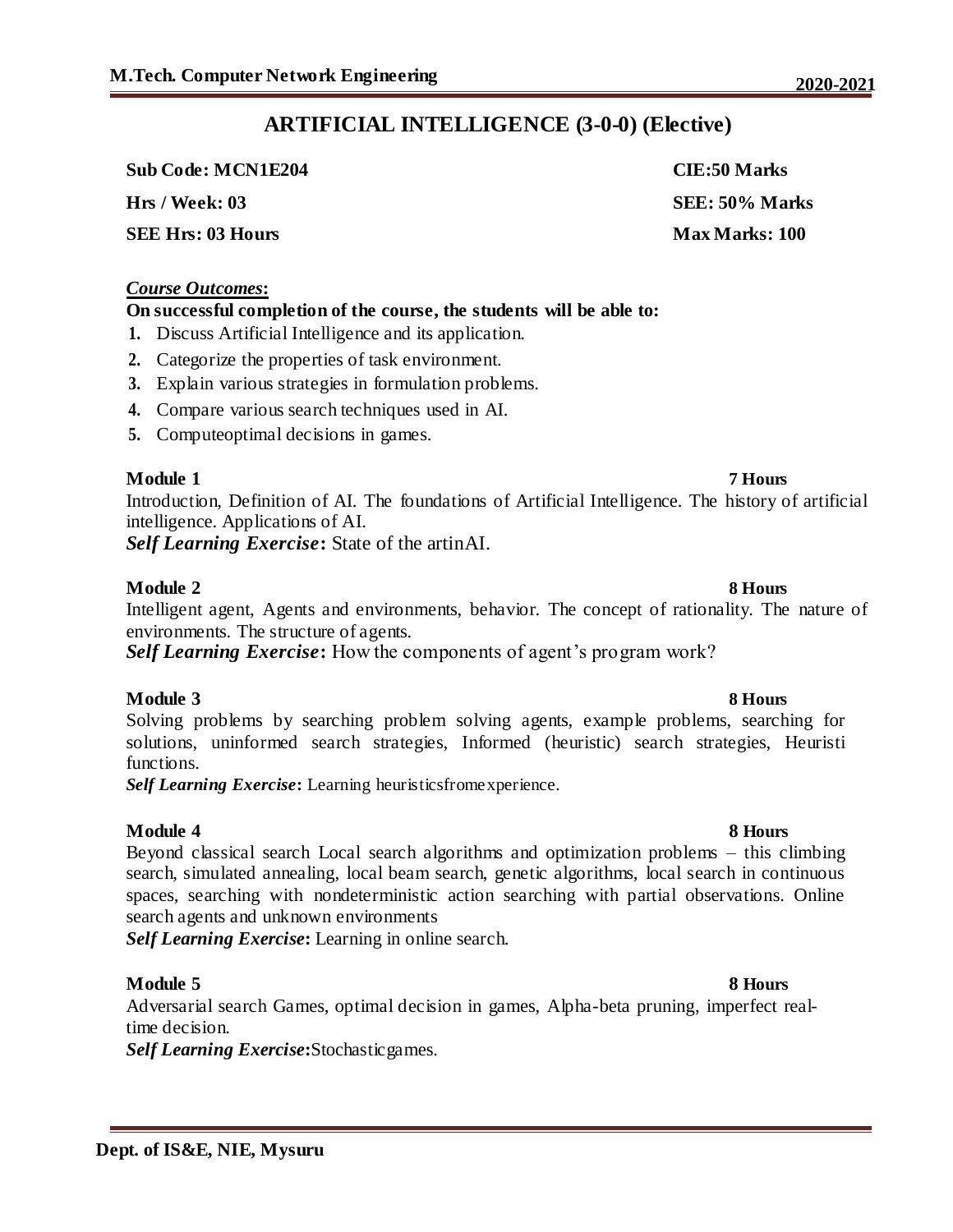#### **Textbook:**

Artificial Intelligence A modern Approach Stuart Russell, Peter Norvig Third edition, Pearson publication, 2015

### **MOOC's :https://www.edx.org/course/artificial-intelligence-ucberkeleyx-cs188-1x**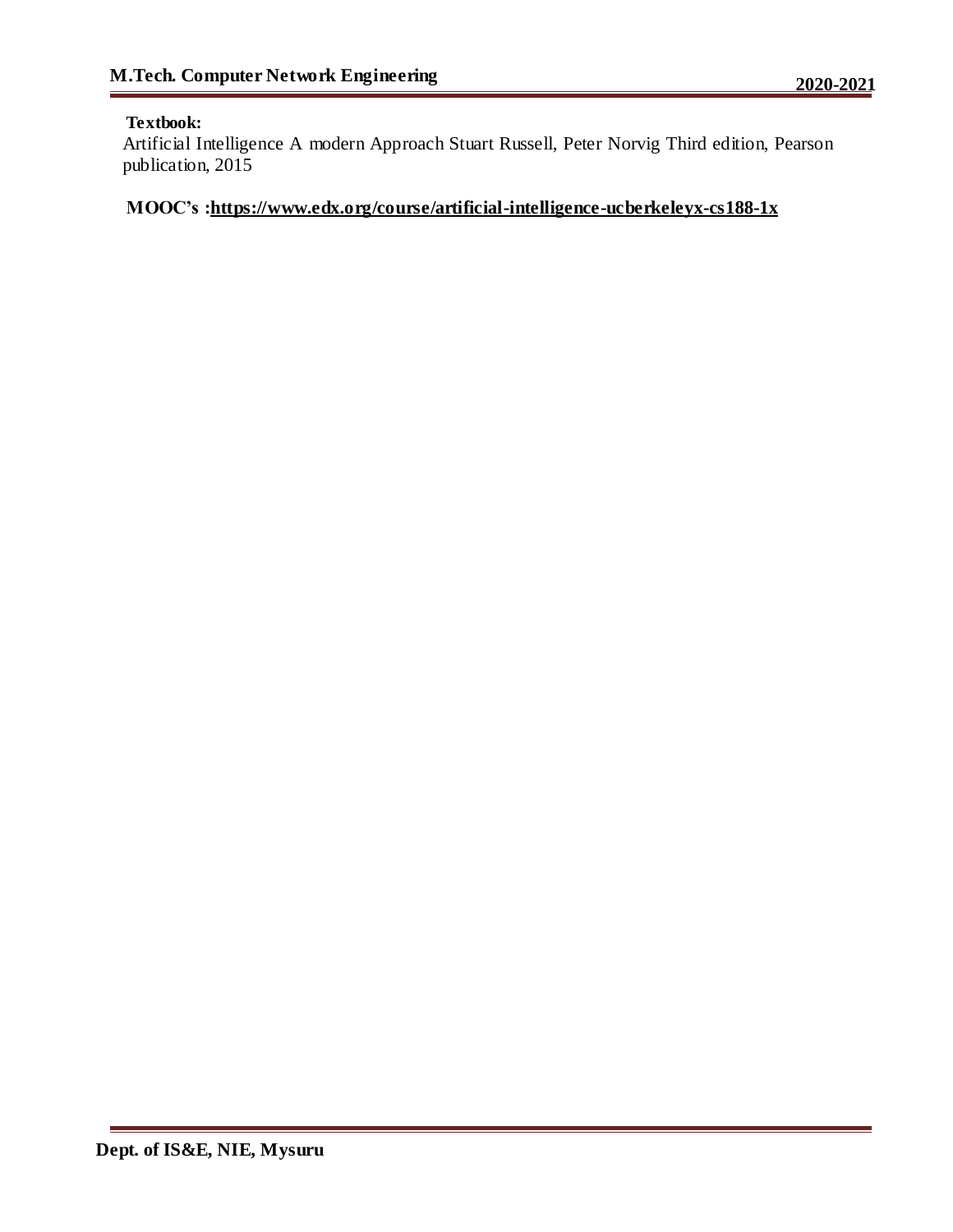# **WIRELESS SENSOR NETWORKS (3-0-0) (Elective)**

**Sub Code: MCN1E205 CIE:50 Marks**

**SEE Hrs: 03 Hours Max Marks: 100** 

#### *Course Outcomes***:**

#### **On successful completion of the course, the students will be able to:**

- 1. Explain the sensor networks for various applicationsetups.
- 2. Describe the design space and conduct trade-off analysis between performance andresources.
- 3. Explain appropriate data dissemination protocols and model linkscost.
- 4. Discuss suitable medium access protocols and radiohardware.
- 5. Explain prototype sensor networks using commercialcomponents.

### **Module-1 8 Hours**

**Introduction, Overview and Applications of Wireless Sensor Networks** Introduction, Basic overview of the Technology, **Applications of Wireless Sensor Networks: I**ntroduction, Background, Range of Applications, Examples of Category 2 WSN Applications, Examples of Category 1 WSN Applications.

*Self Learning Exercise***:**Another Taxonomy of WSN Technology.

### **Module-2 7 Hours**

**Basic Wireless Sensor Technology and Systems:** Introduction, Sensor Node Technology, Sensor Taxonomy, WN Operating Environment, WN Trends, Wireless Transmission Technology and Systems: Introduction, Radio Technology Primer. *Self Learning Exercise***:**Available Wireless Technologies.

### **Module-3 7 Hours**

**MAC and Routing Protocols for Wireless Sensor Networks:** Introduction, Background, Fundamentals of MAC Protocols, MAC Protocols for WSNs, Sensor-MAC case Study. *Self Learning Exercise*:IEEE 802.15.4 SLC:LR-WPANs StandardCaseStudy.

### **Module-4 9 Hours**

**Routing Protocols for Wireless Sensor Networks:** Introduction, Background, Data Dissemination and Gathering, Routing Challenges and Design Issues in WSNs. *Self Learning Exercise*: Routing Strategies in WSNs.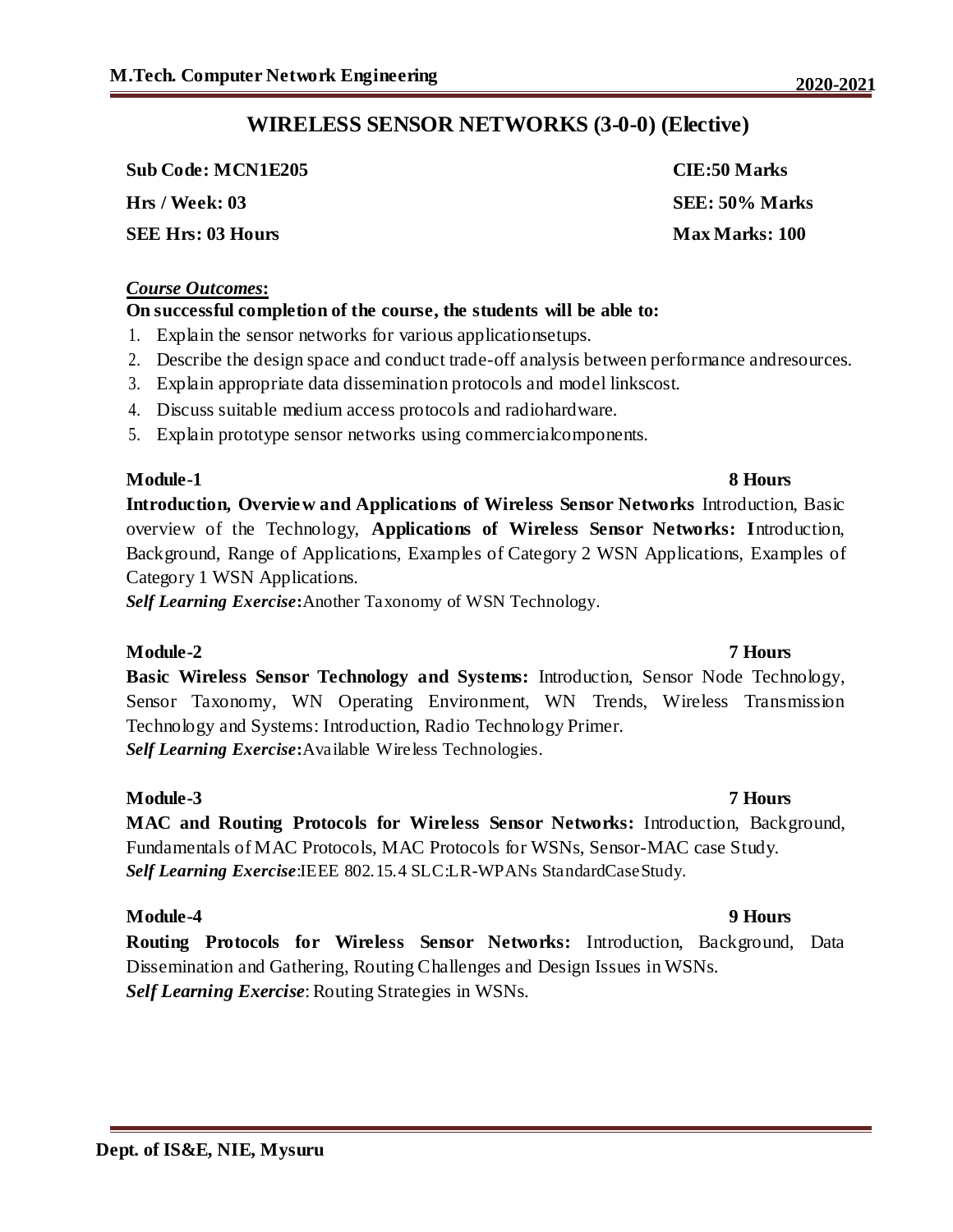### **Module-5 8 Hours**

#### **Transport Control and Middleware for Wireless Sensor Networks**

Traditional Transport Control Protocols, Transport Protocol Design Issues, Examples of Existing Transport Control Protocols, Performance of Transport Control Protocols. **Middleware for Wireless Sensor Networks:** Introduction, WSN Middleware Principles, Middleware Architecture.

*Self Learning Exercise***:** Existing Middleware.

### **Text Books:**

1. KAZEM SOHRABY, DANIEL MINOLI, TAIEB ZNATI, "Wireless Sensor Networks: Technology, Protocols and Applications:, WILEY , Second Edition (Indian) , 2014

#### **Reference Books:**

- 1. Ian F. Akyildiz, Mehmet Can Vuran "Wireless Sensor Networks", Wiley2010
- **2.** Feng Zhao & Leonidas J. Guibas, "Wireless Sensor Networks- An Information Processing Approach", Elsevier,2007.

### **E-Reference:**

1.https://www.free-ebook-download.net/wireless-sensor-networks-and-applications/

2. https://ebookscart.com/wireless-sensor-networks-by-fadi-al-turjman-pdf-0/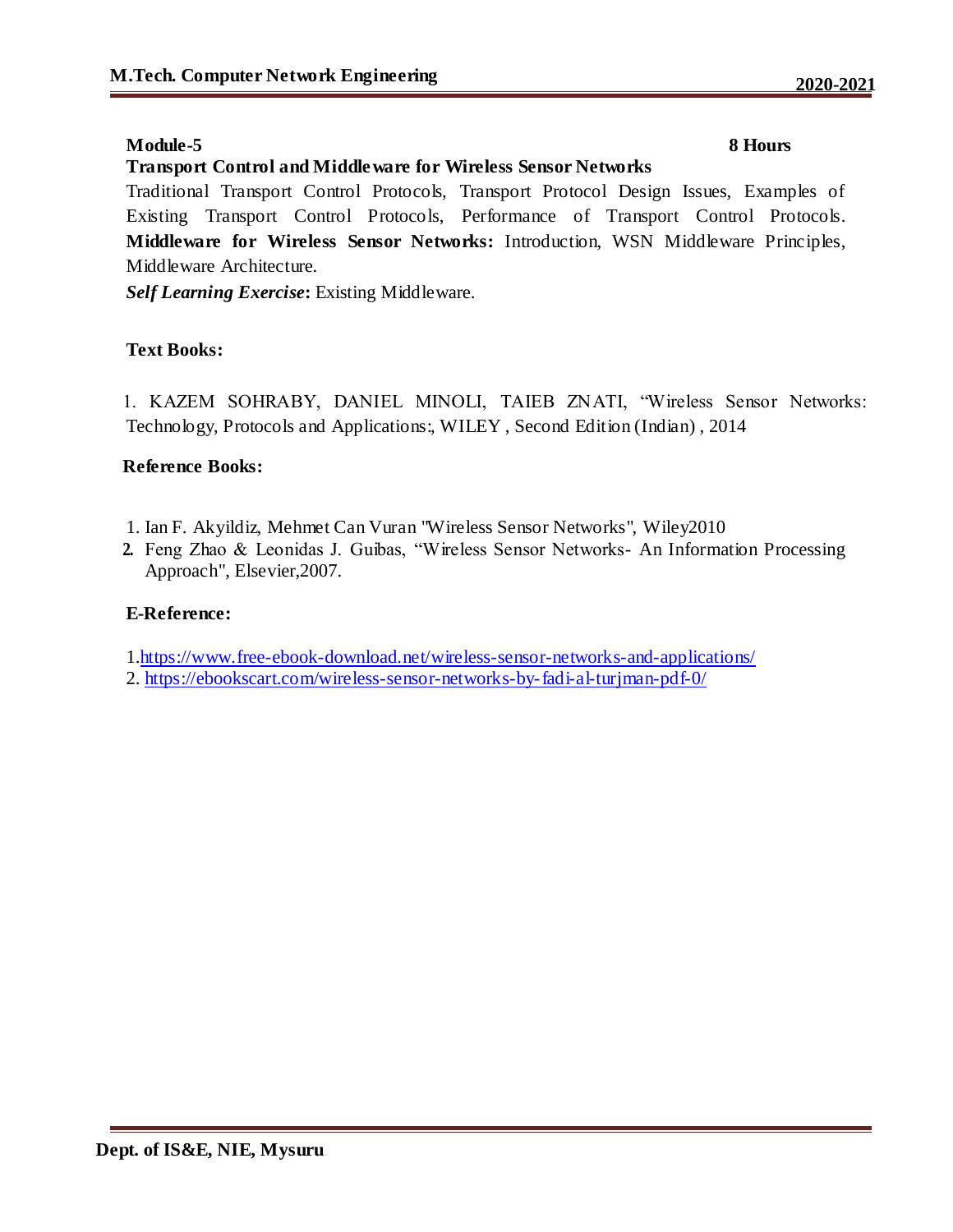# **II SEMESTER M. Tech.**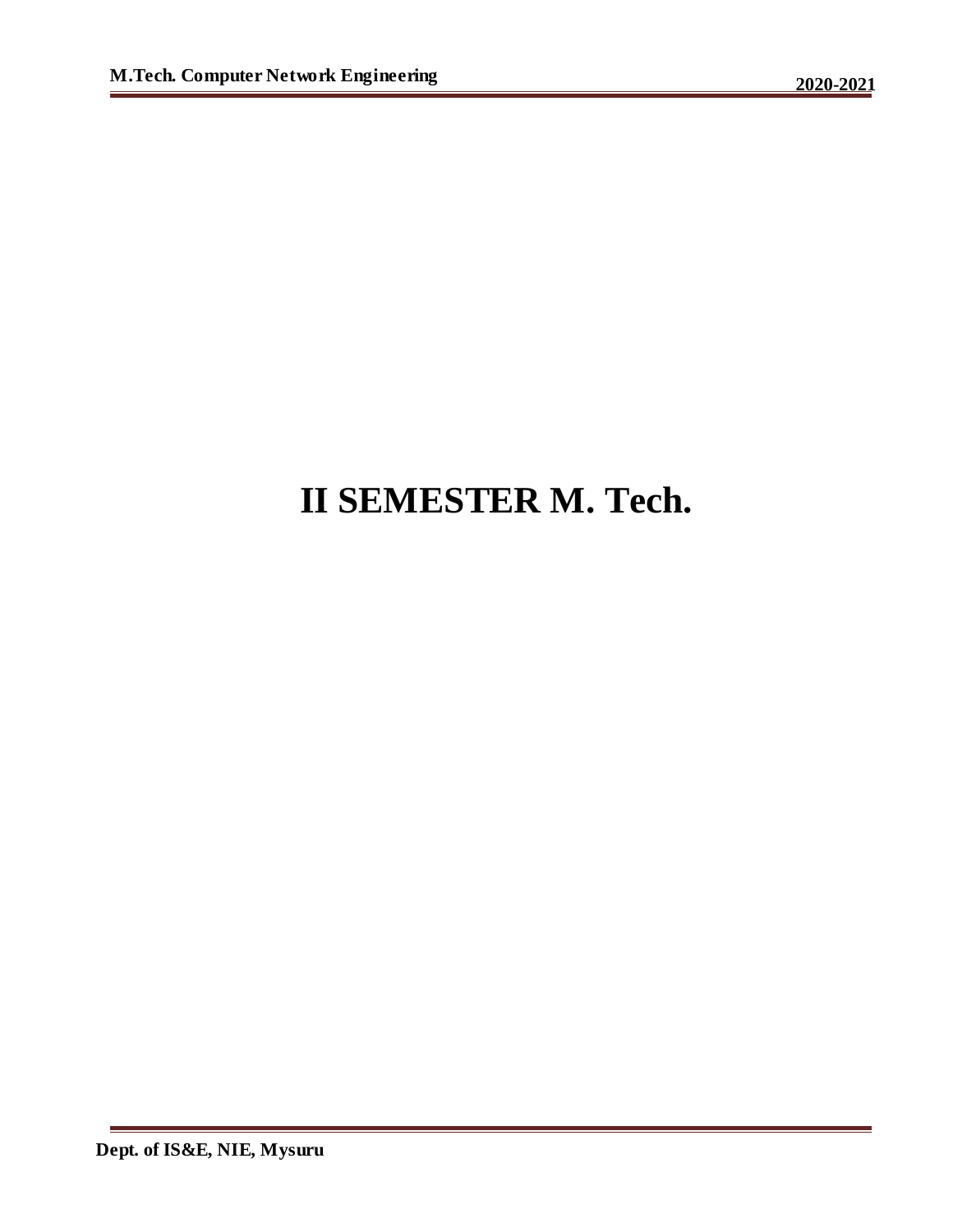# **CYBER CRIME AND DIGITAL FORENSIC (4-2-0) (Core)**

**Sub Code: MCN2C01 CIE:50 Marks Hrs / Week: 06 SEE: 50% Marks**

**SEE Hrs: 03 Hours Max Marks: 100** 

#### *Course Outcomes***:**

#### **On successful completion of the course, the students will be able to:**

- 1. Identify the need for computer forensics
- 2. Analyze the computer forensictechnology
- 3. Describe the process of datarecovery
- 4. Explain legal aspects of collecting and preserving computerevidence
- 5. Describe computer image verification and authentication
- 6. Outline the reconstruction of past events.

#### **Module –1 9 Hours**

#### **Computer forensics fundamentals**

Introduction: what is computer forensics?, Use of computer forensics in law enforcement, Computer forensics assistance to human resources /employment proceedings, Computer forensics services, Benefits of professional forensics methodology

*Self Learning Exercise***: :** Steps taken by computer forensics specialists, who can use computer forensic evidence?

#### **Module-2 8 Hours**

#### **Types of computer forensics technology**

Types of military computer forensic technology, Types of law enforcement, Computer forensic technology, Types of business computer forensic technology, Occurrence of cybercrime, Cyber detectives, Fightingcyber-crime with risk –management techniques, Computer forensics investigative services

*Self Learning Exercise*:Forensic process improvement.

#### **Module-3 9 Hours**

#### **Data recovery**

Introduction of Data recovery , Data The data-recovery solution back-up and recovery, the role of back-up in data recovery,

*Self Learning Exercise***:** Computer data recovery solution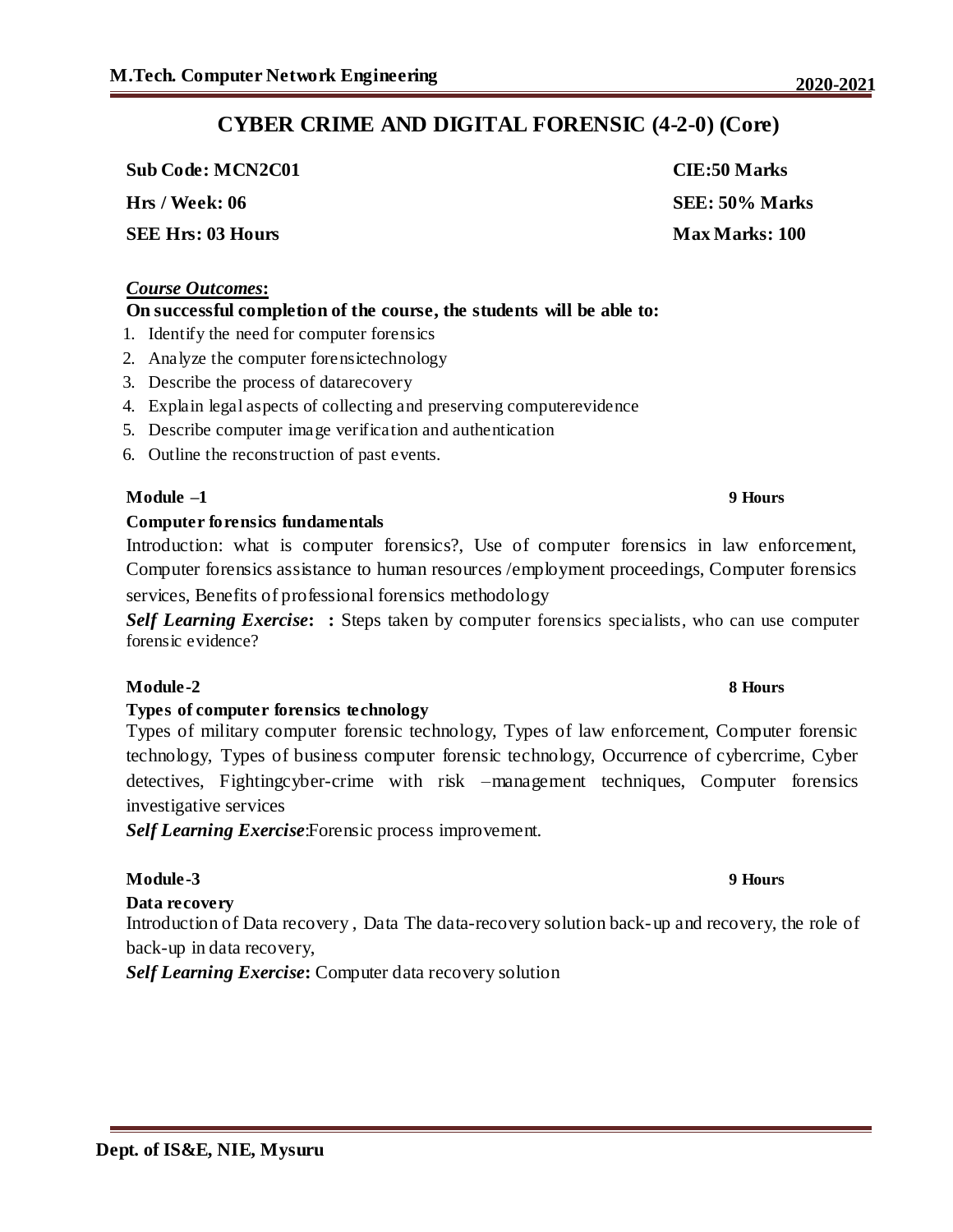# **Module-4 9 Hours**

## **Evidence collection and data seizure**

Why collect evidence?, Collection options, Obstacles, Types of evidence, The rules of evidence, Volatile evidence, General procedure, Collection and archiving, Methods of collection, Artifacts, Collection steps, Preserving the digital crime scene, Computer evidence processing scene, Legal aspects of collecting

*Self Learning Exercise*: Preserving computer forensic evidence.

### **Module-5 8 Hours**

# **Computer image verification and authentication**

Special needs of evidential authentication, Practical consideration, Practical implementation, Electronic document discovery: a powerful new litigation tool, Time travel,

*Self Learning Exercise***:**Forensics identification and analysis of technical surveillance devices.

### **Module-6 9 Hours**

### **Reconstruction past events**

How to become a digital detective, Useable file formats, Unusable file formats, Converting files, Network forensics scenario, A technical approach, Destruction of e- mail, Damaging computer evidence, Documenting the intrusion on destruction of data *Self Learning Exercise*:System testing.

# *Text Books:*

**1.Computer Forensics** computer crime scene investigation by John R VACCA , Firewall Media, 2009 edition Reprint 2017.

# *Reference Books:*

*1.* **Guide to computer forensics and investigations** by Bill Nelson, Amelia Phillips,Christopher Stuart, Cengage Learningpublications,4 edition 2013.

*2.* **Computer Forensics** by David Cowen -CISSP , Mc GrawHill education , Indian edition2013.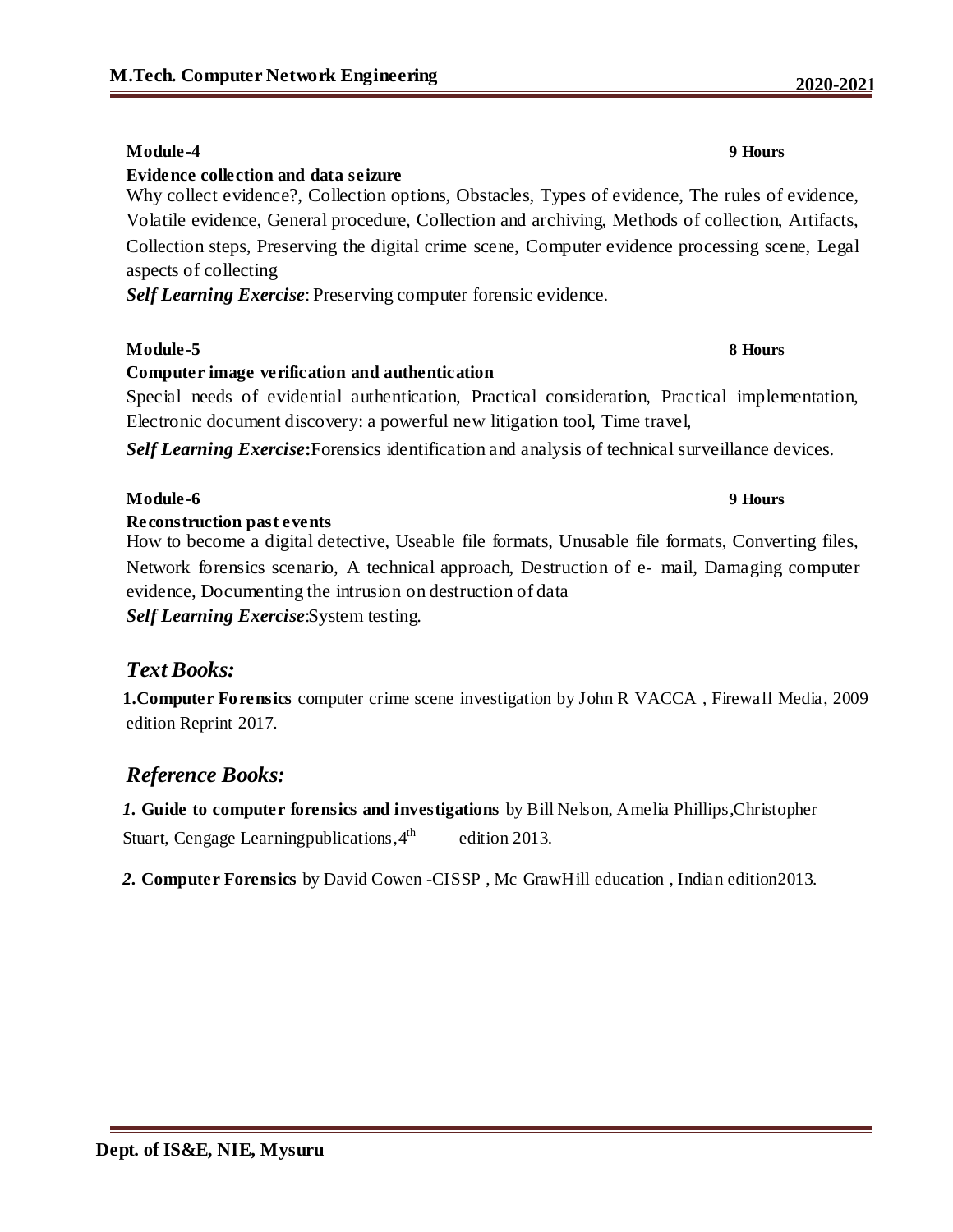# **CLOUD COMPUTING (4-2-0) (Core)**

**Sub Code: MCN2C02 CIE:50 Marks**

**Hrs / Week: 06 SEE: 50% Marks**

**SEE Hrs: 03 Hours Max Marks: 100** 

#### *Course Outcomes***:**

### **On successful completion of the course, the students will be able to:**

- 1. Explain the open source platforms for private cloud.
- 2. Illustrate Cloud computing applications and paradigms.
- 3. Describe importance of virtualization.
- 4. Explain knowledge in cloud resource virtualization and scheduling.
- 5. Discuss the security of virtualization and the security risks posed by cloud paradigm.
- 6. Use the different services provided by cloud application and build private cloud.

### **Module-1 9Hours**

**Introduction, Cloud Infrastructure:** Cloud computing, Cloud computing delivery models and services, Ethical issues, Cloud vulnerabilities, Cloud computing at Amazon, Cloud computing the Google perspective, Microsoft Windows Azure and online services, Open-source software platforms for private clouds, Cloud storage diversity and vendor lock- in, Energy use and ecological impact, Service level agreements, User experience. Exercises

*Self Learning Exercise*:Software licensing.

### **Module-2 9 Hours**

**Cloud Computing: Application Paradigms:** Challenges of cloud computing, Architectural styles of cloud computing, Workflows: Coordination of multiple activities, Coordination based on a state machine model: The Zookeeper, The Map Reduce programming model, A case study: The GrepTheWeb application , Cloud for science and engineering, High-performance computing on a cloud,

*Self Learning Exercise*:Cloud computing for Biology research, Social computing, digital content and cloud computing.

**Module-3 9 Hours Cloud Resource Virtualization:**Virtualization, Layering and virtualization, Virtual machine monitors, Virtual Machines, Performance and Security Isolation, Full virtualization and paravirtualization, Hardware support for virtualization, Case Study:Xen a VMM based paravirtualization, Optimization of network virtualization, vBlades, Performance comparison of virtual machines,

*Self Learning Exercise***:**The dark side of virtualization, Exercises and problems.

### **Dept. of IS&E, NIE, Mysuru**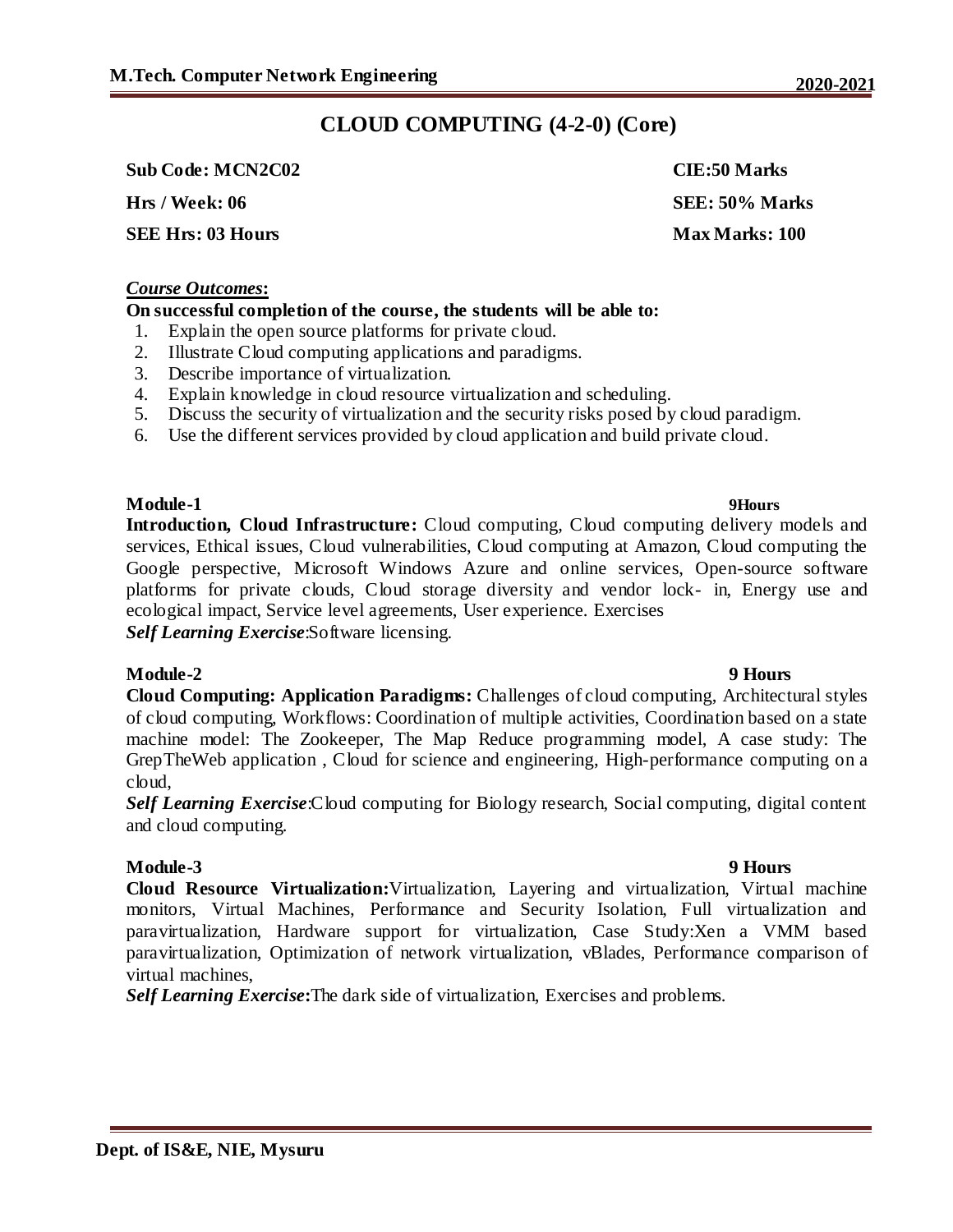#### **Module-4 9Hours**

**Cloud Resource Management and Scheduling:** Policies and mechanisms for resource management, Application of control theory to task scheduling on a cloud, Stability of a two- level resource allocation architecture, Feedback control based on dynamic thresholds, Coordination of specialized autonomic performance managers, A utility-based model for cloud-based Web services, Resourcing bundling: Combinatorial auctions for cloud resources, Scheduling algorithms for computing clouds, Fair queuing, Start-time fair queuing, Borrowed virtual time, Cloud scheduling subject to deadlines, Scheduling Map Reduce applications subject to **Self Learning Exercise:**Resource management and dynamic scaling, deadlines. Exercises and

problems.

### **Module-5 8 Hours**

**Cloud Security, Cloud Application Development:** Cloud security risks, Security: The top concern for cloud users, Privacy and privacy impact assessment, Trust, Operating system security, Virtual machine Security, Security of virtualization, Security risks posed by shared images, Security risks posed by a management OS, A trusted virtual machine monitor, Amazon web services: EC2 instances, Connecting clients to cloud instances through firewalls, Security rules for application and transport layer protocols in EC2, How to launch an EC2 Linux instance and connect to it

*Self Learning Exercise*:How to use S3 in java.

### **Module-6 8 Hours**

Cloud-based simulation of a distributed trust algorithm, A trust managementservice, A cloud service for adaptive data streaming,

*Self Learning Exercise***:**Cloud based optimal FPGA synthesis.

#### **Text Book:**

1. Dan C Marinescu: Cloud Computing Theory and Practice. Elsevier(MK) 2013.

#### **References:**

1. Rajkumar Buyya , James Broberg, Andrzej Goscinski: Cloud Computing Principles and Paradigms, Willey 2014.

2. John W Rittinghouse, James F Ransome:Cloud Computing Implementation, Management and Security, CRC Press 2013.

#### **E-BOOKS:**

1. Dr. Tim Chou's book on cloud computing-

 https://docs.google.com/viewer?a=v&pid=sites&srcid=ZGVmYXVsdGRvbWFpbnxjbG9 1ZGNvbXB1dGluZ2NsYXNzfGd4OjJjNjlhMTdjNDdkZGE0N2Y&pli=1

**MOOC's:**https://www.coursera.org/course/cloudcomputing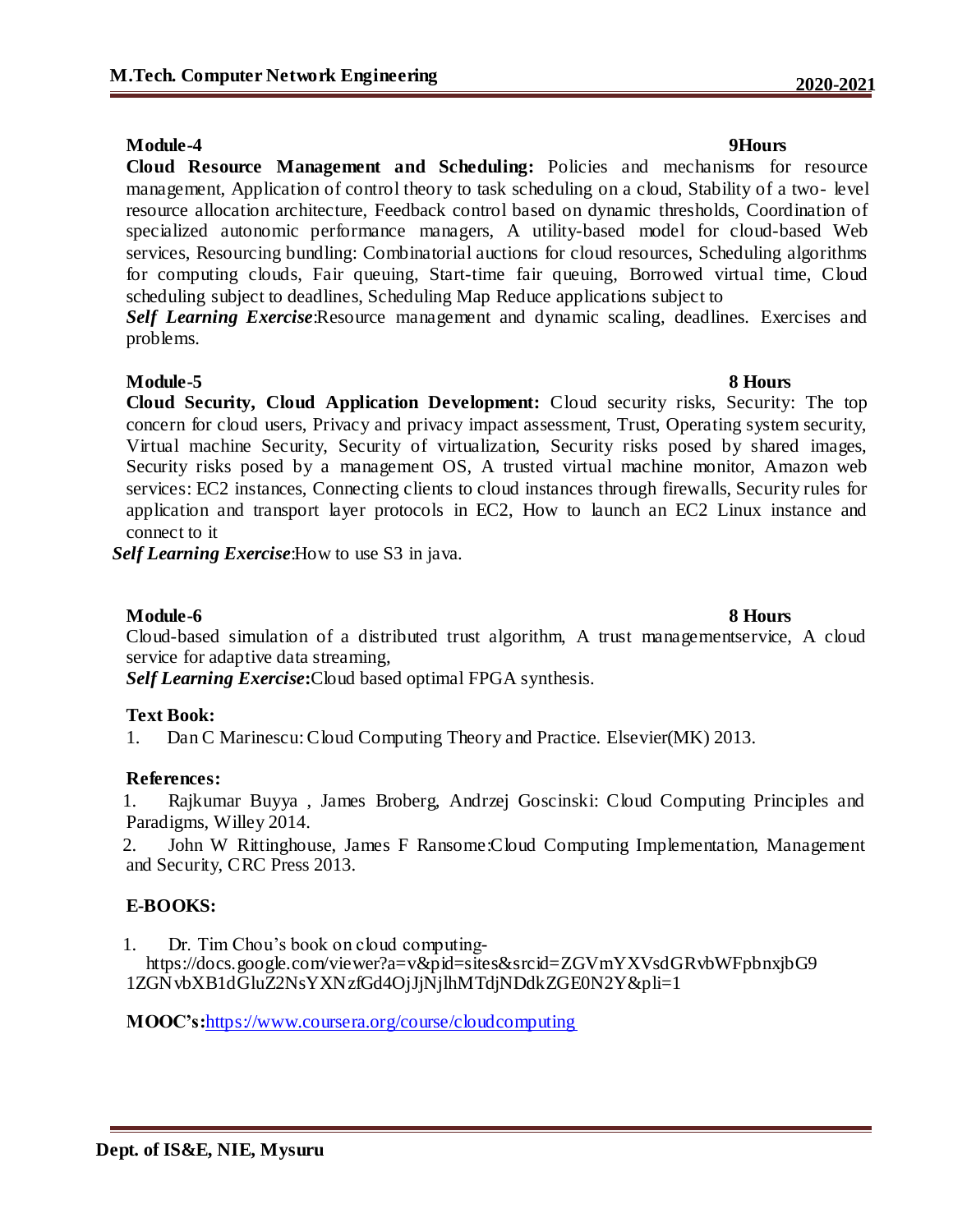# **PROTOCOL ENGINEERING (4-0-0) (Core)**

**Sub Code: MCN2C03 CIE:50 Marks**

**SEE Hrs: 03 Hours Max Marks: 100** 

### *Course Outcomes***:**

### **On successful completion of the course, the students will be able to:**

- 1. Explain the concept of protocol engineering.
- 2. Identify the components of protocol using communicating finite statemachine.
- 3. Design SDL based specification of aprotocol.
- 4. Apply different types of protocol verification techniques andtools.
- 5. Compare different types of protocol testing methods.
- 6. Discuss different methods to build correct protocol specification.

**Module-1**. **9 Hours Introduction, Error Control, Flow Control:** Communication model, Communication Software, Communication Subsystems, Communication Protocol Definition / Representation, Formal and Informal Protocol Development Methods, Protocol Engineering Phases, Introduction to Flow Control, Window Protocols, Sequence Numbers *Self Learning Exercise***:** Negative Acknowledgments

### **Module-2. 9 Hours**

**Network Reference Model:** Layered Architecture, NetworkServices and Interfaces, Protocol Functions: Encapsulation, Segmentation, Reassembly, Multiplexing, Addressing, OSI Model Layer Functions, TCP/IP ProtocolSuite *Self Learning Exercise***:** ApplicationProtocols.

#### **Module-3. 8 Hours**

**Protocol Specification:** Components of specification, Service specification, Communication Service Specification Protocol entity specification: Sender, Receiver and Channel specification, Interface specifications, Interactions, Multimedia specifications, Alternating Bit Protocol Specification

*Self Learning Exercise***:** RSVPspecification.

**Hrs / Week: 04 SEE: 50% Marks**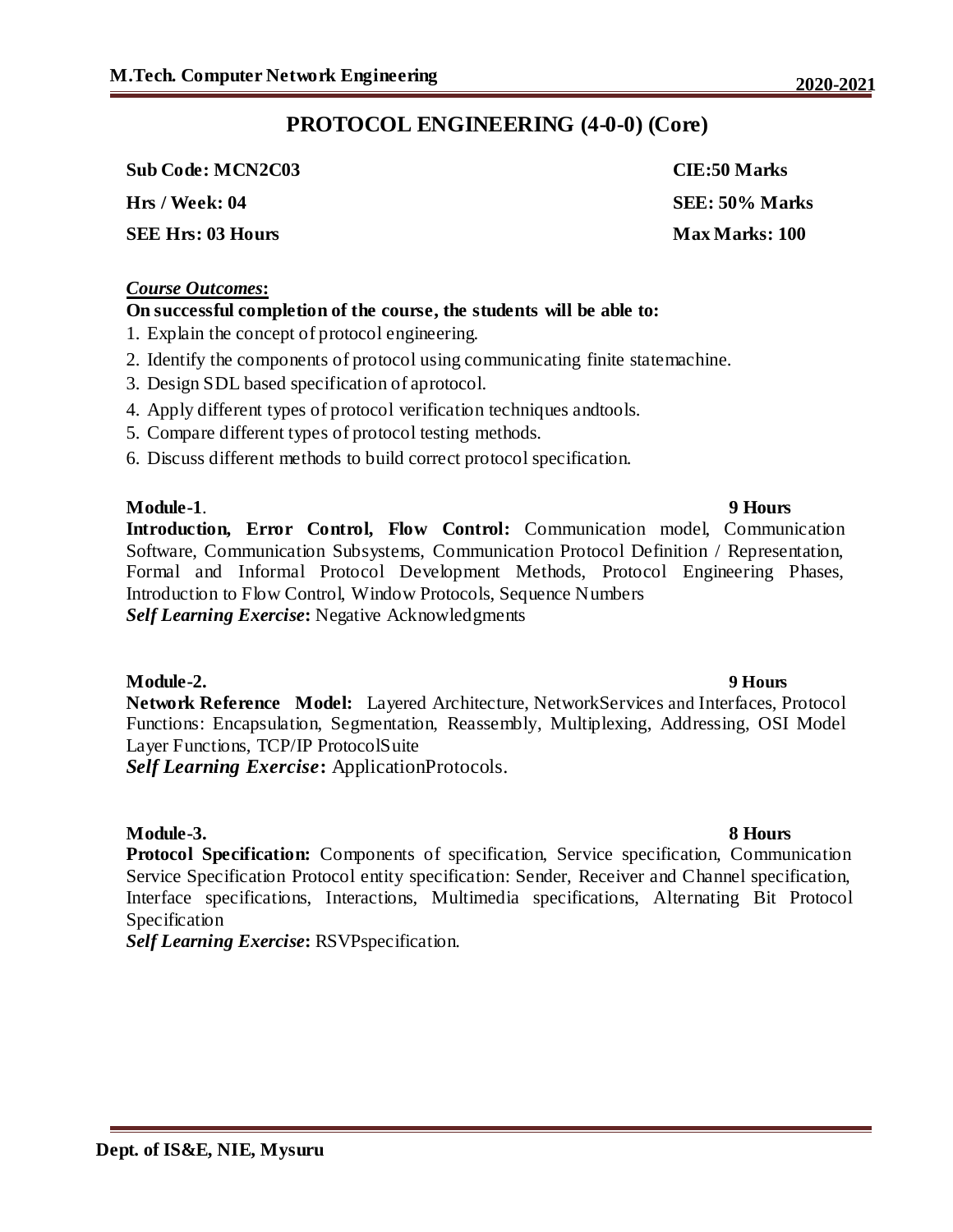#### **Module-4**. **9 Hours**

**Protocol Specification Language (SDL), Protocol Verification / Validation:** Salient Features. Communication System Description using SDL, Structure of SDL. Data types and communication paths, Examples of SDL based Protocol Specifications: Question andanswer protocol, X-on-X-off protocol, Alternating bit protocol, Sliding window protocol specification, TCP protocol specification, SDL based platform for network, OSPF, BGP, Protocol Verification using FSM, ABP Verification, Protocol Design Errors, Deadlocks, Unspecified Reception, Non-executable Interactions, State Ambiguities, SDL Based Protocol Verification: ABP Verification, Liveness Properties

*Self Learning Exercise***:**Protocol validation approaches

#### **Module-5 8 Hours**

**Protocol Conformance and Performance Testing:** Conformance Testing Methodology and Framework, Local and Distributed Conformance Test Architectures, Test Sequence Generation Methods: T, U, D and W methods, Distributed Architecture by Local Methods, Synchronizable Test Sequence, Testing Multimedia Systems, quality of service test architecture(QOS), SDL Based Performance Testing of TCP, OSPF, Interoperability testing *Self Learning Exercise***:**Scalability testing

**Module-6 9 Hours Protocol Synthesis and Implementation:** Synthesis methods, Interactive Synthesis Algorithm, Automatic Synthesis Algorithm, Automatic Synthesis of SDL from MSC, Protocol Resynthesis, Requirements of Protocol Implementation, Objects Based Approach To Protocol Implementation.

*Self Learning Exercise***:** Method and principles in protocol implementation

### **Text Books:**

Pallapa Venkataram, Sunilkumar S. Manvi, B. Sathish Babu: Communication Protocol Engineering, PHI, 2004.

#### **Reference Books:**

Mohammed G. Gouda : Elements of Protocol Design, Wiley Student Edition,2004.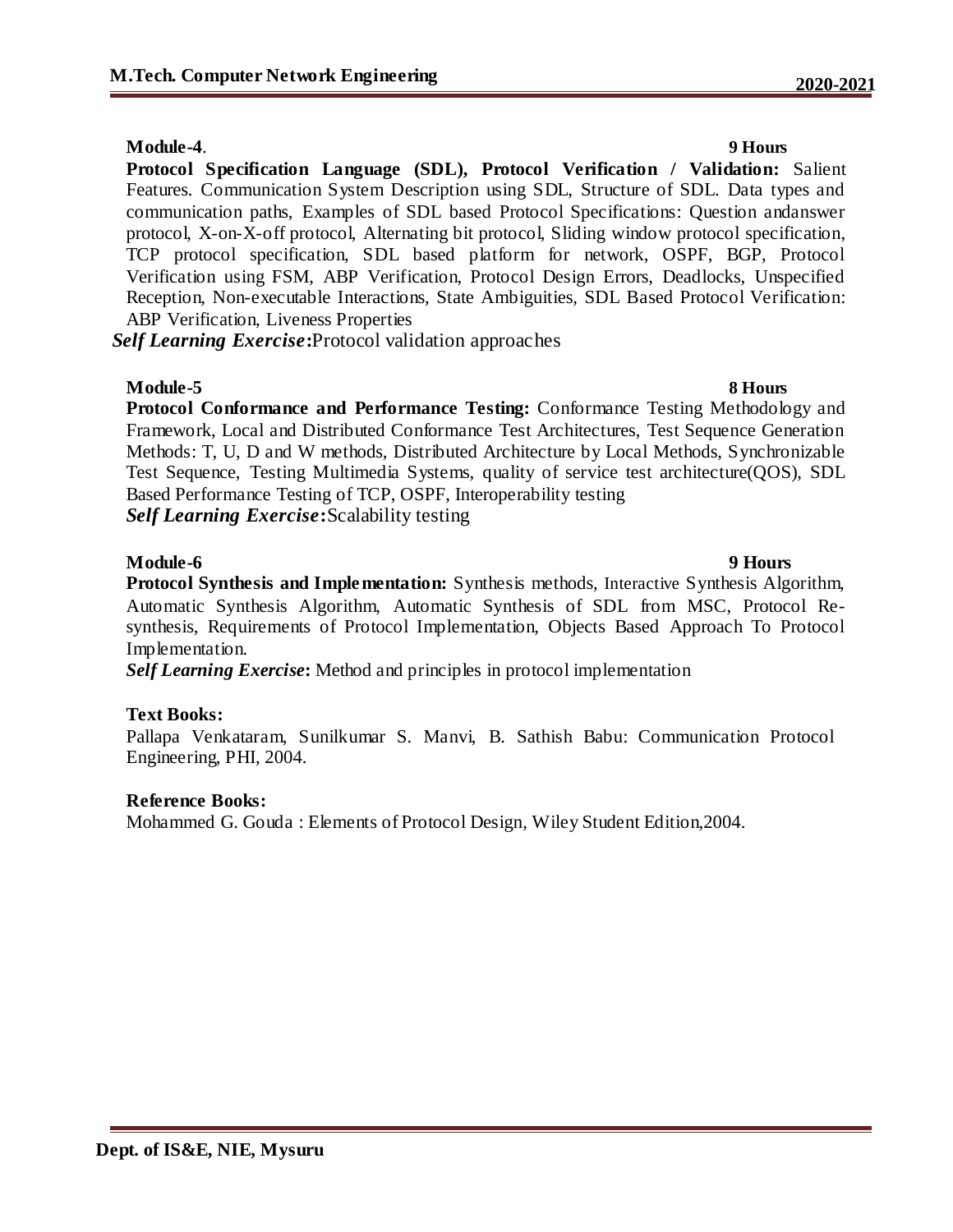# **NETWORK MANAGEMENT (3-0-2) (Core)**

**Sub Code: MCN2C04 CIE:50 Marks Hrs / Week: 05 SEE: 50% Marks**

**SEE Hrs: 03 Hours Max Marks: 100** 

#### *Course Outcomes***: On successful completion of the course, the students will be able to:**

- 1. Describe the importance of Network topology.
- 2. Differentiate between organization model and information model
- 3. Analyze management information base with managed objects
- 4. Compare RMON1 groups and functions
- 5. Explain the broadband network management
- 6. Use different network tools for managing networks.

### **Module-1 9Hours**

**Introduction:** Analogy of Telephone Network Management, Data and Telecommunication Network Distributed computing Environments, TCP/IP-Based Networks: The Internet and Intranets, Communications Protocols and Standards- Communication Architectures, Protocol Layers and Services; Case Histories of Networking and Management – The Importance of topology , Filtering Does Not Reduce Load on Node, Some Common Network Problems; Challenges of Information Technology Managers, Network Management: Goals, Organization, and Functions- Goal of Network Management, Network Provisioning, Network Operations and the NOC, Network Installation and Maintenance; Network and System Management, Network Management Systemplatform

*Self Learning Exercise***:**Current Status and Future of Network Management.

### **Module-2 8 Hours**

**Basic Foundations: Standards, Models, and Language:** Network Management Standards, Network Management Model, Organization Model, Information Model – Management Information Trees, Managed Object Perspectives, Communication Model; ASN.1- Terminology, Symbols, and Conventions, Objects and Data Types, Object Names, An Example of ASN.1 from ISO 8824; Encoding Structure; Macros

*Self Learning Exercise***:** Functional Model concepts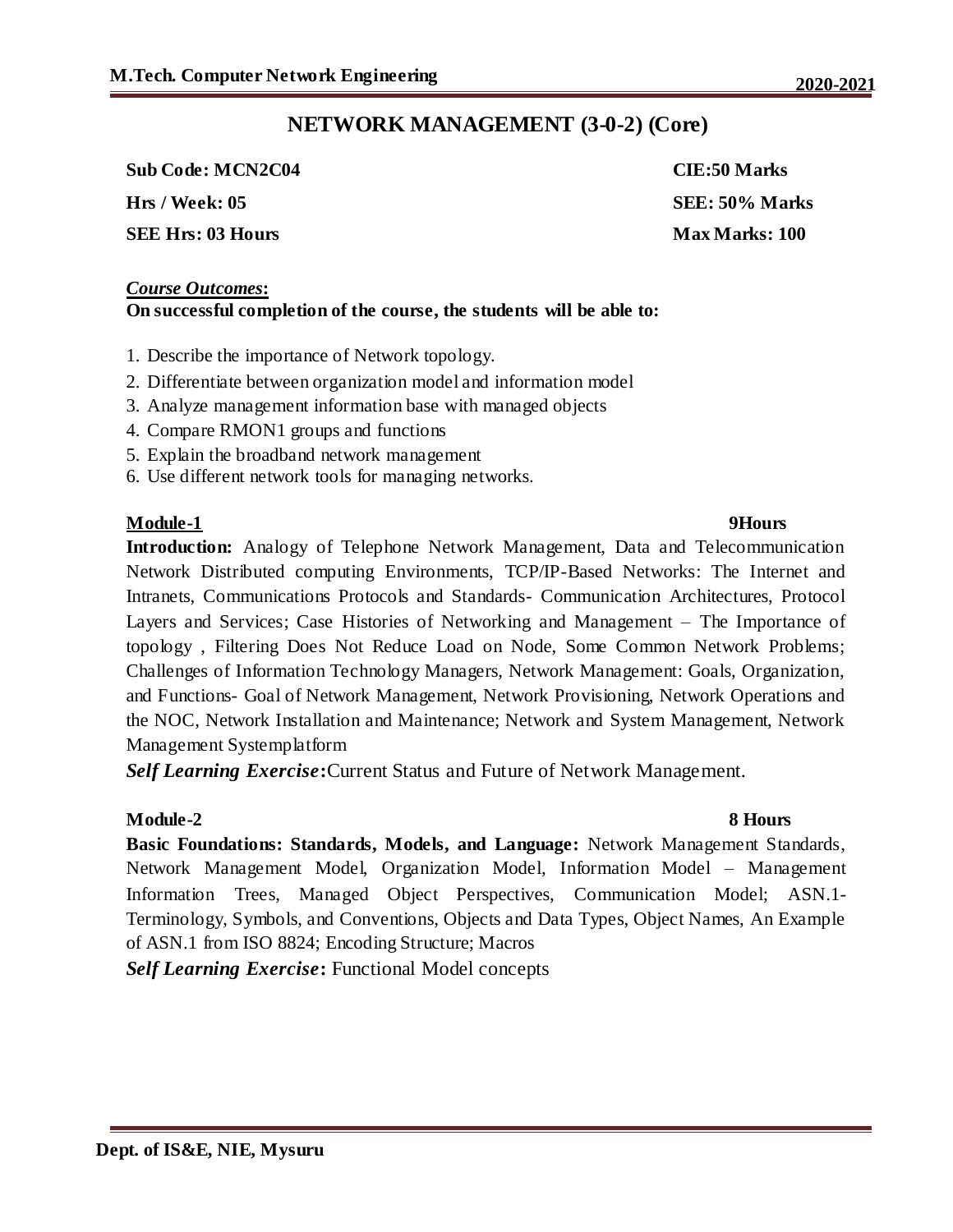### **Module-3 9 Hours**

**SNMPv1 Network Management:** Managed Network: The History of SNMP Management, Internet Organizations and standards, Internet Documents, The SNMP Model, The Organization Model, System Overview. The Information Model – Introduction, The Structure of Management Information, Managed Objects, Management Information Base. The SNMP Communication Model – The SNMP Architecture, Administrative Model, SNMP Specifications, SNMP Operations, SNMP MIB Group

*Self Learning Exercise***:** Functional Model for SNMP V1

### **Module-4 9 Hours**

**SNMP Management - RMON:** Remote Monitoring, RMON SMI and MIB, RMONI1-RMON1 Textual Conventions, RMON1 Groups and Functions, Relationship Between Control and Data Tables, RMON1 Common and Ethernet Groups, RMON Token Ring Extension Groups, RMON2 – The RMON2 Management Information Base

*Self Learning Exercise*: RMON2 Conformance Specifications.

### **Module-5 8 Hours**

**Broadband NetworkManagement:** Broadband AccessNetworks and Technologies: Broadband Access Networks, Broadband Access Technology; HFCT Technology: The Broadband LAN, The Cable Modem, The Cable Modem Termination System, The HFC Plant, The RF Spectrum for Cable Modem; Data Over Cable. Reference Architecture; HFC Management – Cable Modem and CMTS Management, HFC Link Management, RF Spectrum Management, DSL Technology; Asymmetric Digital Subscriber Line Technology – Role of the ADSL Access Network in an Overall Network, ADSL Architecture, ADSL Channeling Schemes, ADSL Encoding Schemes; ADSL Management – ADSL Network Management Elements, ADSL Configuration Management, ADSL Fault Management, ADSL Performance Management, SNMP-Based ADSL Line MIB, MIB Integration with Interfaces Groups in MIB-2, *Self Learning Exercise***:**ADS Configuration Profiles.

### **Module-6 9 Hours**

**Network Management Applications**: Configuration Management- Network Provisioning, Inventory Management, Network Topology, Fault Management- Fault Detection, Fault Location and Isolation Techniques, Performance Management – Performance Metrics, Data Monitoring, Problem Isolation, Performance Statistics; Event Correlation Techniques – Rule-Based Reasoning, Model- Based Reasoning, Case-Based Reasoning, Codebook correlation Model, State Transition Graph Model, Finite State Machine Model, Security Management – Policies and Procedures, Security Breaches and the Resources Needed to Prevent Them, Firewalls, Cryptography, Authentication and Authorization, Client/Server Authentication Systems, Messages Transfer Security, Protection of Networks from Virus Attacks, Accounting Management, Report Management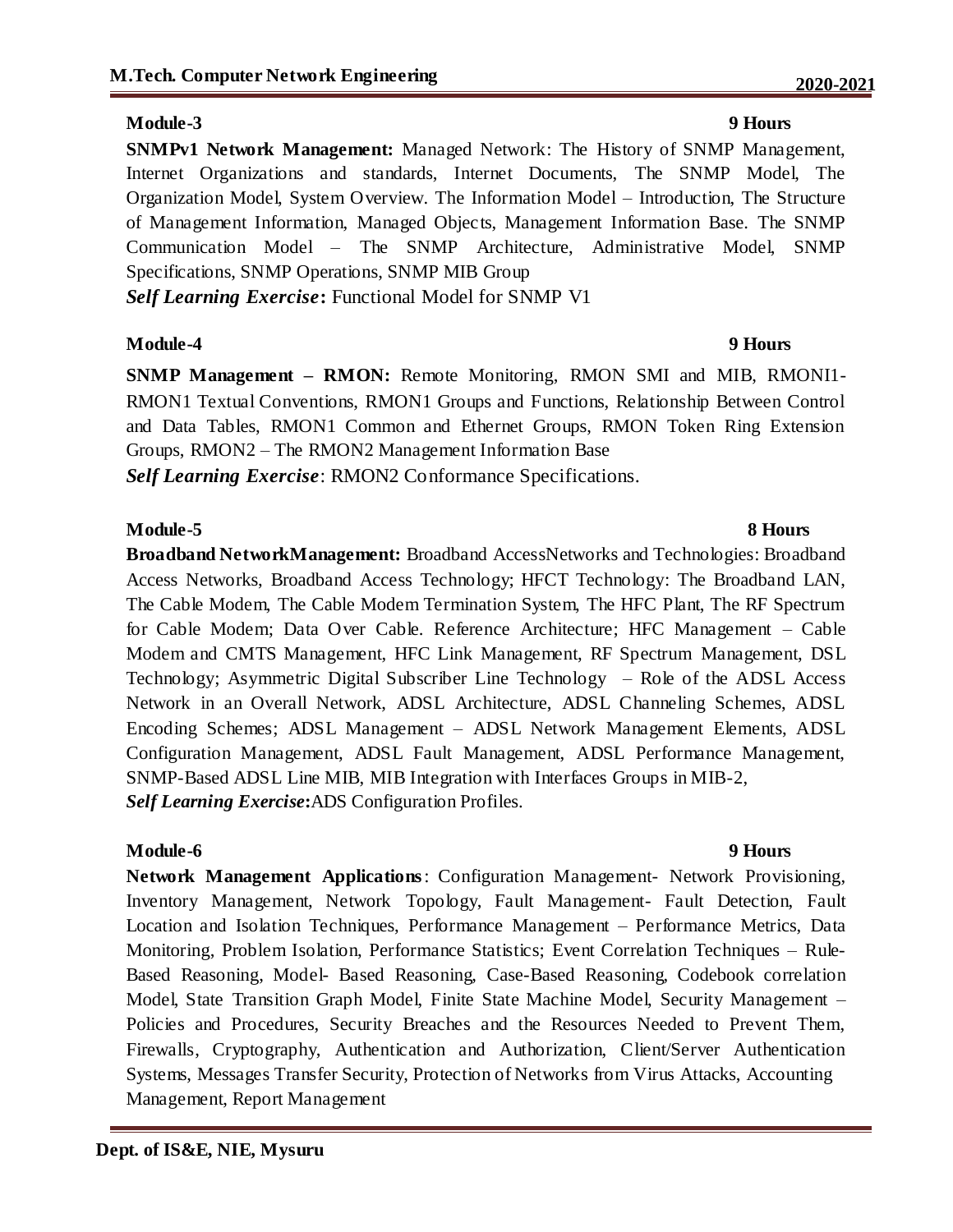*Self Learning Exercise***:** Policy- Based Management, Service Level Management.

### **Text Books:**

Mani Subramanian: Network Management- Principles and Practice, 2nd Pearson Education, 2010.

### **Reference Books:**

J. Richard Burke: Network management Concepts and Practices: a Hands-On Approach, PHI,2008.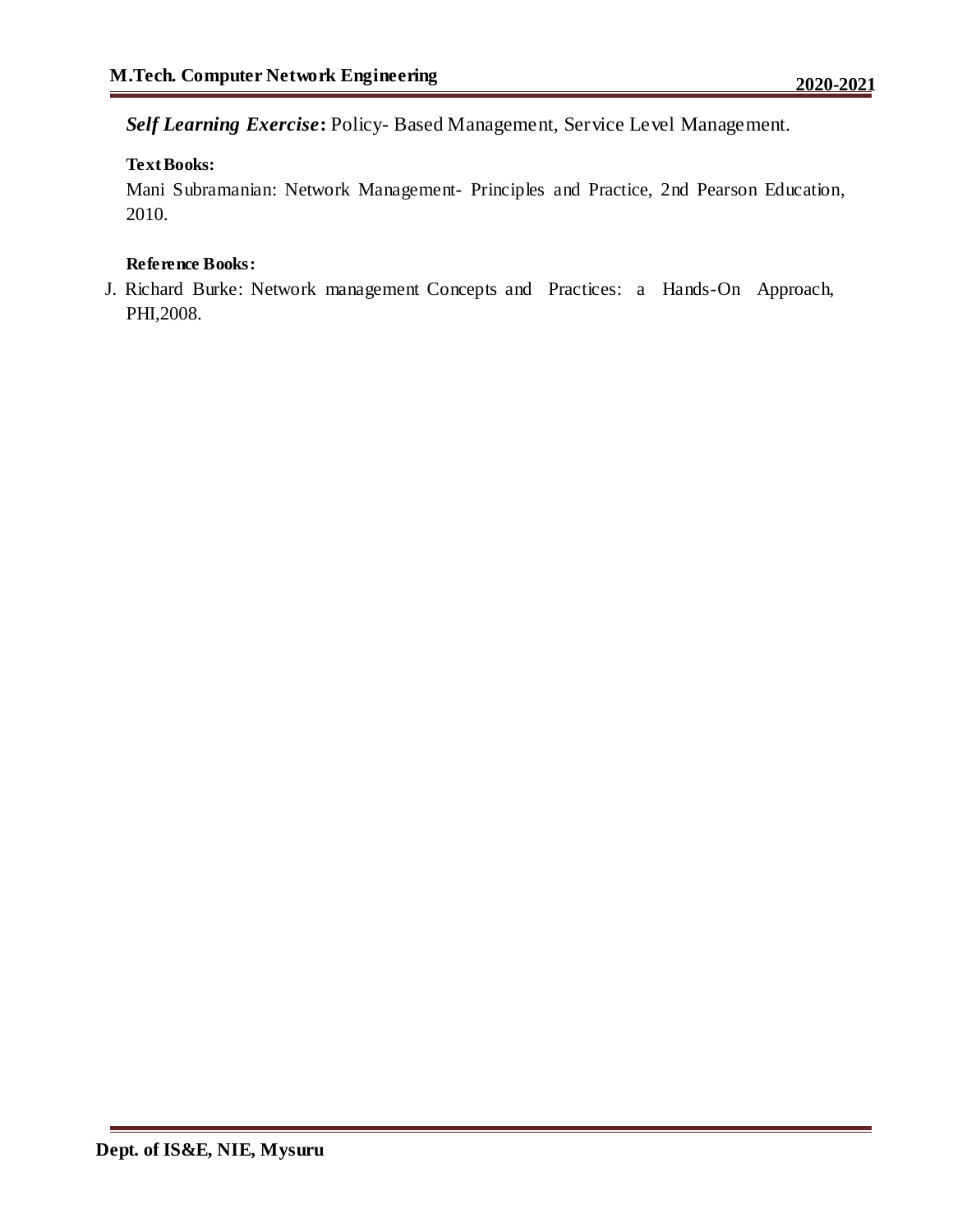## **CRYPTOGRAPHY AND NETWORK SECURITY LAB(0-0-2) (Core)**

| <b>Sub Code: MCN2L01</b> | CIE:25 Marks         |
|--------------------------|----------------------|
| Hrs / Week: 02           | SEE: 50% Marks       |
| <b>SEE Hrs: 03 Hours</b> | <b>Max Marks: 50</b> |

#### *Course Outcomes***: On successful completion of the course, the students will be able to:**

- 1. Implementing the cryptographic algorithms
- 2. Analyze the time required encryption/decryption process

### **Lab Set**

- 1. Design and Implement your own cipher using any programminglanguage
- 2. Implement following classical encryption techniques: Hill Cipher, Transposition Cipher, Playfair Cipher. Also develop a code to break the HillCipher
- 3. Implementation of Data EncryptionStandard
- 4. Implementation of Advanced Encryption Algorithm (Rijndael'sAlgorithm)
- 5. Design an experiment to estimate the amount of timeto
	- a. Generate key pair(RSA)
		- b. Encrypt n bit message(RSA)
		- c. Decrypt n bit message (RSA) As function of key size, experimentwith different n-bit messages. Summarize yourconclusion.
- 6. Implementation of Diffie-Hellman Key ExchangeAlgorithm
- 7. Implementation of Digital SignatureAlgorithm
- 8. Implementation of MD5 hashingtechnique
- 9. Implementation of email security using PGP (create yourself a 1024-bit PGP key. Use your name and email address for your key label. Use PGP to verify the signature on this assignment.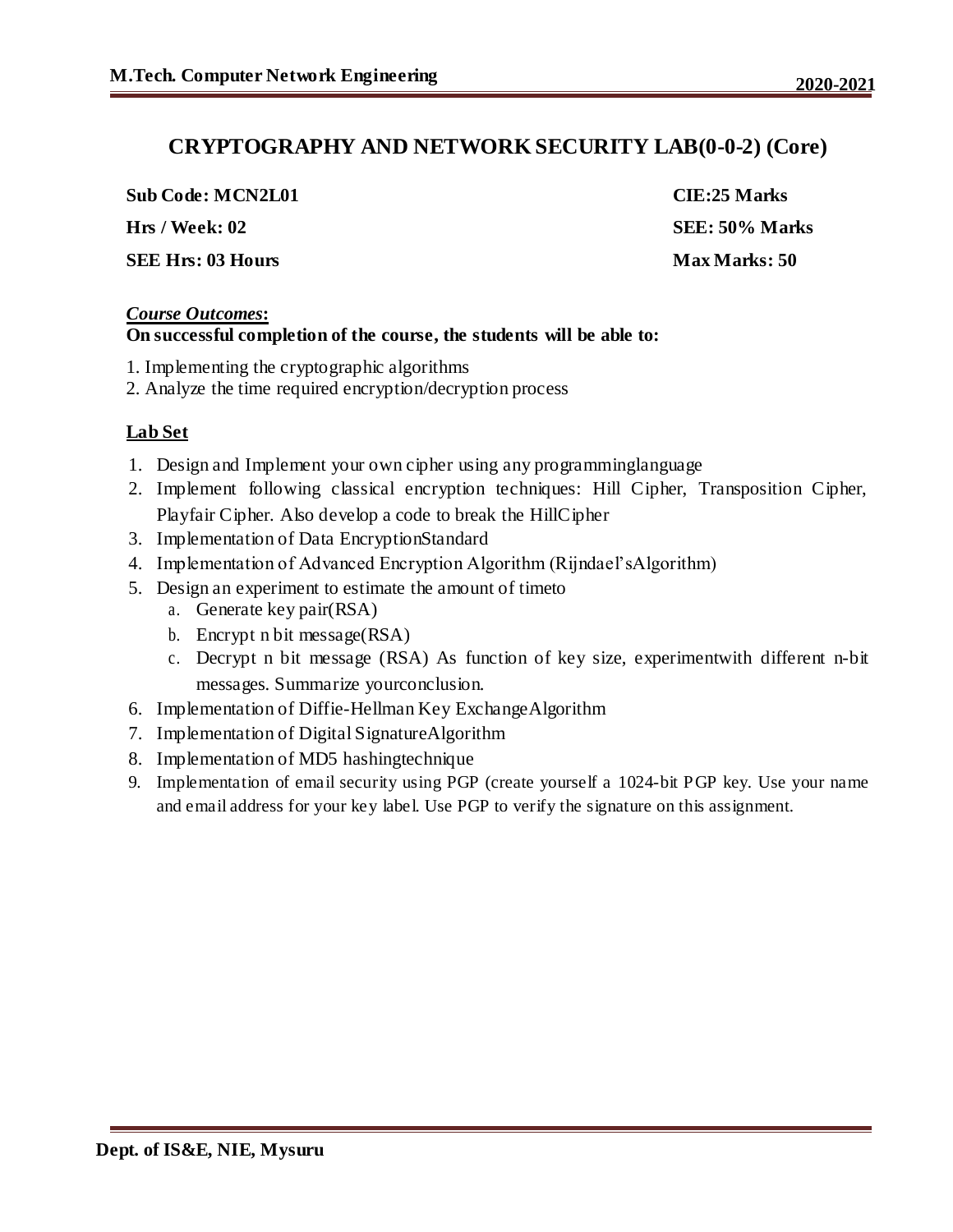# **DEPARTMENT ELECTIVE-3**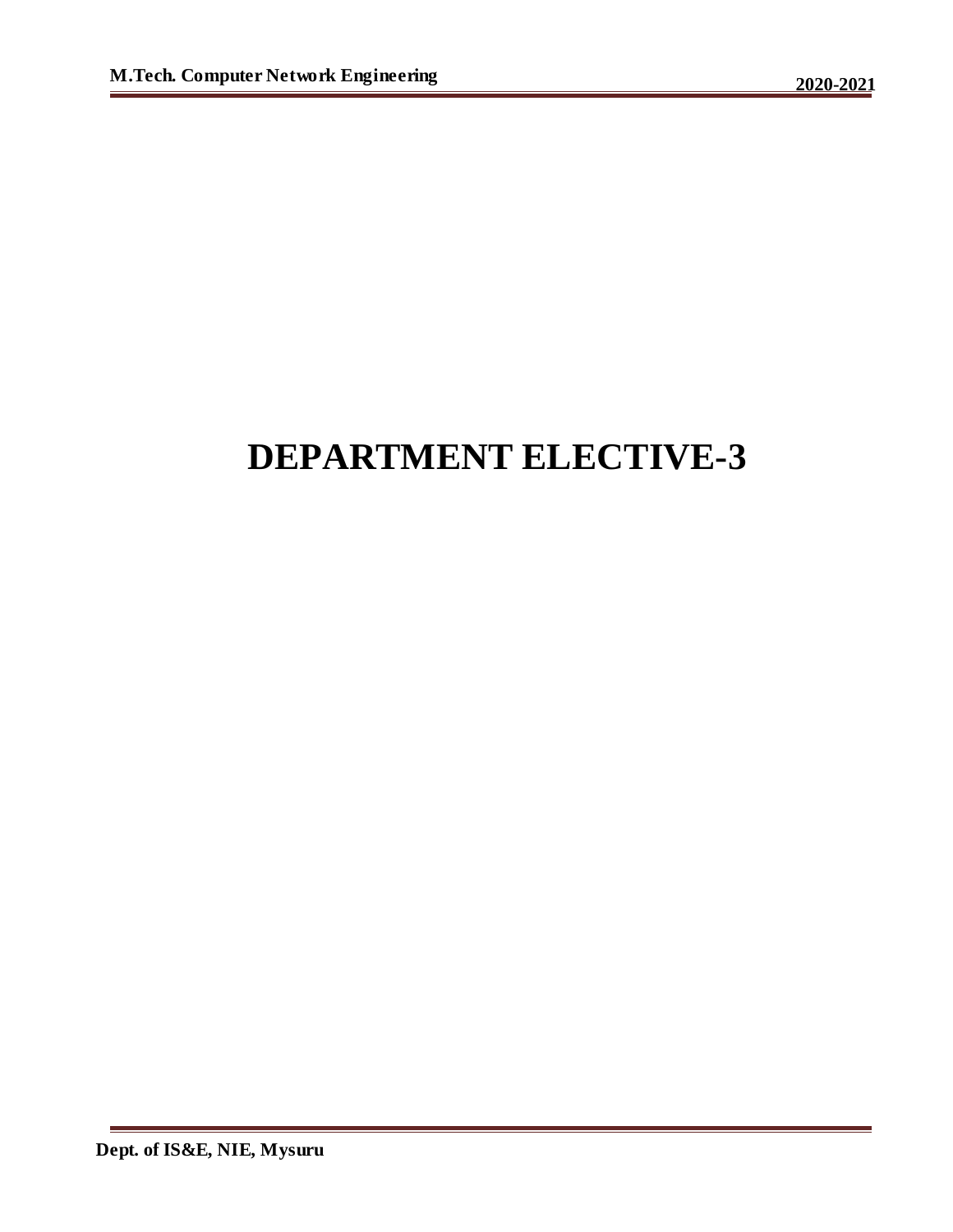### **OPTICAL NETWORK (3-0-0) (Elective)**

**Sub Code: MCN2E301 CIE:50 Marks Hrs / Week: 03 SEE: 50% Marks**

#### *Course Outcomes***:**

### **On successful completion of the course, the students will be able to:**

- **1.** Explain different generations of digital transportnetworks
- **2.** Describe the timing and synchronization in digitalnetworks
- **3.** Describe architecture ofOTN
- **4.** Describe theWDM
- **5.** Explain the concept of label switching and its importance inOTN

### **Module-1** 8 Hours

**Introduction, Telecommunications Infrastructure, Characteristics of Optical Fiber**: Three generations of Digital Transport Networks; A brief introduction to WDM and TDM; The Optical Marketplace; Key Optical Nodes; Other Key Terms; Evolution of Optical Systems; Key attributes of Optical Fiber, The Local Connections; The Backbone Connections; The Digital Multiplexing Hierarchy; The Digital Signaling Hierarchies; T1 / DS1 and T3 / DS3; The Layered Protocol Model in the Transport Network; considerations for Interworking Layer1, Layer 2, and Layer 3 Networks, The Basics; The Wavelength; The Basic Components; Structure of the Fiber; Fiber Types; Key Performance Properties of Fiber; Attenuation; Amplifier Spontaneous Emission; Chromatic Dispersion;.

*Self Learning Exercise***:** Wireless Optical Systems, Lasers

### **Module-2 8 Hours**

**Timing and Synchronization, SONET and SDH**: Timing and Synchronization in Digital Networks; Effect of a Timing error; The Clocking Signal; Types of Timing in Networks; Timing Variations; Methods of Clock Exchange; Distribution of Timing Using SONET and DS1; Timing Downstream Devices; Synchronization Status Messages and Timing Loops, The SONET Multiplexing Hierarchy; SONET and SDH Multiplexing Structure; The SONET / SDH Frame Structure; SONET and SDH Functional Components; SONET and SDH Problem Detection; Locating and Adjusting Payload with Pointers; Virtual Tributaries in more detail; Virtual Tributaries in Virtual Containers; The Overhead Bytes;.

*Self Learning Exercise***:** Building Integrated Timing Supply, SONET and SDH Concatenation

#### **Module-3 8 Hours**

**Architecture of Optical Transport Networks, WDM, Network Topologies and Protection Schemes:** The Digital Wrapper; Control Planes; In-Band and Out-Band Control Signaling; Importance of Multiplexing and Multiplexing Hierarchies; Current Digital Transport Hierarchy;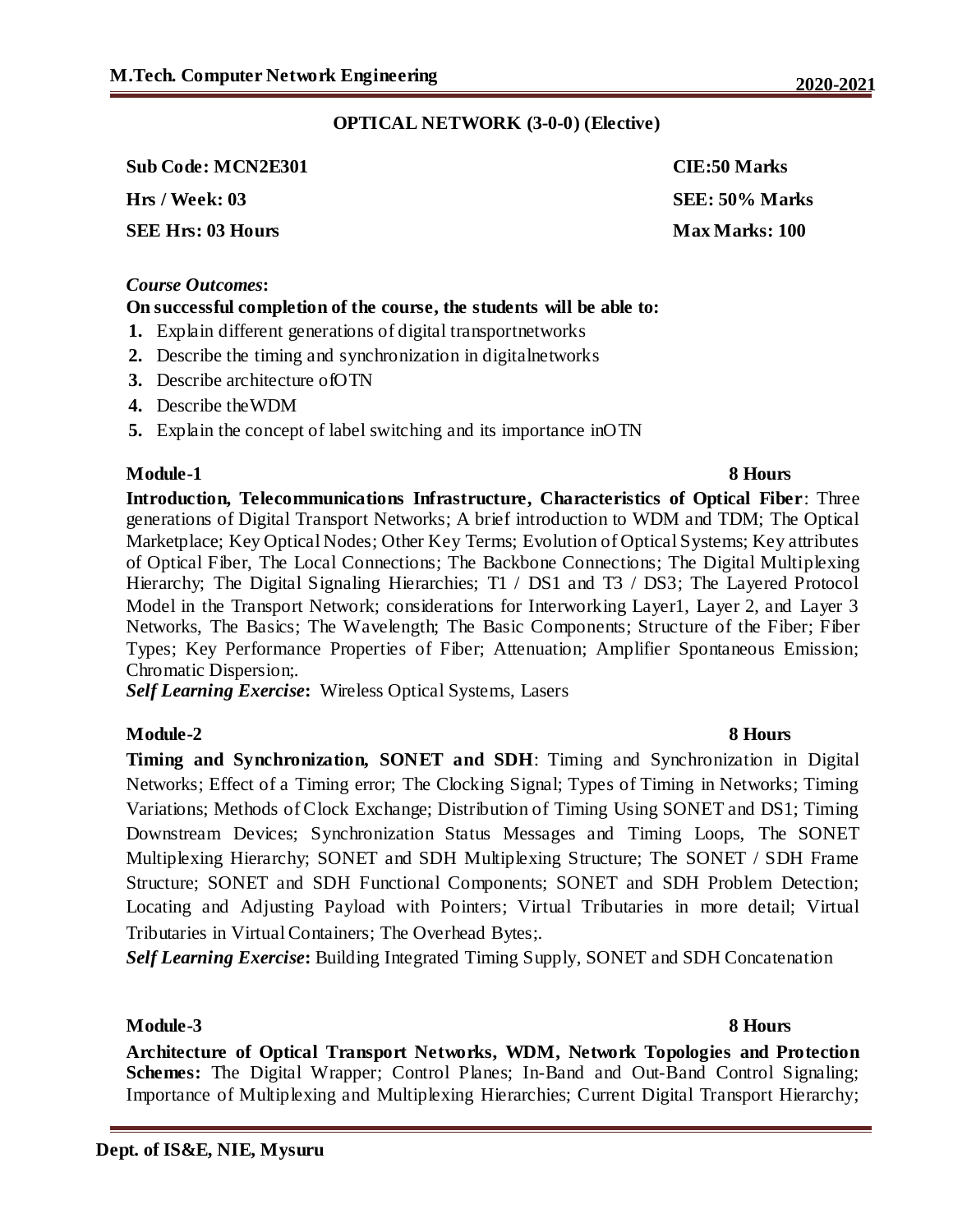SONET Multiplexing Hierarchy; SDH Multiplexing Hierarchy; Key Indexes and Other Terms; The New Optical Transport and Digital Transport Hierarchy; The OTN Layered Model; Encapsulation and Decapsulation Operations;

*Self Learning Exercise***:** Generic Framing Procedure.

### **Module-4 7 Hours**

**The WDM Operation; DWDM, TDM and WDM Topologies** ; Relationship of WDM to SONET / SDH; EDF; WDM Amplifiers; Add-Drop Multiplexers; WDM Cross-Connects; Wavelength Continuity Property; Examples of DWDM Wavelength Plan; Higher Dispersion for DWDM; Tunable DWDM Lasers, The Non-Negotiable Requirement Robust Networks; Diversity in the Network; Line and Path Protection Switching; Types of Topologies; Working and Protection Fibers; Point-to-Point Topology; BLSR; Protection Switching o n Four-Fiber BLSR; Meshed Topologies; PONs; Ethernet in the Wide Area Backbone,

*Self Learning Exercise***:** Metro Optical Networking.

### **Module-5** 8 Hours

**MPLS and Optical Networks, Architecture of IP and MPLS-Based OTNs:** Label Switching; FEC; Types of MPLS Nodes; Label Distribution and Binding; Label Switching and Traffic Forwarding; MPLS Support of VPNs; MPLS Traffic Engineering; Multiprotocol Lambda Switching; MPLS and Optical TE Similarities; Possibilities for the MPIS Network; Control and Data Planes Interworking, IP, MPLS, and Optical Control Planes; Interworking the three Control Planes; Management of the Planes; A Framework for the IP over Optical Networks; An Opposing View; Generalized MPLS use in Optical Networks; Bi-Directional LSPs in Optical Networks; GMPLS Extensions for G.709;

*Self Learning Exercise***:** GMPLS with SONET and SDH.

### **Text Books:**

1. Uyless Black: Optical Networks, Pearson Education Asia, 2002.

### **Reference Books:**

- *1.* Rajiv Ramaswami and Kumar N. Sivaranjan : Optical Networks A Practical Perspective, Morgan Kaufuann, 2000.
- *2.* Paul E. Green Jr. : Fiber Optic Network, Prentice Hall,1993.
- *3.* Jeff Hecht: Understanding Fiber Optics, 4th Edition, PHI1999.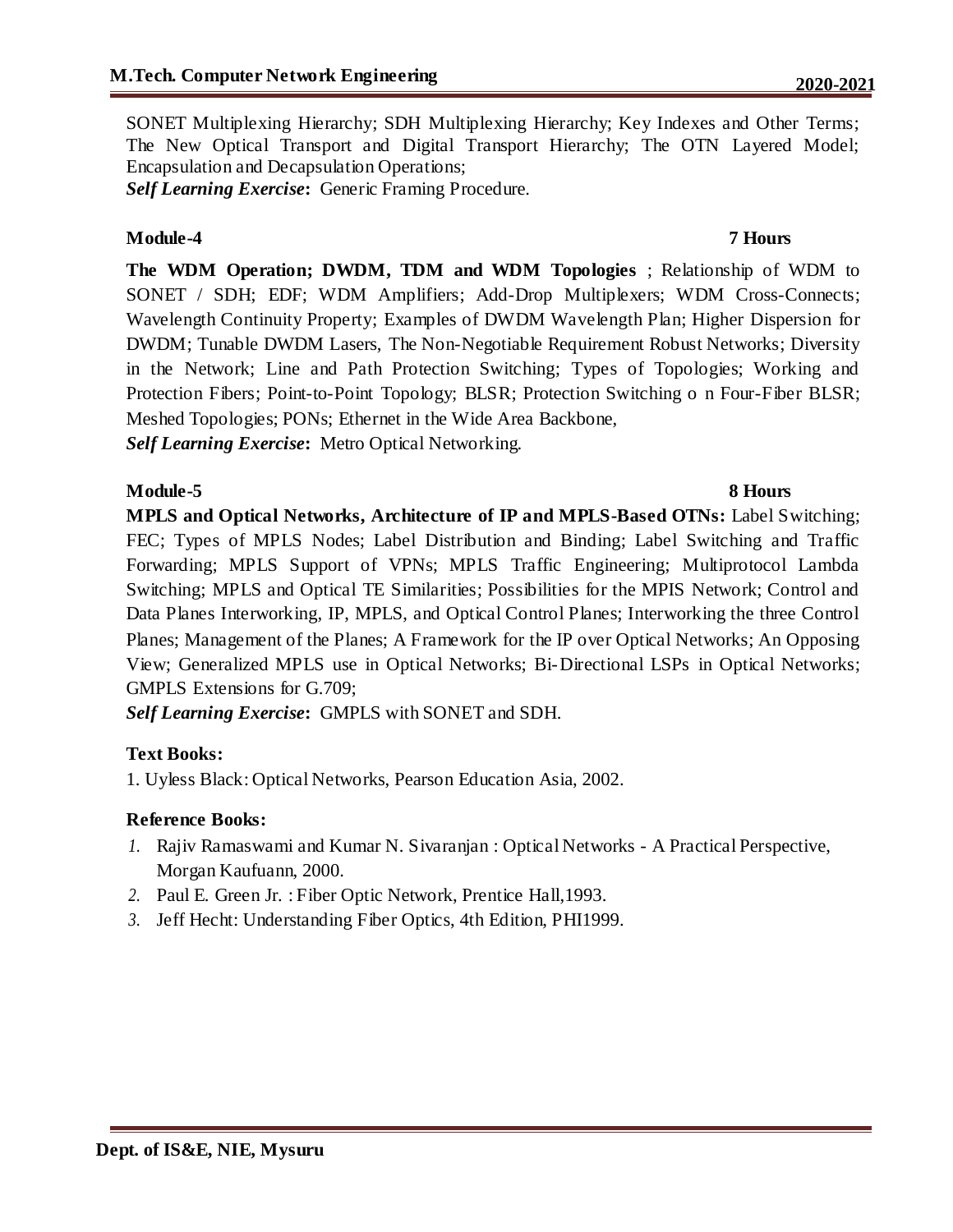### **COMPUTER SYSTEM PERFORMANCE ANALYSIS (3-0-0) (Elective)**

**Sub Code: MCN2E302 CIE:50 Marks Hrs / Week: 03 SEE: 50% Marks SEE Hrs: 03 Hours Max Marks: 100** 

#### *Course Outcomes***:**

### **On successful completion of the course, the students will be able to:**

- 1. Describe the mathematical foundations needed for performance evaluation of computer systems
- 2. Explain the metrics used for performance evaluation
- 3. Describe the analytical modeling of computer systems
- 4. Explain Capacity Planning and Benchmarking
- 5. Describe the concept of design and analysis in computer system.

#### **Module-1** 8 Hours

**Introduction**: The art of Performance Evaluation; Common Mistakes in Performance Evaluation, A Systematic Approach to Performance Evaluation, Selecting an Evaluation Technique, Selecting Performance Metrics, Commonly used Performance Metrics, Utility Classification of Performance Metrics,

*Self Learning Exercise***:** Setting Performance Requirements**.**

#### **Module-2 8 Hours**

**Workloads, Workload Selection and Characterization**: Types of Workloads, addition instructions, Instruction mixes, Kernels; Synthetic programs, Application benchmarks, Popular benchmarks. Work load Selection: Services exercised, level of detail; Representativeness; Timeliness, Other considerations in workload selection. Work load characterization Techniques: Terminology; Averaging, Specifying dispersion, Single Parameter Histograms, Multi Parameter Histograms, Principle Component Analysis,

*Self Learning Exercise***:** Markovmodels, Clustering.

#### **Module-3 8 Hours**

**Monitors, Program Execution Monitors and Accounting Logs** : Monitors: Terminology and classification; Software and hardware monitors, Software versus hardware monitors, Firmware and hybrid monitors, Distributed System Monitors, Program Execution Monitors and Accounting Logs, Program Execution Monitors, Techniques for Improving Program Performance, Accounting Logs, Analysis and Interpretation of Accounting logdata,

*Self Learning Exercise***:** Using accounting logs to answer commonly asked questions.

| ۰.<br>× | ×<br>۰,      | ۰,<br>۰.<br>×<br>۰,<br>. . |
|---------|--------------|----------------------------|
|         |              |                            |
| ΩΩ      | $\mathbf{A}$ |                            |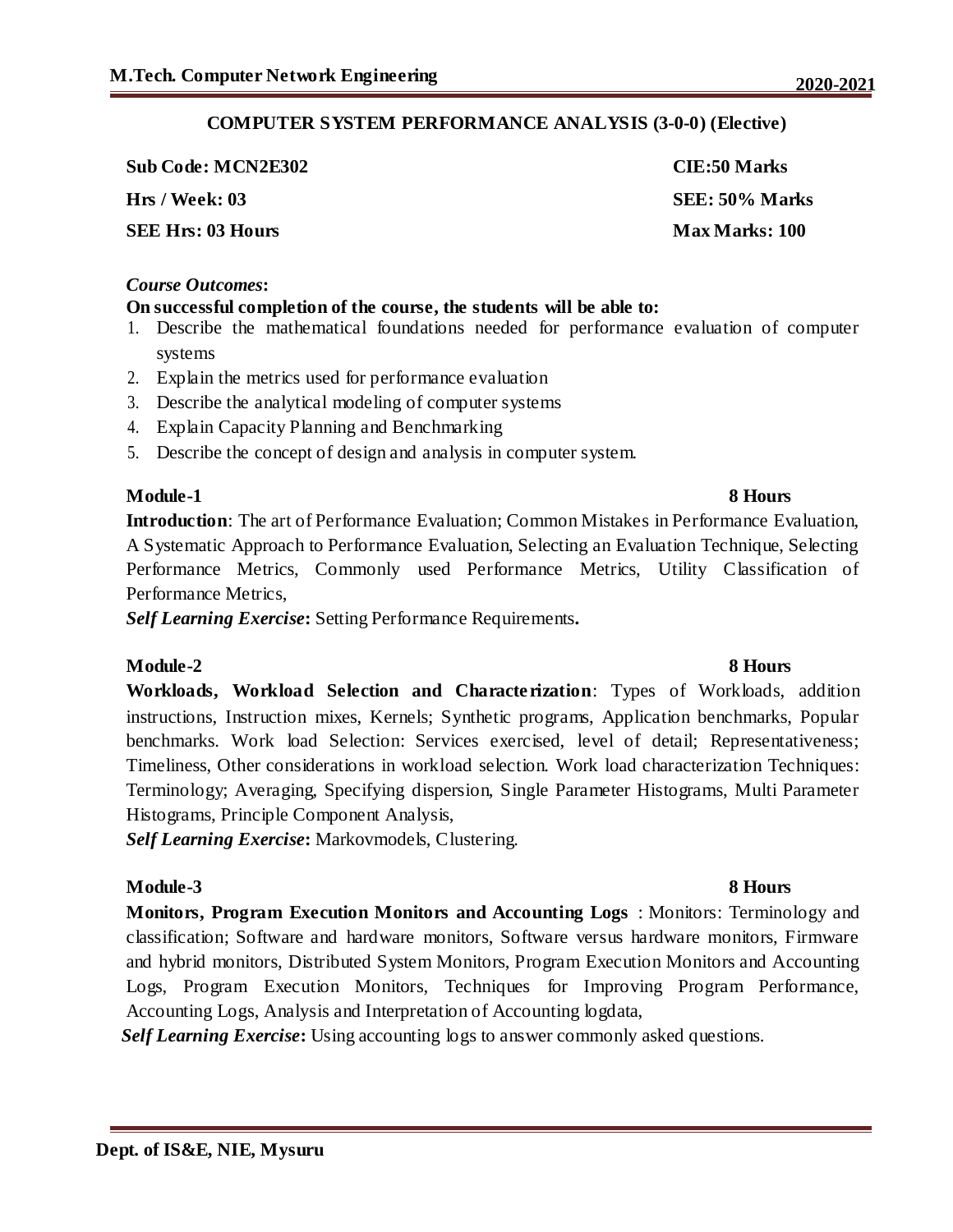### **Module-4 8 Hours**

**Capacity Planning and Benchmarking** : Steps in capacity planning and management; Problems in Capacity Planning; Common Mistakes in Benchmarking; Benchmarking Games; Load Drivers; Remote- Terminal Emulation; Components of an RTE; *Self Learning Exercise***:** Limitations of RTEs.

### **Module-5 7 Hours**

**Experimental Design and Analysis: Introduction**: Terminology, Common mistakes in experiments, Types of experimental designs, 2k Factorial Designs, Concepts, Computation of effects, Sign table method for computing effects; Allocation of variance;

General 2k Factorial Designs, General full factorial designs with k factors: Model, Analysis of a General Design,

*Self Learning Exercise***:** Informal Methods.

### **Text Book:**

Raj Jain: The Art of Computer Systems Performance Analysis, John Wiley and Sons, 2013.

### **Reference Books:**

- *1.* Paul J Fortier, Howard E Michel: computer Systems Performance Evaluation and prediction, Elsevier,2003.
- *2.* Trivedi K S: Probability and Statistics with Reliability, Queuing and Computer Science Applications, 2nd Edition, Wiley India,2001.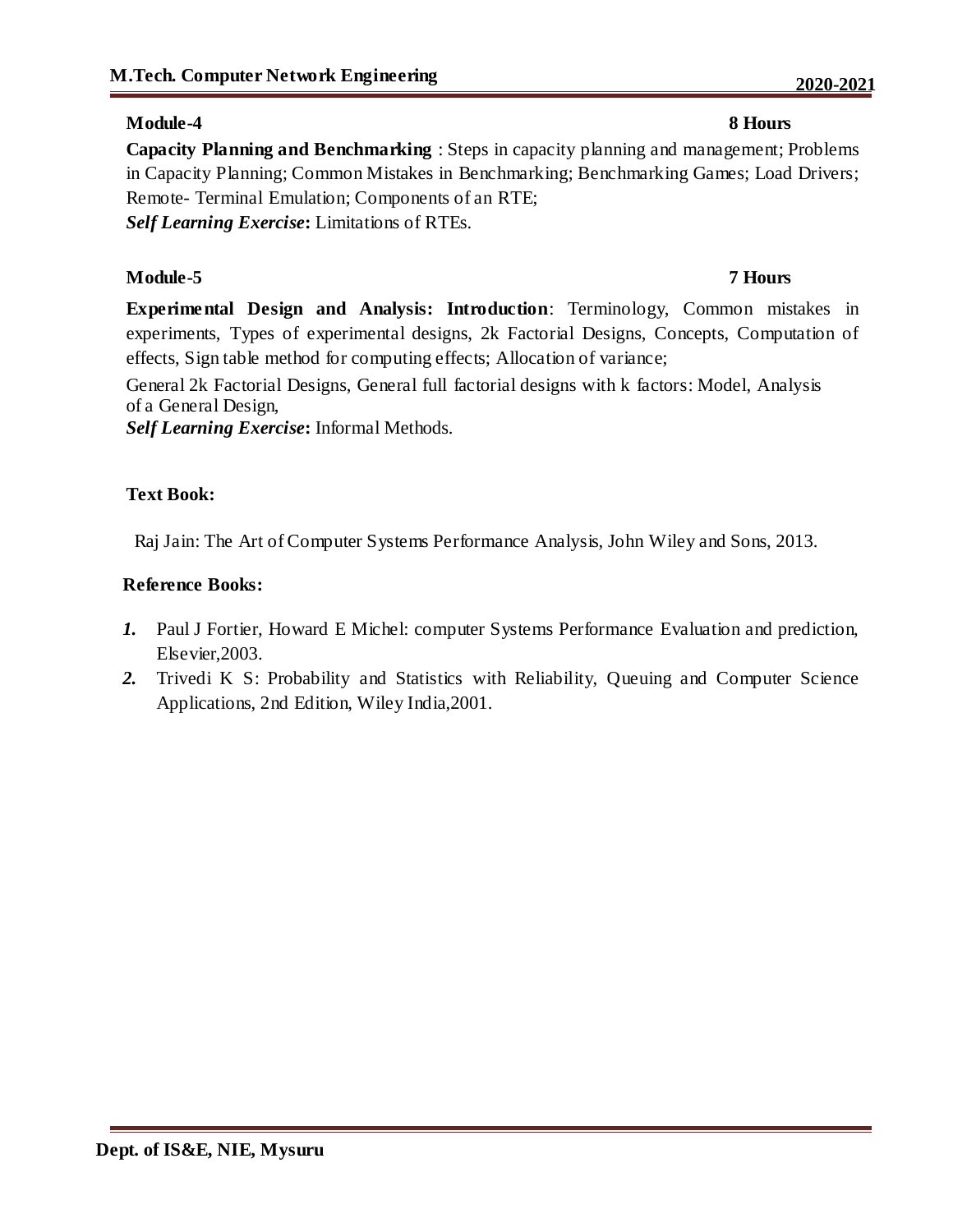### **WEB ENGINEERING (3-0-0) (Elective)**

| <b>Sub Code: MCN2E303</b> | CIE:50 Marks          |
|---------------------------|-----------------------|
| Hrs / Week: 03            | SEE: 50% Marks        |
| <b>SEE Hrs: 03 Hours</b>  | <b>Max Marks: 100</b> |

#### *Course Outcomes***:**

### **On successful completion of the course, the students will be able to:**

- 1. Explain Requirement engineering for web applications.
- 2. Describe modeling of web applications
- 3. Identify different types of designs for web applications.
- 4. Explain Project management for web applications.
- 5. Discuss the characteristics of usability.

#### **Module-1** 8 Hours

**Introduction:** Motivation, Categories of web applications, Characteristics of web applications. Requirements Engineering : Introduction, Fundamentals, RE specifics in web engineering, Principles of RE for web applications, Adapting RE methods to web application development *Self Learning Exercise***:**Outlook.

### **Module-2 8 Hours**

**Modeling Web Application:** Introduction, Fundamentals, Modeling specifics in web engineering, Modeling requirements, Content modeling, Hypertext modeling, Presentation modeling, Customization modeling, Methods and tools, Outlook. Web Application Architectures: Introduction, Fundamentals, Specifics of web application architectures, Components of generic web application architecture, Layered architectures *Self Learning Exercise***:**Data-Aspect Architectures.

#### **Module-3 8 Hours**

**Technology-Aware Web Application Design:** Introduction, Web design from an evolutionary perspective, Presentation design, Interaction design, Functional design, Outlook. Technologies for Web Applications: Introduction, Fundamentals, Client/Server communication on the web, Client side technologies, Document-specific technologies, Server-side technologies, Outlook. Testing Web Applications: Introduction, Fundamentals, Testing specifics in web engineering, Test approaches, Test scheme, Test methods and techniques, *Self Learning Exercise***:** Test automation, Outlook.

#### **Module-4 8 Hours**

**Operation and Maintenance of Web Applications:** Introduction, Challenges following the launch of a web application, Content management, Usage analysis, Outlook. Web Project Management: From software project management to web project management, Challenges in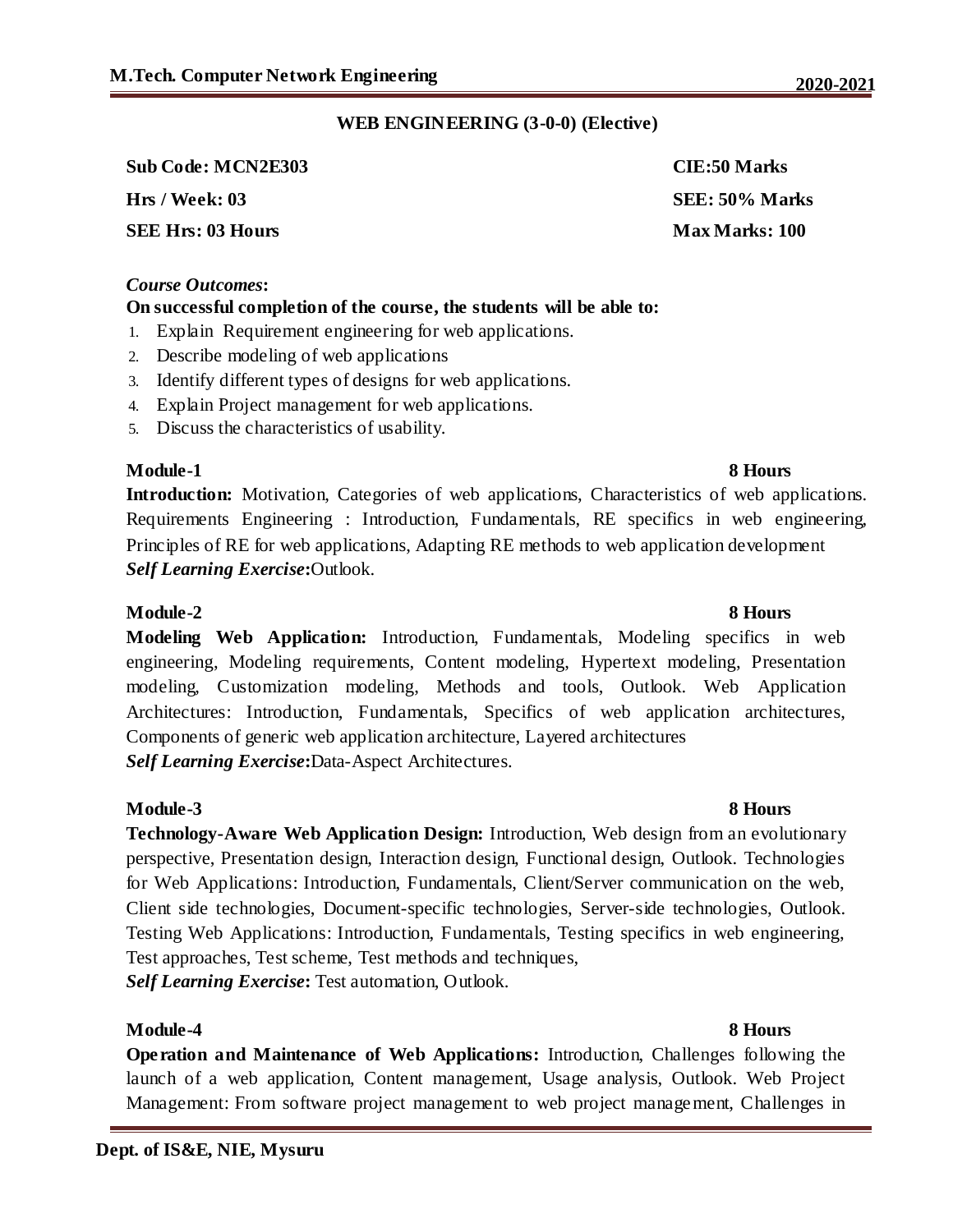web project management, Managing web teams, Managing the development process of a web application, Outlook. The Web Application Development Process: Motivation,Fundamentals, Requirements for a web application development process, Analysis of the rational unified process.

*Self Learning Exercise***:** Analysis of extreme programming, Outlook.

### **Module-5 7 Hours**

**Usability of Web Applications:** Motivation, What is usability? What characterizes the usability of web applications? Design guidelines, Web usability engineering methods, Web usability engineering trends, Outlook Performance of Web Applications: Introduction, What is performance? What characterizes performance of web applications, System definition and indicators, Characterizing the work load, Analytical techniques, Representing and interpreting results.

*Self Learning Exercise***:** Performance optimization methods, Outlook.

### **Text Book:**

Gerti Kappel, Birgit Proll, SiegfriedReich, Werner Retschitzegeer (Editors): Web Engineering, Wiley India, 2007.

### **Reference Books:**

Roger Pressman, David Lowe: Web Engineering : A Practitioner's Approach, McGraw Hill, 2008.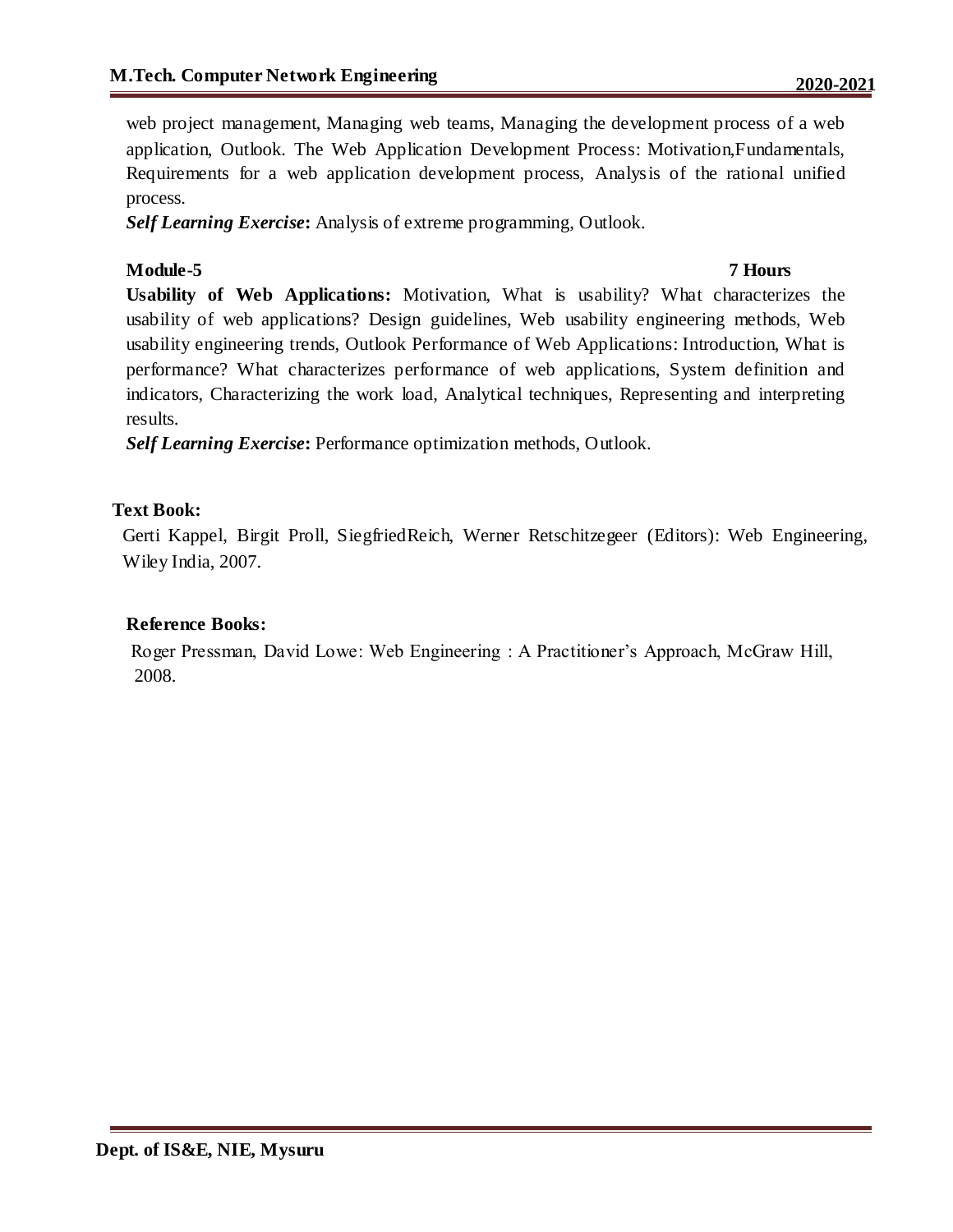### **ADVANCES IN STORAGE AREA NETWORK (3-0-0) (Elective)**

**Sub Code: MCN2E304 CIE:50 Marks**

**SEE Hrs: 03 Hours Max Marks: 100** 

#### *Course Outcomes***:**

### **On successful completion of the course, the students will be able to:**

- 1. Differentiate the server centric and storage centric networks
- 2. Classify the different types of Hard Disks and their configurations.
- 3. Discuss the various I/O techniques used in SAN, and differentiate between NAS and SAN
- 4. Explain the concepts of storage virtualization and different forms and approaches of virtualization
- 5. Explain the concept of creating a storage network from existing architectures and technologies.

### **Module-1** 8 Hours

**Introduction:** Server Centric IT Architecture and its Limitations; Storage – Centric IT Architecture and its advantages. Case study: Replacing a server with Storage Networks, The Data Storage and Data Access problem;

*Self Learning Exercise***:** The Battle for size and access - Overview

### **Module-2 8 Hours**

**Intelligent Disk Subsystems:** Architecture of Intelligent Disk Subsystems; Hard disks and Internal I/O Channels; JBOD, Storage virtualization using RAID and different RAID levels; Caching: Acceleration of Hard Disk Access; Intelligent disk subsystems, *Self Learning Exercise***:** Availability of disk subsystems.

**Module-3 8 Hours I/O Techniques, Network Attached Storage, File System and NAS:** The Physical I/O path from the CPU to the Storage System; SCSI; Fibre Channel Protocol Stack; Fibre Channel SAN; IP Storage, File System And NAS**:** Local File Systems; Network file Systems and file servers; Shared Disk file systems;

*Self Learning Exercise***:** Comparison of fibre Channel, iSCSI and NAS

#### **Module-4 8 Hours**

**Storage Virtualization:** Definition of Storage virtualization; Implementation Considerations; Storage virtualization on Block or file level; Storage virtualization on various levels of the storage Network; Symmetric storage virtualization in the Network

*Self Learning Exercise***:** Asymmetric storage virtualization in the Network.

### **Module-5 8 Hours**

**SAN Architecture and Hardware devices:** ArchitectureOverview, Creating a Network for storage; SAN Hardware devices; The fibre channel switch; Host Bus Adaptors; Putting the storage in SAN.

*Self Learning Exercise***:** Fabric operation from a Hardware perspective.

**Hrs / Week: 03 SEE: 50% Marks**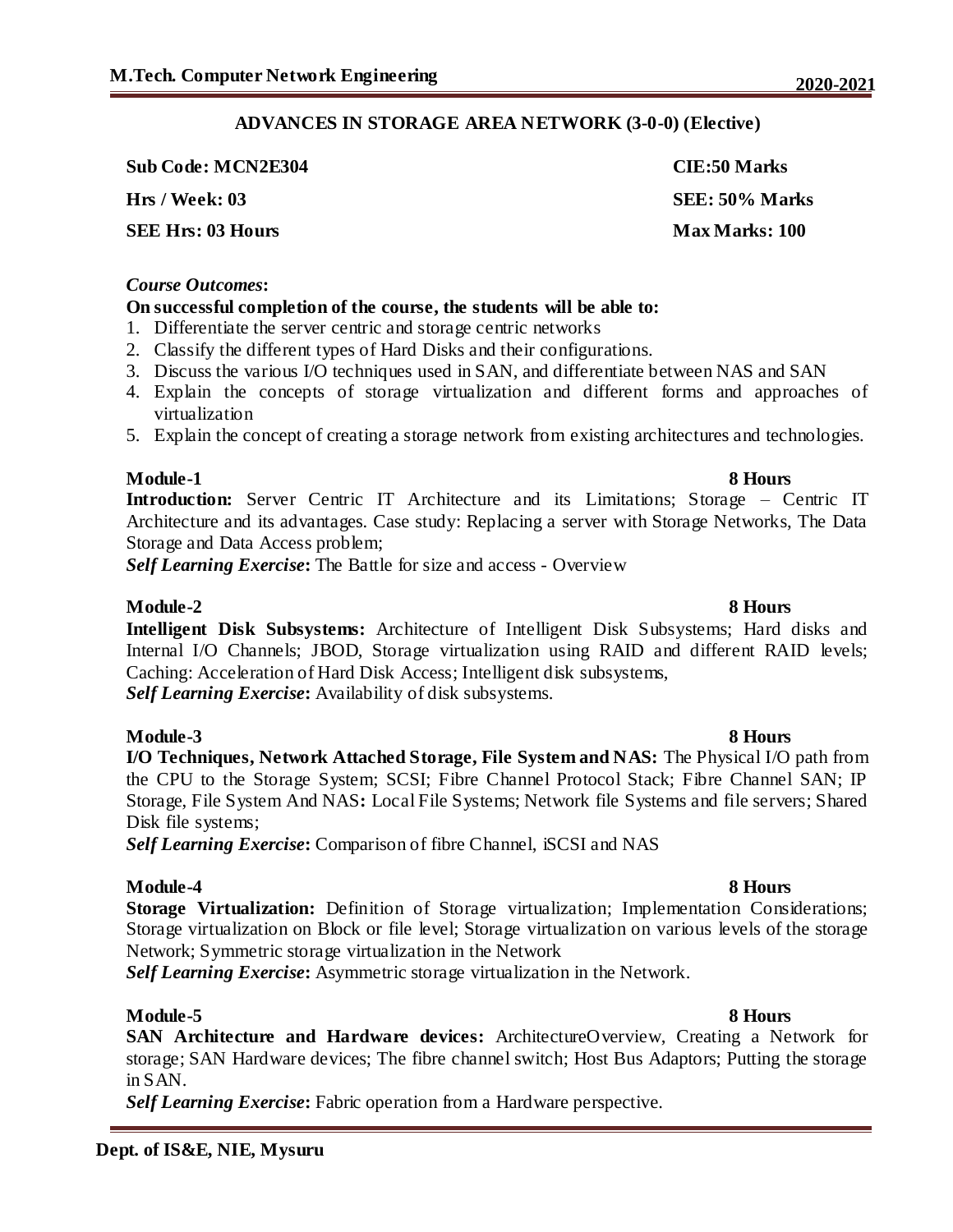### **Text Book:**

- 1. Ulf Troppens, Rainer Erkens and Wolfgang Muller: Storage Networks Explained, Wiley India, 2007.
- 2. Robert Spalding: "Storage Networks The Complete Reference", Tata McGraw-Hill, 2003.

### **Reference Books:**

- 1. Marc Farley: Storage Networking Fundamentals An Introduction to Storage Devices, Subsystems, Applications, Management, and File Systems, Cisco Press, 2005.
- 2. Richard Barker and Paul Massiglia: "Storage Area Network Essentials A Complete Guide to understanding and Implementing SANs", Wiley India, 2006.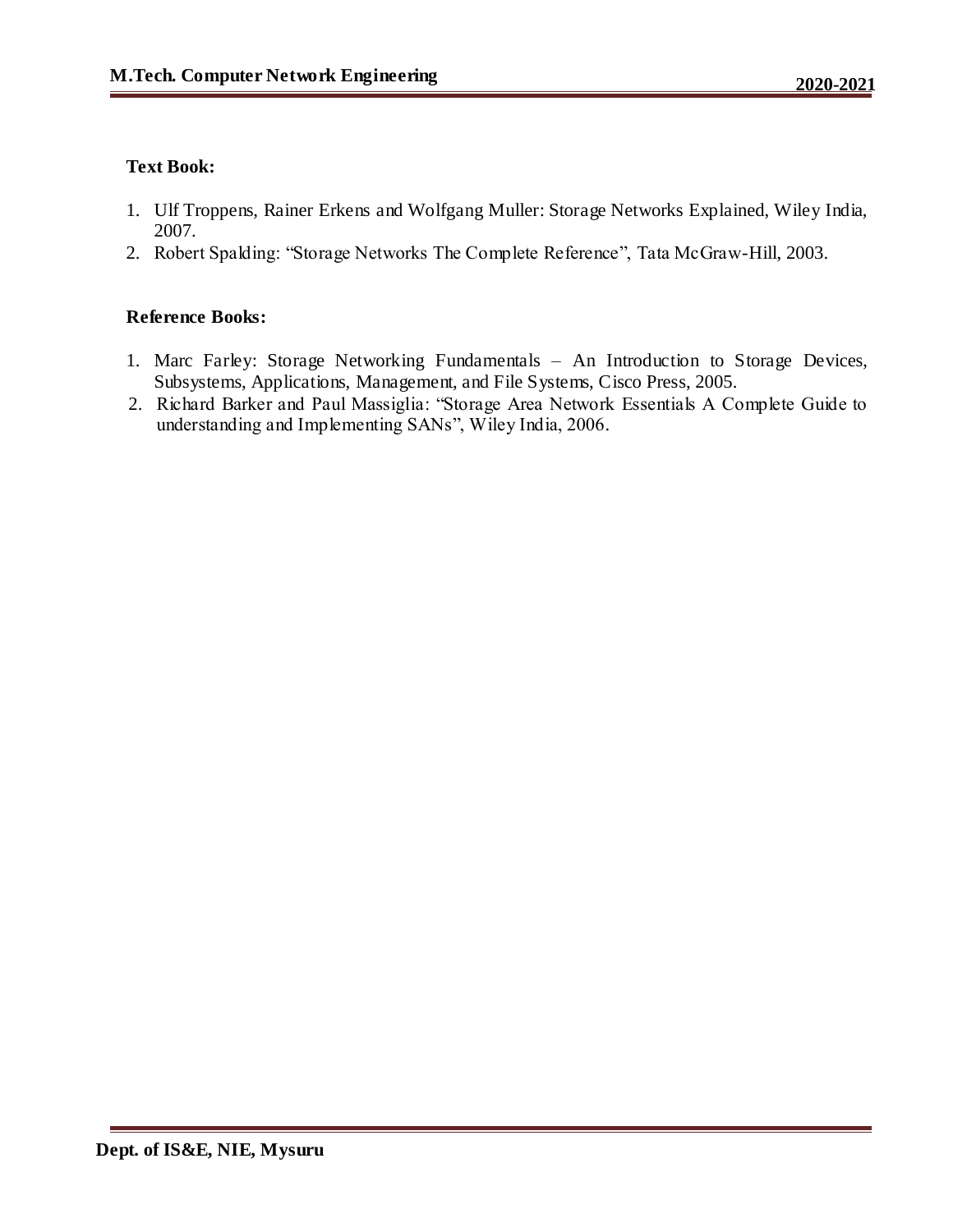### **REAL TIME SYSTEMS (3-0-0) (Elective)**

| <b>Sub Code: MCN2E305</b> | CIE:50 Marks          |
|---------------------------|-----------------------|
| Hrs / Week: 03            | SEE: 50% Marks        |
| <b>SEE Hrs: 03 Hours</b>  | <b>Max Marks: 100</b> |

#### *Course Outcomes***:**

#### **On successful completion of the course, the students will be able to:**

- 1. Compare Hard and Soft real timesystems.
- 2. Explain the fundamental problems of real-timesystems;
- 3. Apply the different approaches to real time scheduling.
- 4. Describe the concepts of priority scheduling.
- 5. Distinguish the different real time protocols

#### **Module 1 8 Hours**

**Hard Versus Soft Real-Time Systems:** Jobs and Processors, Release Times, Deadline and Timing Constraints, Hard and Soft timing Constraints, Hard Real- Time Systems, Soft Real-Time Systems, **Reference model of Real-Time systems:** Processors and Resources, Temporal Parameters of Real-Time Work load, Periodic task model, Precedence Constraints and Data dependency, other types dependencies. Functional parameters of resources.

*Self Learning Exercise***:** Scheduling hierarchy.

#### **Module 2** 8 Hours

**Approaches to Real-Time Scheduling:** Clock-Driven approach, Weighted Round-Robin approach. Priority driven approach. Dynamic Versus Static Systems, Effective Release times and deadlines, optimality of the EDF and LST algorithms, Non-Optimality of the EDF and LST algorithms

*Self Learning Exercise***:** off-Line versus on-line scheduling.

#### **Module 3 8 Hours**

**Clock-driven Scheduling:** Notations and assumptions, static, Timer-Driven Scheduler, General Structure Cyclic Schedulers Cyclic executives, Improving the average response time of a periodicjobs Scheduling SporadicJobs

*Self Learning Exercise***:**Problem on sporadicjobs schedule.

| CIE.OU MIAIKS  |
|----------------|
| SEE: 50% Marks |
| Max Marks: 100 |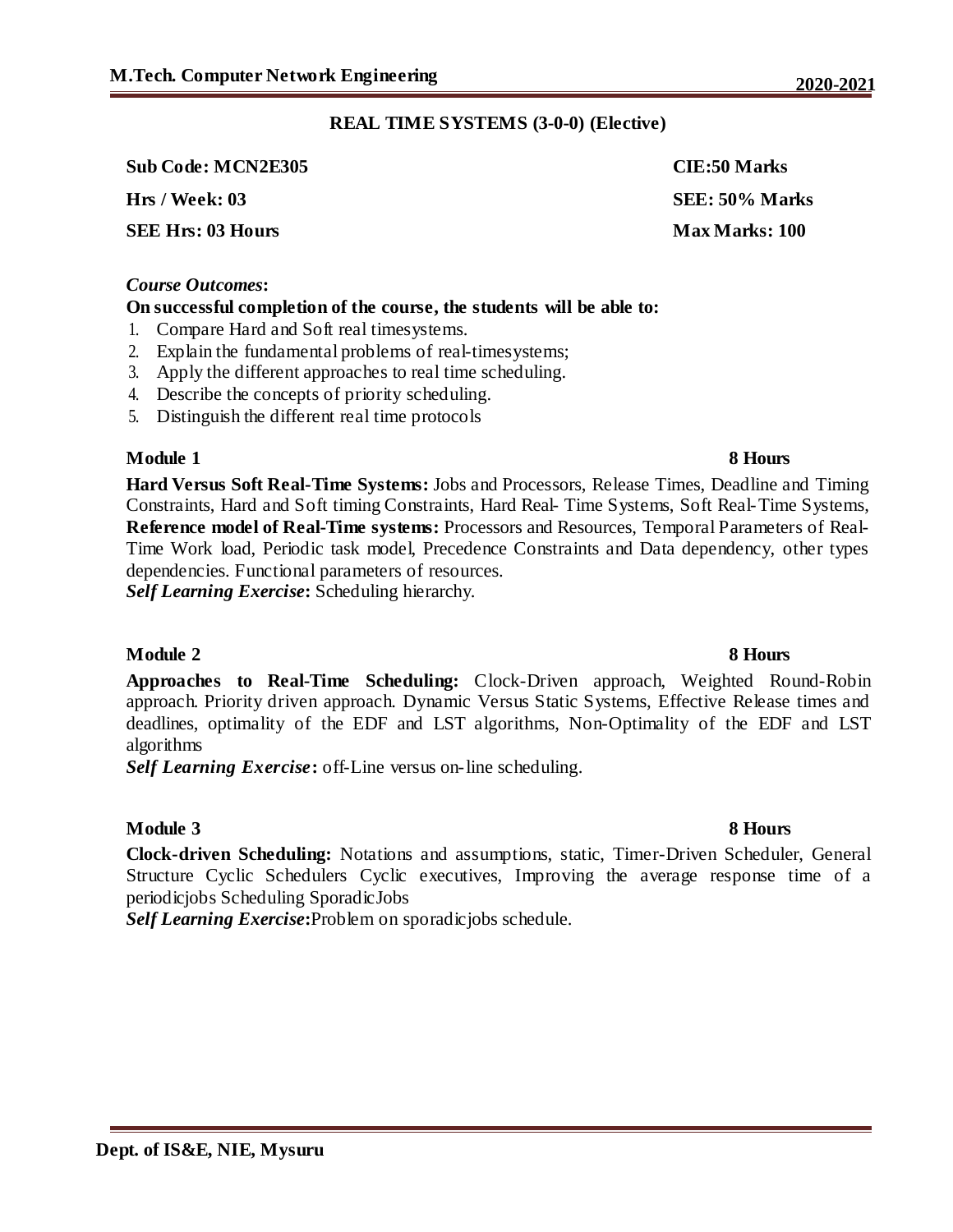### **Module 4** 8 Hours

**Priority-Driven Scheduling of Periodic Tasks:** Static assumption, Fixed Priority Versus Dynamic Priority algorithms, Maximum Scheduling utilization, Optimality of the RM and DM algorithms, A schedulability test for fixed-Priority tasks with arbitrary response times. *Self Learning Exercise***:** derivation of schedulability test of RMalgorithm.

### **Module 5 7 Hours**

**Resources and Resources Access Control:** Assumptions on resources and their usage, Effects of resources contention and resources access control Non preemptive critical section, Basic Priority – Ceiling Protocol, Stack-Based priority – Ceiling Protocol, Use of priority-ceiling protocol in Dynamic-Priority Systems, Preemption-Ceiling Protocol, Model of Real-time Communication, Priority-Based Service Disciplines for switched Networks, *Self Learning Exercise***:** Real time protocol.

**Text Book:**

**Real Time Systems** – Jane W.S. Liu Pearson Education Asia, First Indian Reprint-2001.

**Reference Book: Real Time Systems Design and Analysis:** An Engineer's Handbook Second Edition, Lapante.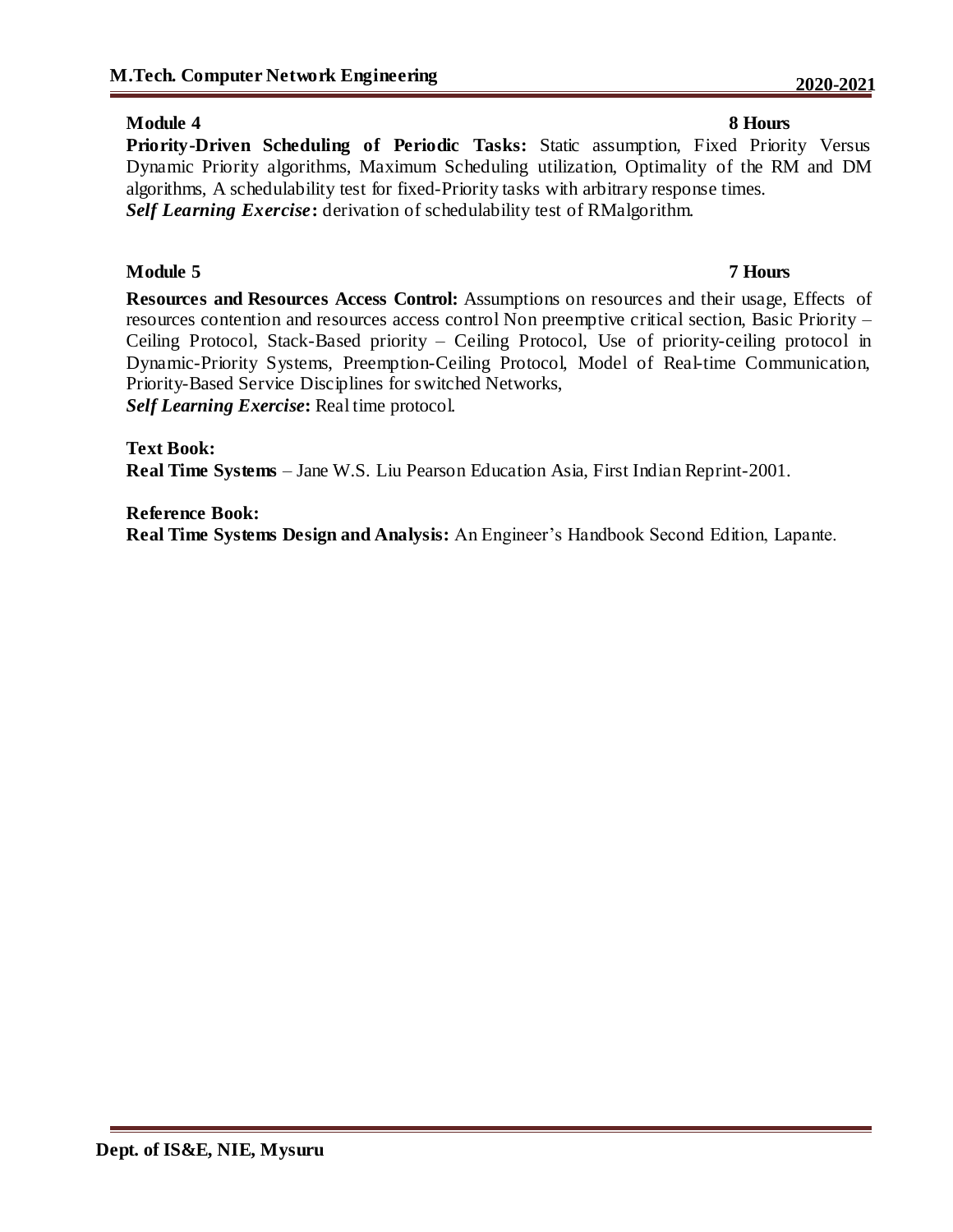| <b>Subcode</b> | :MCN2E306 | $CIE$ : 50 Marks      |
|----------------|-----------|-----------------------|
| Hrs/week       | 0.3       | $SEE$ : 50% Marks     |
| <b>SEEHrs</b>  | :03       | <b>Max. Marks:100</b> |

#### *Course Outcomes***:**

#### **On Successful completion of the course, the students will be able to:**

- **1.** Interpret the network structure by applying the concepts of graph theory.
- **2.** Formulate the behavioral models in various environments of social networks. (Module2&3)
- **3.** Illustrate link analysis and cascading behavior in social networks.
- **4.** Describe interactions in Social networks.

#### **Module1 7 Hours**

**Overview: Aspects of Networks, Central Themes and Topics, Central Themes and Topics.** Graph Theory and Social Networks Graphs Basic Definitions, Paths and Connectivity, Datasets: An Overview

*Self Learning Exercise***:** Distance and Breadth-First Search Network

#### **Module2 7 Hours**

**Strong and Weak Ties** :Triadic Closure ,The Strength of Weak Ties Tie Strength and Network, Structure in Large-Scale Data Tie Strength, Social Media, and Passive Engagement, Closure, Structural Holes, and SocialCapital

*Self Learning Exercise***:** Advanced Material: Betweenness Measures and Graph Partitioning

#### **Module3 10 Hours**

**Networks in Their Surrounding Contexts** Homophily Mechanisms Underlying Homophily: Selection and Social Influence Affiliation, Tracking Link Formation in On-Line Data **Positive and Negative Relationships** Structural Balance, Characterizing the Structure of Balanced Networks, Applications of Structural Balance ,A Weaker Form of Structural Balance. *Self Learning Exercise***:** A Spatial Model of Segregation, Advanced Material: Generalizing the Definition of Structural Balance

#### **Module4 8 Hours**

**Link Analysis and Web Search** , Searching the Web: The Problem of Ranking Link Analysis using Hubs and Authorities, PageRank, Applying Link Analysis in Modern Web Search , Applications beyond the Web , Advanced Material: Spectral Analysis, Random Walks, and Web Search

**Cascading Behavior in Networks** Diffusion in Networks, Modeling Diffusion through a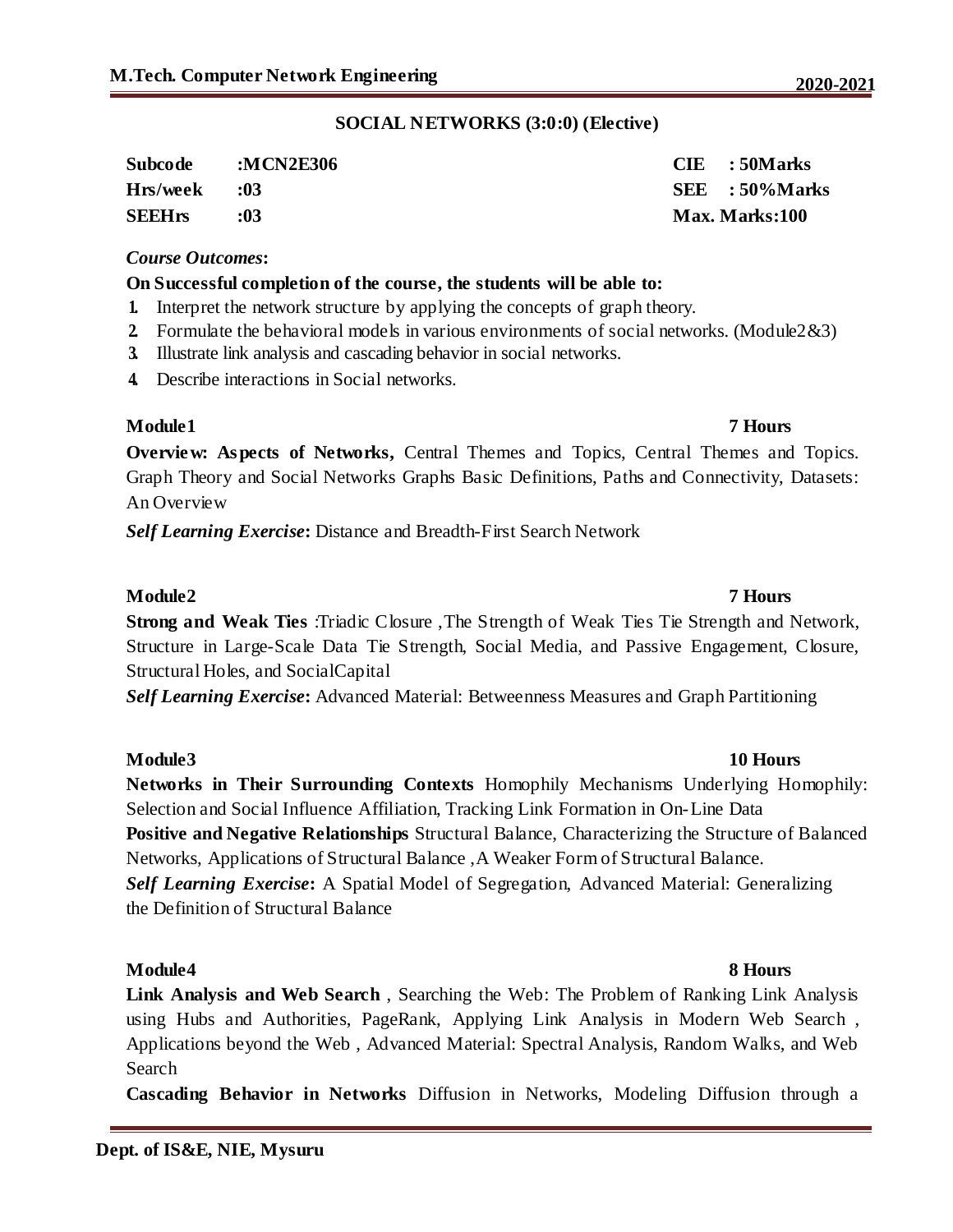Network, Cascades and Clusters, Diffusion, Thresholds, and the Role of Weak Ties *Self Learning Exercise***:** Extensions of the Basic Cascade Model, Knowledge, Thresholds, and Collective Action

### **Module5 8 Hours**

**Information Cascades**: Following the Crowd Simple Herding Experiment Bayes' Rule: A Model of Decision-Making under Uncertainty Bayes' Rule in the Herding Experiment Simple, General Cascade, Sequential Decision-Making

**Power Laws and Rich-Get-Richer Phenomena** : Popularity as a Network Phenomenon , Power Laws , Rich-Get-Richer Models , The Unpredictability of Rich-Get-Richer Effects , The Long Tail , The Effect of Search Tools and Recommendation Systems .

*Self Learning Exercise***:** Lessons from Cascades, Advanced Material: Analysis of Rich-Get-Richer Processes

### **Text Books**:

- **1.** Networks, Crowds and Markets by David Easley and Jon Kleinberg, Cambridge University Press, 2010
- **2.** SocialandEconomicNetworksbyMatthewO.Jackson,PrincetonUniversityPress,2010.

### **Reference Books:**

"Networks:AnIntroductionbyM.E.J.Newman, acollege-leveltextbookaboutthescienceof networks.", M. E. J. Newman Hardback, Oxford University Press,2010.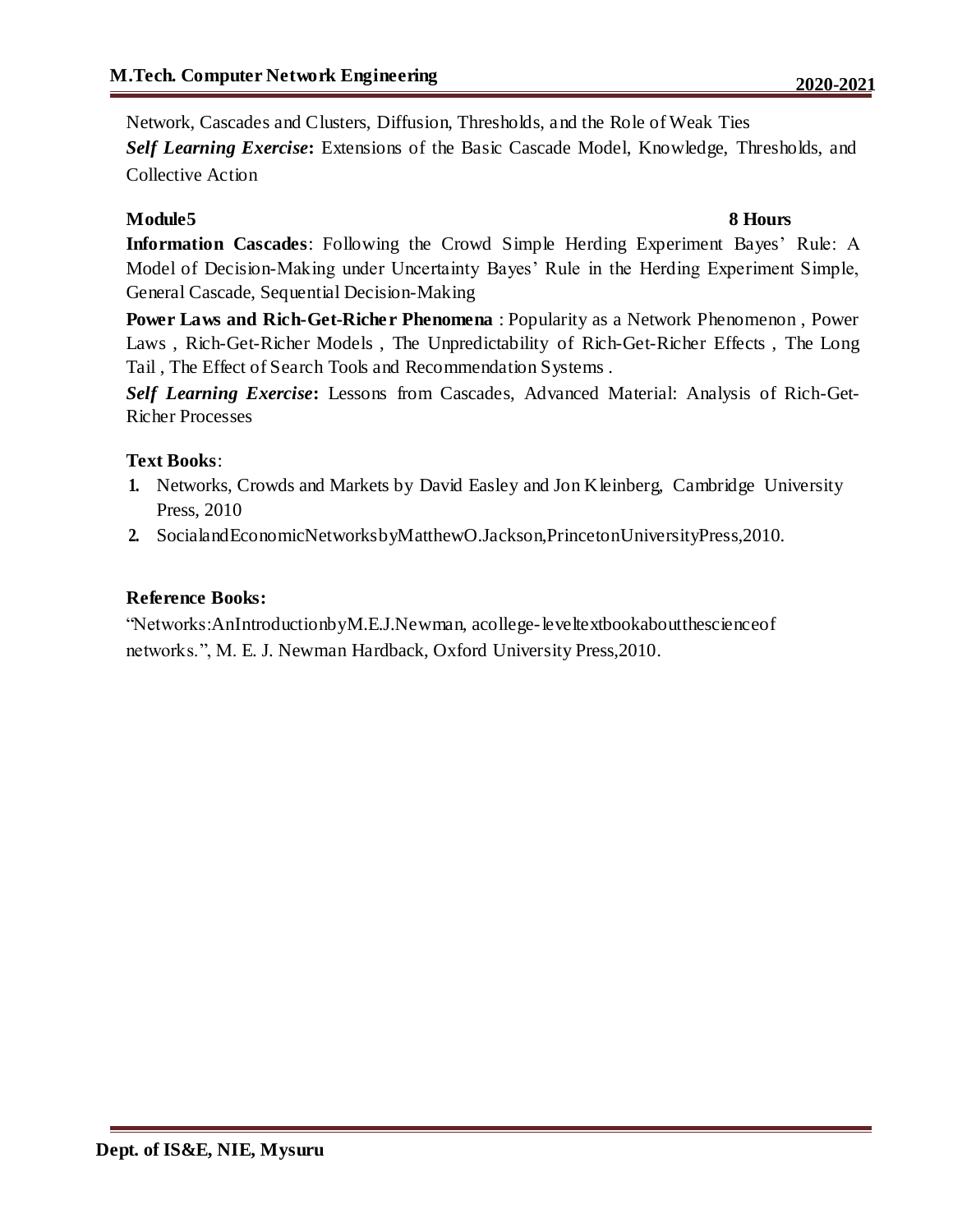# **DEPARTMENT ELECTIVE-4**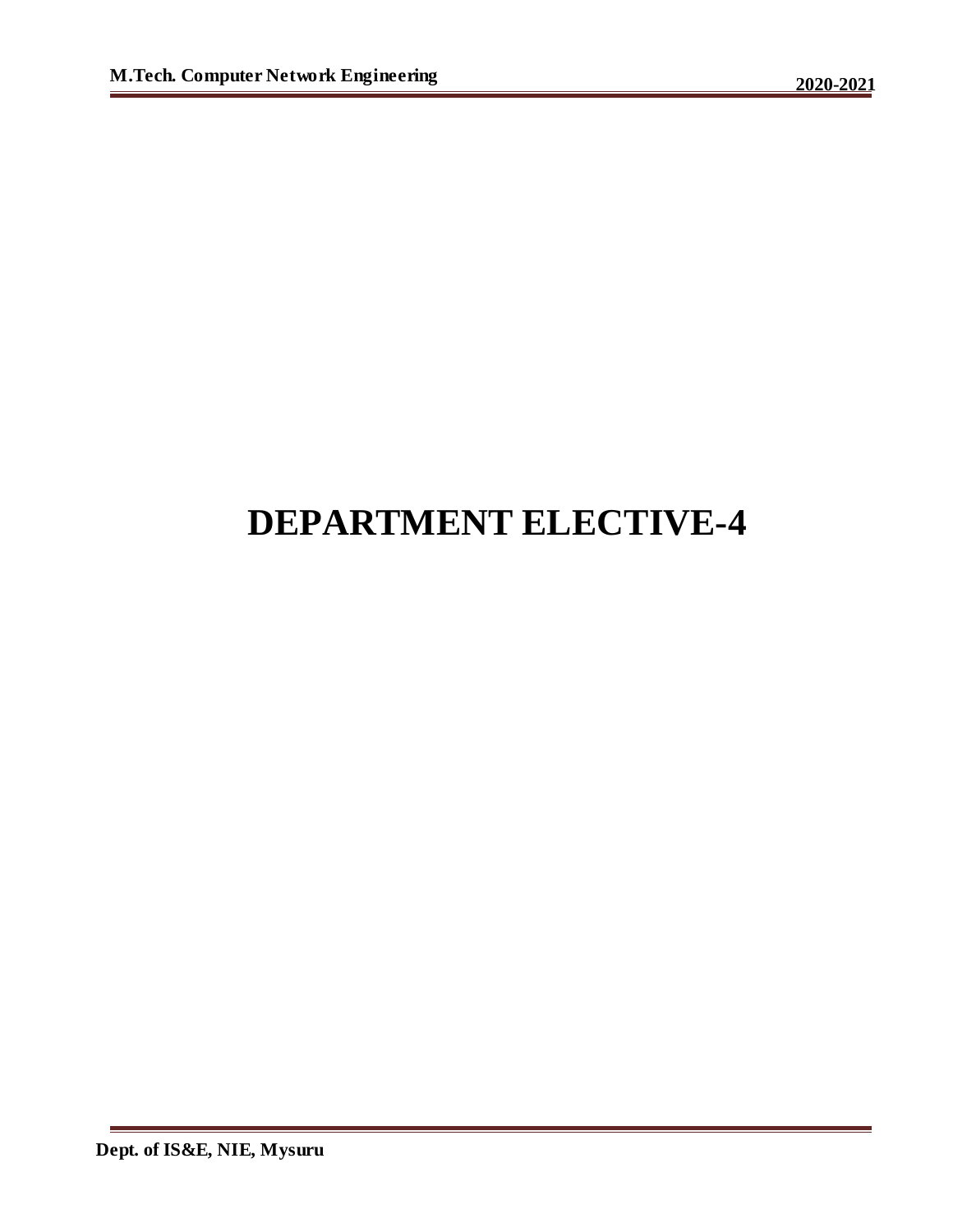### **BIG DATA ANALYTICS (3-0-0) (Elective)**

**Sub Code: MCN2E401 CIE:50 Marks Hrs / Week: 03 SEE: 50% Marks SEE Hrs: 03 Hours Max Marks: 100** 

#### *Course Outcomes***:**

### **On successful completion of the course, the students will be able to:**

- 1. Explain the basics of Big Data
- 2. Use Technologies for Handling Big Data and Hadoop Ecosystem
- 3. Describe Map Reduce Fundamentals and HBase
- 4. Describe the different types of Analytics
- 5. Use of R programming in statistical analysis

### **Module 1 6 Hours**

**Getting an Overview of Big Data:** What is Big Data? , History of Data Management – Evolution of Big Data, Structuring Big Data, Types of Data, Elements of Big Data, Volume, Velocity, Variety, Veracity ,Big Data Analytics ,Advantages of Big Data Analytics ,Careers in Big Data ,Skills Required, Future of BigData.

*Self Learning Exercise***:** Business Intelligence, Preventing Fraud Using BigData Analytics

#### **Module 2 9 Hours**

**Introducing Technologies for Handling Big Data and Hadoop Ecosystem:** Distributed and Parallel Computing for Big Data, Introducing Hadoop, How does Hadoop Function?, Cloud Computing and Big Data, Features of Cloud Computing, Cloud Deployment Models, Cloud Delivery Models, Cloud Services for Big Data, Cloud Providers in Big Data Market, In-Memory Computing Technology for Big Data, Hadoop Ecosystem, Hadoop Distributed File System, HDFS Architecture, Features of HDFS, MapReduce, Features of MapReduce, HadoopYARN. *Self Learning Exercise*:HBase, Hive, Pig,Sqoop, Flume

### **Module 3 8 Hours**

Understanding Map Reduce Fundamentals and H Base, The Map Reduce Framework, Exploring the Features of Map Reduce, Working of Map Reduce, Exploring Map and Reduce Functions, Techniques to Optimize Map Reduce Jobs, Hardware/Network Topology, Synchronization, File System, Uses of Map Reduce, Role of H Base in Big Data Processing, Characteristics of HBase. *Self Learning Exercise*: Installation of Hbase

### **Module 4 8 Hours**

**Understanding Analytics and Big Data:** Comparing Reporting and Analysis, Reporting, Analysis, The Analytic Process, Types of Analytics, Basic Analytics, Advanced Analytics, Operationalized Analytics, Monetized Analytics, Characteristics of Big Data Analysis, Points to Consider during Analysis, Frame the Problem Correctly, Statistical Significance or Business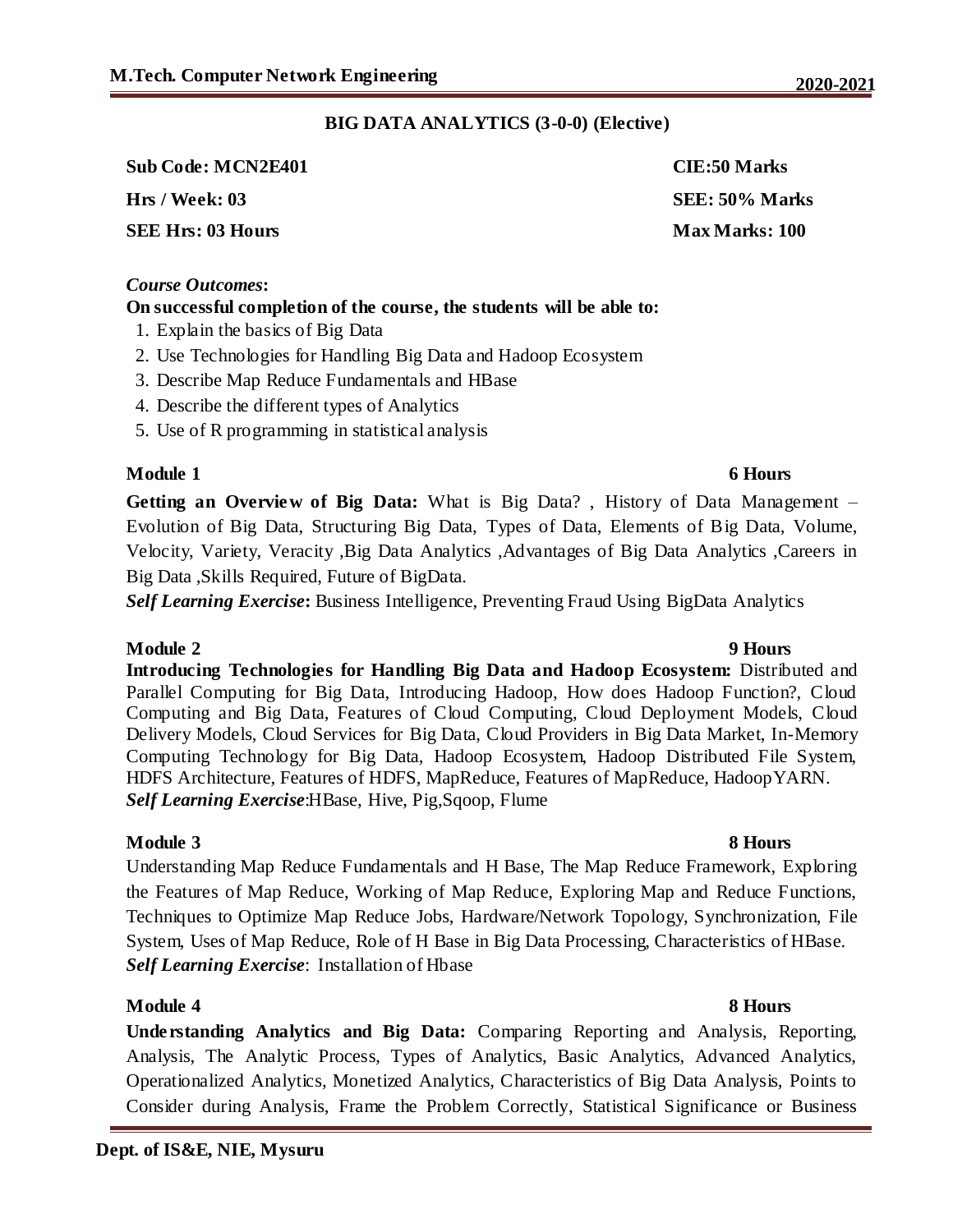Importance?, Making Inferences versus Computing Statistics, Developing an Analytic Team,Convergence of IT and Analytics, Understanding Text Analytics *Self Learning Exercise***:** Skills required for an Analyst

### **Module 5** 8 Hours

Analytical Approaches: Tools to Analyze Data, Exploring R Analytical Approaches, Ensemble Methods, Text Data Analysis, History of Analytical Tools, Graphical User Interfaces, Point Solutions, Data Visualization Tools, Introducing Popular Analytical Tools, The R Project for Statistical Computing, IBM SPSS, SAS, Comparing Various Analytical Tools, Exploring Basic Features of R, Statistical Features, Programming Features, Packages, Graphical User Interfaces, Exploring RGui, R Console, Developing a Program, Exploring RStudio, Handling Basic Expressions in R, Basic Arithmetic in R, Mathematical Operators, Variables in R, Calling Functions in R, Working with Vectors, Storing and Calculating Values in R, Creating and Using Objects, Interacting with Users, Handling Data in R Workspace, The  $ls()$  Function, The rm() Function, The getwd() Function, The save() Function, The load () Function, Executing Scripts, Creating Plots, Accessing Help and Documentation in R, Using Built- in Datasets in R *Self Learning Exercise*: Installing R Studio.

### **Text Book:**

**Big Data: Black Book,** DT Editorial Services, Wiley India Pvt Ltd, 2015 Edition

### **Reference Books:**

- *1.* Arvind Sathi, "Big Data Analytics: Disruptive Technologies for ChangingtheGame", 1<sup>st</sup>Edition, IBM Corporation, 2012
- *2.* Big Data Analytics with R and Hadoop, Vignesh Prajapati, -Packt Publishing2013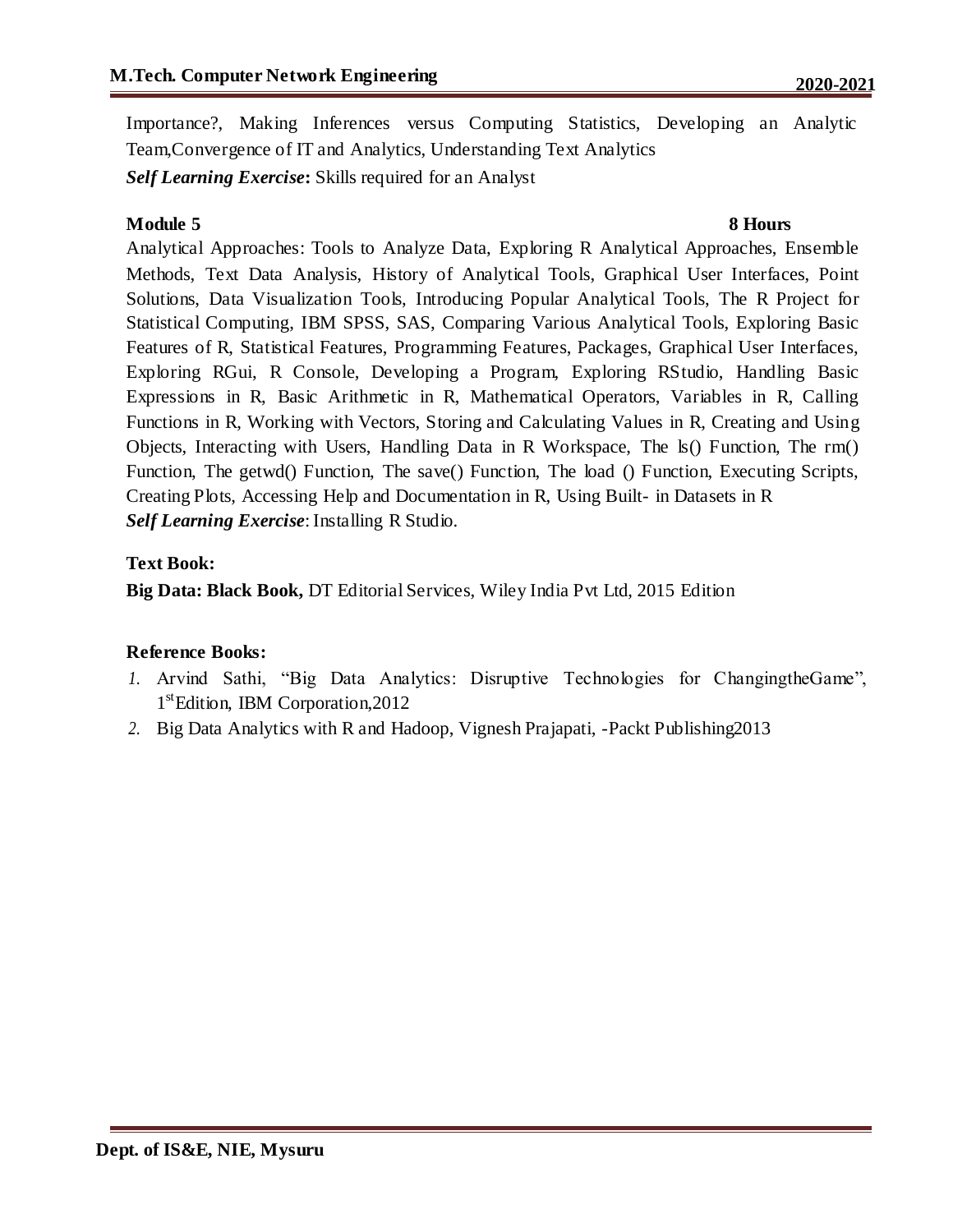### **COMPUTER FORENSICS (3-0-0) (Elective)**

| <b>Sub Code: MCN2E402</b> | CIE:50 Marks          |
|---------------------------|-----------------------|
| Hrs / Week: 03            | SEE: 50% Marks        |
| <b>SEE Hrs: 03 Hours</b>  | <b>Max Marks: 100</b> |

#### *Course Outcomes***:**

#### **On successful completion of the course, the students will be able to:**

- 1. Identify the need for legal and corporate investigation
- 2. Describe the procedure for computer investigation
- 3. Explain the data acquisition system
- 4. Discuss the evidence collection process
- 5. Identify the tools used for forensic

### **Module 1 8 Hours**

Understanding Computer Forensics, Computer Forensics Versus Other Related Disciplines , A Brief History of Computer Forensics, Understanding Case Law , Developing Computer Forensics Resources ,Preparing for Computer Investigations ,Understanding Law Enforcement Agency Investigations., Following the Legal Processes, Understanding Corporate Investigations ,Establishing Company Policies, Displaying Warning Banners Designating an Authorized Requester, Conducting Security Investigations Distinguishing Personal and Company Property *Self Learning Exercise***:** Maintaining Professional Conduct

### **Module 2 8 Hours**

# Understanding Computer ,Preparing a Computer Investigation ,An Overview of a Computer An Overview of a Company Policy Violation ,Taking a Systematic Approach ,Assessing the Case ,Planning Your Investigation Securing Your Evidence ,Procedures for Corporate High-Tech Investigations. . . Employee Termination Cases, Internet Abuse Investigations ,E- mail Abuse Investigations. Attorney-Client Privilege Investigations ,Media Leak Investigations, Industrial Espionage Investigations, Interviews and interrogations in High-Tech Investigations ,Understanding Data Recovery Workstations and Software Setting Up Your Workstation for Computer Forensics ,Conducting an Investigation ,Gathering the Evidence,Understanding Bitstream Copies ,Acquiring an Image of EvidenceMedia

*Self Learning Exercise***:**Using ProDiscover Basic to Acquire a USB Drive

### **Module 3 8 Hours**

Data Acquisition, Understanding Storage Formats for Digital Evidence ,Raw Format, Proprietary Formats, Advanced Forensic Format, Determining the Best Acquisition Method, Contingency Planning for Image Acquisitions Performing RAID Data Acquisitions Understanding, Acquiring RAID Disks . . . Using Remote Network Acquisition Tools, Remote Acquisition with ProDiscover ,Remote Acquisition with EnCase Enterprise, Remote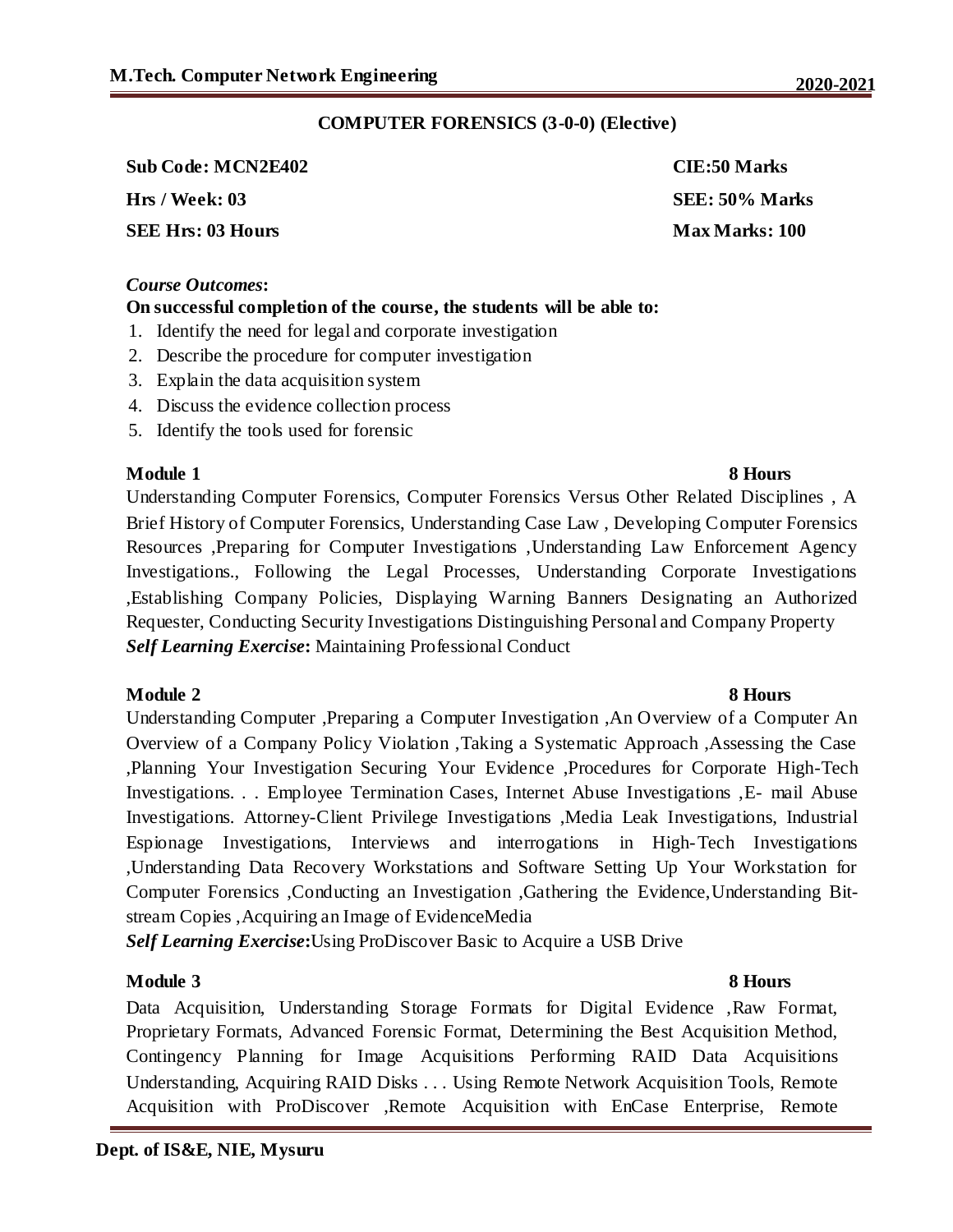Acquisition with R-Tools R-Studio, Remote Acquisition with Wet Stone Live Wire, Remote Acquisition with F-Response

*Self Learning Exercise***:** Remote Acquisition with Runtime Software

### **Module 4 8 Hours**

Identifying Digital Evidence, Understanding Rules of Evidence Collecting Evidence in Private-Sector Incident Scenes, Processing Law Enforcement Crime Scenes , Understanding Concepts and Terms Used in Warrants Preparing for a Search ,Identifying the Nature of the Case ,Identifying the Type of Computing System ,Determining Whether You Can Seize a Computer, Obtaining a Detailed Description of the Location ,Determining Who Is in Charge, Using Additional Technical Expertise, Determining the ToolsYouNeed,PreparingtheInvestigationTeam,SecuringaComputerIncidentorCrimeScene,Seizin g Digital Evidence at the Scene,Preparing to Acquire Digital Evidence,Processing an Incident or Crime Scene,Processing Data Centers with RAID,Using a Technical Advisor, Documenting Evidence in the Lab.

*Self Learning Exercise***:** Processing and Handling Digital Evidence.

### **Module 5 7 Hours** Current Computer Forensics Tools ,Evaluating Computer Forensics Tool Needs ,Types of Computer Forensics Tools ,Tasks Performed by Computer Forensics Tools, Tool Comparisons ,Other Considerations for Tools . Computer Forensics Software Tools, Command-Line Forensics Tools UNIX/Linux Forensics Tools ,Other GUI Forensics Tools ,Computer Forensics Hardware Tools, Forensic Workstations ,Using aWrite-Blocker *Self Learning Exercise***:** Recommendations foraForensic

#### **Text Book**

Guide to Computer Forensic and Investigation, BillNelson, AmeliaPhillips, 4<sup>th</sup> edition, Cengage Learning,2015.

#### **REFERENCE BOOK**

Computer Forensic computer crime scene investigation , John R Vaca, Firewall media, 2009 edition.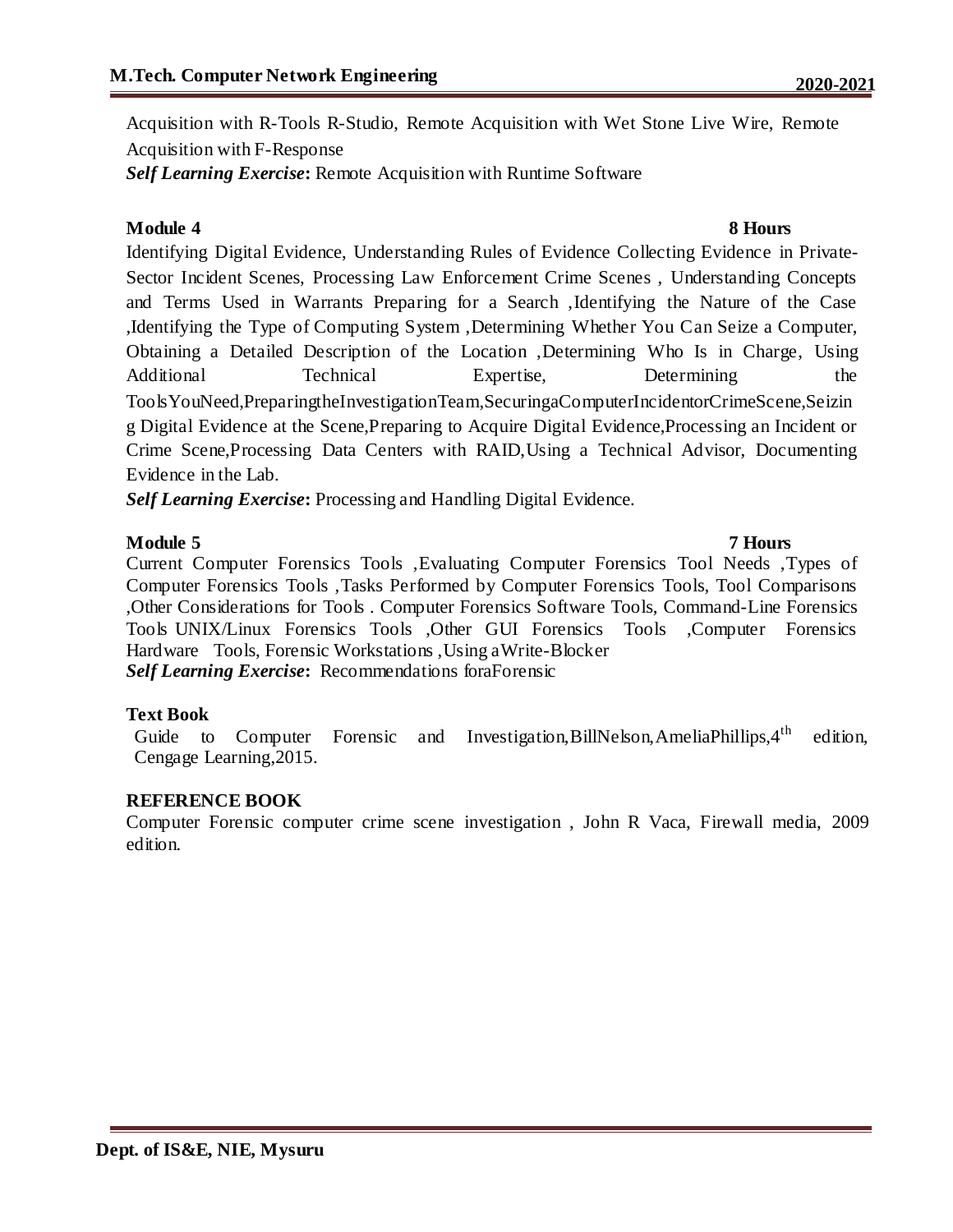# **HUMAN COMPUTER INTERFACE (3-0-0) (Elective)**

**Sub Code: MCN2E403 CIE:50 Marks Hrs / Week: 03 SEE: 50% Marks SEE Hrs: 03 Hours Max Marks: 100** 

### *Course Outcomes***:**

# **On successful completion of the course, the students will be able to:**

- 1. Describe the foundations of Human Computer Interaction
- 2. Explain HCI in software process
- 3. Describe different HCI Models.
- 4. Explain mobile HCI
- 5. Explain guidelines for user interface.

### **Module 1: 8 Hours**

**FOUNDATIONS OF HCI:** The Human: I/O channels – Memory – Reasoning and problem solving; The computer: Devices– Memory – processing and networks; Interaction: Models – frameworks – Ergonomics – styles – elements –interactivity.

*Self Learning Exercise*: Paradigms

# **Module 2: 8 Hours**

**DESIGN & SOFTWARE PROCESS:** Interactive Design basics – process – scenarios – navigation – screen design – Iteration and prototyping. HCI in software process – software life cycle – usability engineering – Prototyping in practice – design rationale. Design rules – principles, standards, guidelines, rules. Evaluation Techniques.

*Self Learning Exercise*: Universal Design

### **Module 3: 8 Hours**

**MODELS AND THEORIES:** Cognitive models –Socio-Organizational issues and stake holder requirements –Communication and collaboration models *Self Learning Exercise*: Hypertext, Multimedia and WWW.

# **Module 4:** 8 Hours

**MOBILE HCI:** Mobile Ecosystem: Platforms, Application frameworks- Types of Mobile Applications: Widgets, Applications, Games- Mobile Information Architecture, Mobile 2.0, Mobile Design: Elements of Mobile Design

*Self Learning Exercise*: Tools for Mobile Design

# **Module 5: 7 Hours**

**WEB INTERFACE DESIGN:** Designing Web Interfaces – Drag & Drop, Direct Selection, Contextual Tools, Overlays, Inlays and Virtual Pages *Self Learning Exercise*: Process Flow. Case Studies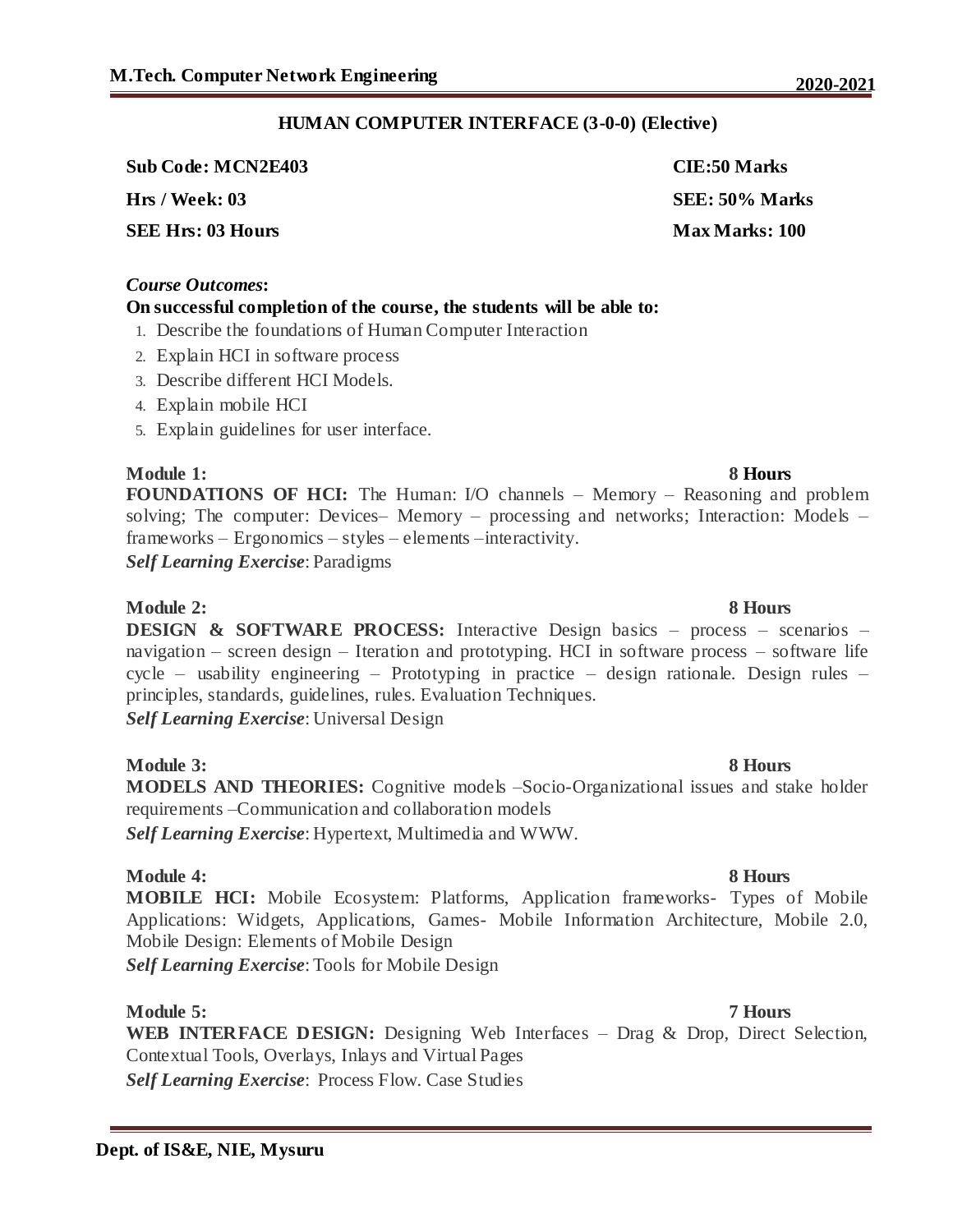# **Text Books:**

- *1.* Alan Dix, Janet Finlay, Gregory Abowd, Russell Beale, "Human Computer Interaction", 3rd Edition, Pearson Education, 2004 (MODULE I , II &III)
- *2.* Brian Fling, "Mobile Design and Development", First Edition , O " Reilly Media Inc., 2009 (MODULE–IV)
- *3.* Bill Scott and Theresa Neil, "Designing Web Interfaces", First Edition, O " Reilly, 2009.(MODULE-V)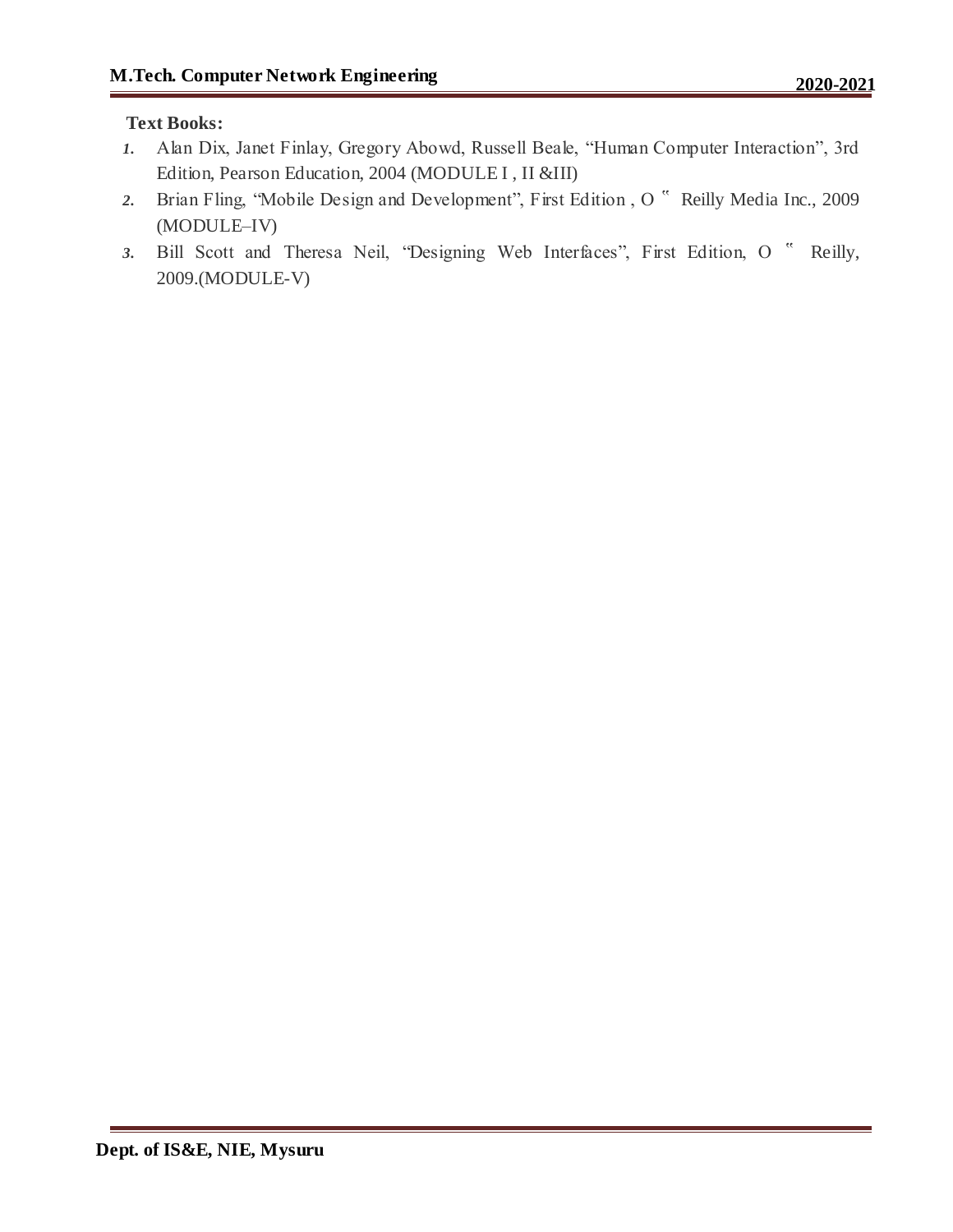# **INFORMATION RETRIEVAL SYSTEMS (3-0-0) (Elective)**

**Sub Code: MCN2E404 CIE:50 Marks**

# *Course Outcomes***:**

# **On Successful Completion of the Course, the students will be able to:**

- **1.** Explain the process of retrieving information.
- **2.** Describe retrieval performance and various types of queries.
- **3.** Discuss automatic local- global analysis, document clustering and text compression techniques.
- **4.** Describe different indexing and searching algorithms.
- **5.** Explain the Challenges of searching the web.

# **Module1: 8 Hours**

**Introduction:** Motivation, Basic concepts, The retrieval process.

**Modeling**: Introduction, A taxonomy of information retrieval models, A formal characterization of IR models, Classic information retrieval, Alternative set theoretic models, Alternative algebraic models, Alternative probabilistic models Structured text retrieval models.

*Self Learning Exercise* : Models for browsing.

# **Module 2: 8 Hours**

**Retrieval Evaluation**: Introduction, Retrieval performance evaluation. **Query Languages**: Introduction, keyword-based querying, Pattern matching,Structural queries **Self Learning Exercise :** Hierarchical Structure, Query protocols.

**Module 3: 8 Hours**

**Query Operations:** Introduction, User relevance feedback, Automatic local analysis, Automatic, Global Analysis.

**TextOperations**: Introduction,Documentpreprocessing,Document clustering Text compression.

*Self Learning Exercise***:** Comparing Text compression Techniques.

# **Module 4: 7 Hours**

# **Indexing & Searching**

Introduction; Inverted Files; Other indices for text; Boolean queries; Sequential searching; Pattern matching.

*Self Learning Exercise***:** Pattern matching using indices, Structural queries; Compression.

**Module 5: 8 Hours**

**Hrs / Week: 03 SEE: 50% Marks SEE Hrs: 03 Hours Max Marks: 100**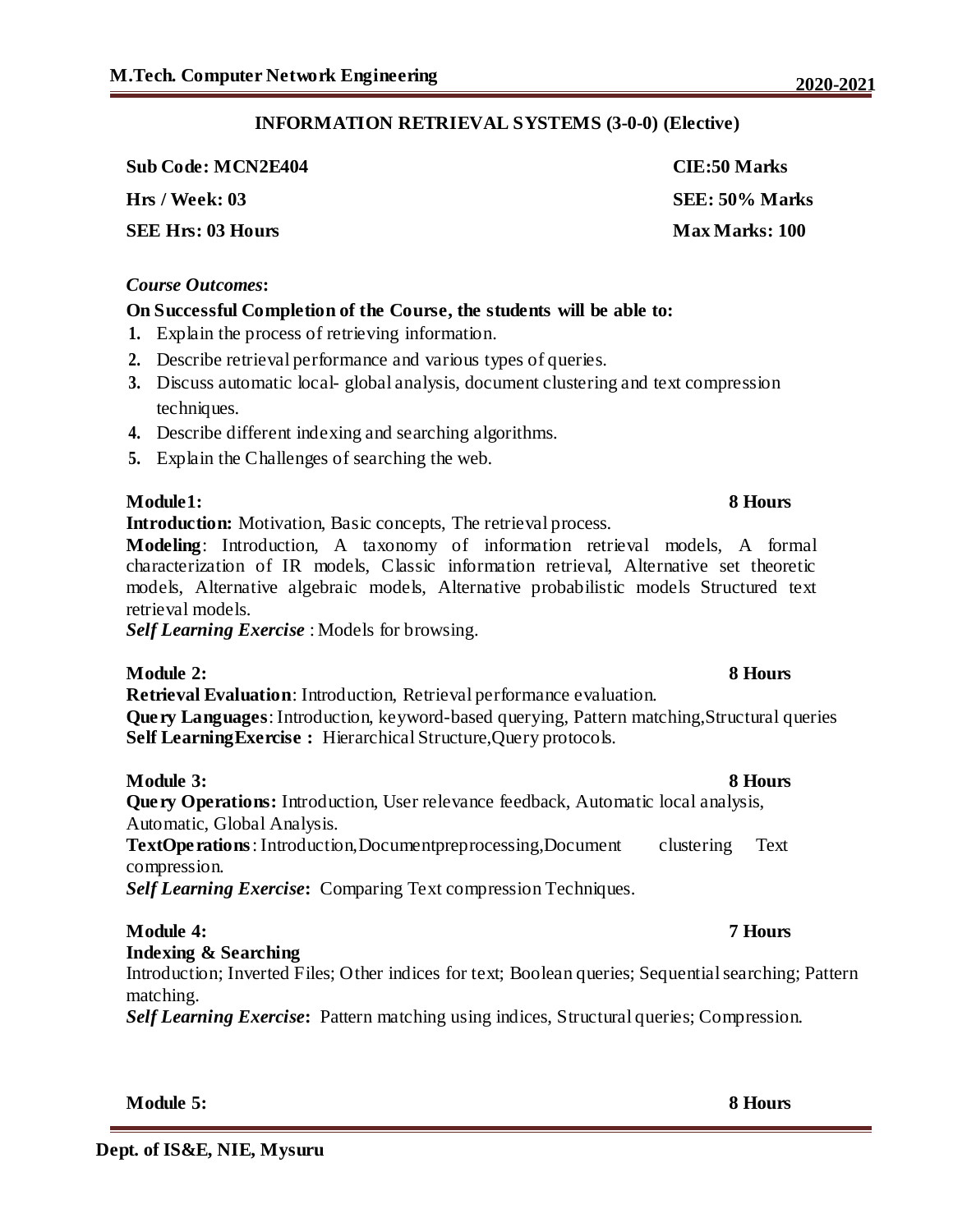**User Interfaces and Visualization**: Introduction, Human-Computer interaction, The information access process, Starting points, Query specification, Context, Using relevance judgments.

**Searching the Web:** Introduction, Challenges, Characterizing the web Search engines, Browsing, Met searchers.

*Self Learning Exercise***:** Searching using hyperlinks.

# **Text Books:**

Ricardo Baeza-Yates, Berthier Ribeiro-Neto: Modern Information Retrieval, Pearson.

### **Reference Books:**

David A. Grossman, Ophir Frieder: Information Retrieval Algorithms and Heuristics,  $2<sup>nd</sup>$ Edition, Springer,2004.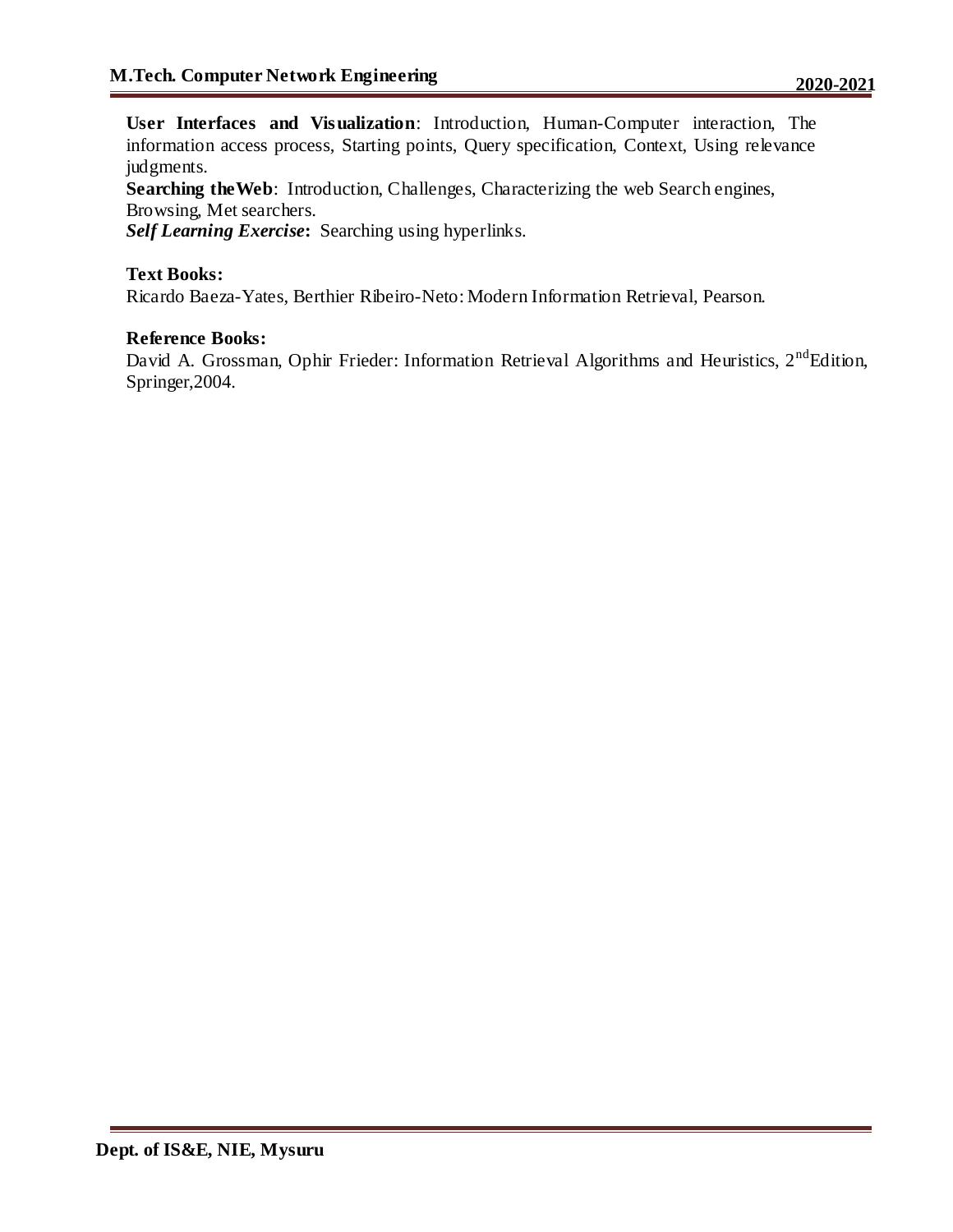# **ADVANCED DIGITAL COMMUNICATION (3-0-0) (Elective)**

| <b>Sub Code: MCN2E405</b> | CIE:50 Marks          |
|---------------------------|-----------------------|
| Hrs / Week: 03            | SEE: 50% Marks        |
| SEE Hrs: 03 Hours         | <b>Max Marks: 100</b> |

### *Course Outcomes***:**

# **On successful completion of the course, the students will be able to:**

- 1. Describe fundamentals of digital transmission
- 2. Compare different techniques for error Detection and Correction
- 3. Describe elements of DCS
- 4. Compare different waveform coding techniques
- 5. Describe Nyquest Criterion and correlative coding

# **Module-1** 8 Hours

**Digital Trans mission Fundamentals:** Digital Representation of Information: Block-Oriented Information, Stream Information; Why Digital Communications? Comparison of Analog and Digital Transmission , Basic properties of Digital Transmission Systems; Digital Representation of Analog Signals: Bandwidth of Analog Signals, Sampling of an Analog Signal, Digital Transmission of Analog Signals; Characterization of Communication Channels: Frequency Domain Characterization, Time Domain Characterization; Fundamental Limits in Digital Transmission: The Nyquist Signaling Rate, The Shannon Channel Capacity; Line Coding, Modems and Digital Modulation: Binary Phase Modulation, QAM and Signal Constellations, Telephone Modem Standards;

*Self Learning Exercise***:** Modems and Digital Modulation: Binary Phase Modulation, QAM and Signal Constellation.

# **Module-2 8 Hours**

**Properties of Media and Digital Trans mission Systems** : Twisted Pair, Coaxial Cable, Optical Fiber, Radio Transmission, Infrared Light; Error Detection and Correction: Error Detection, Two Dimensional Parity Checks, Internet Checksum, Polynomial Codes, Standardized Polynomial Codes, Error Detecting Capability of a Polynomial Code.

*Self Learning Exercise***:** Error Detecting Capability of a Polynomial Code.

# **Module-3 8 Hours**

**Brief Review of digital communication systems:**ElementsofDigitalcommunication systems; Communication channels and their characteristics;

*Self Learning Exercise***:** Historical perspective in the development of digital communication.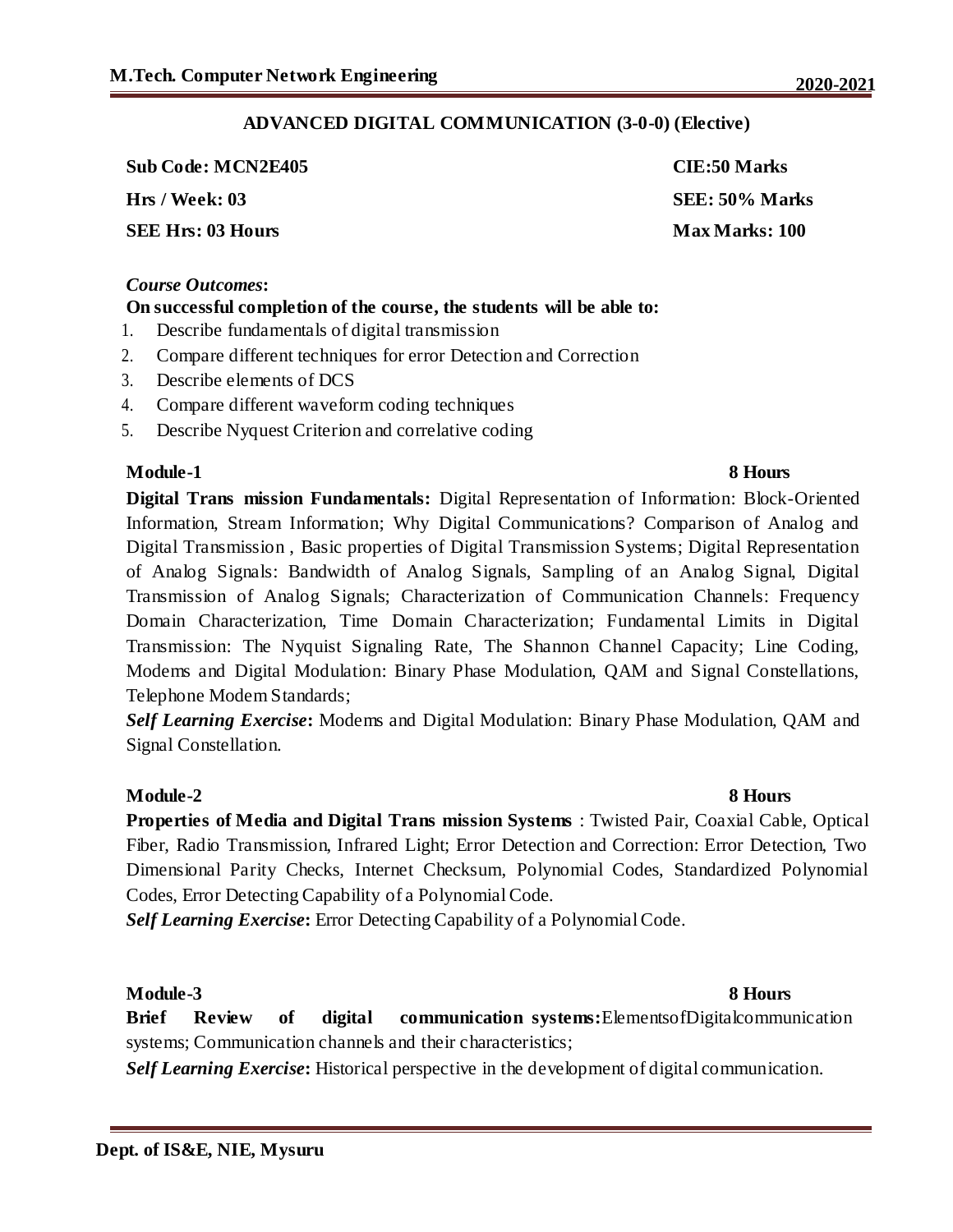# **Module-4 8 Hours**

**Wave form Coding Techniques:** PCM, Channel. Noise and error probability, DPCM, DM. *Self Learning Exercise*: coding speech at low bitrates, Applications

# **Module-5 7 Hours**

**Base band Shaping for data trans mission:** Discrete PAM signals, Inter-symbol interference (ISI) Nyquist criterion for distortion-less Base band binary transmission. *Self Learning Exercise*: Correlative Coding.

# **TEXT BOOKS:**

- *1.* Alberto Leon Garcia and Indra Widjaja: Communication Networks Fundamental Concepts and Key architectures, 2nd Edition, Tata Mc GrawHill,2006.
- *2.* Simon Haykin: Digital Communication, Wiley India,2007.

# **REFERENCE BOOKS :**

John G Proakis: Digital Communications, 3rd Edition, McGraw Hill, 2008.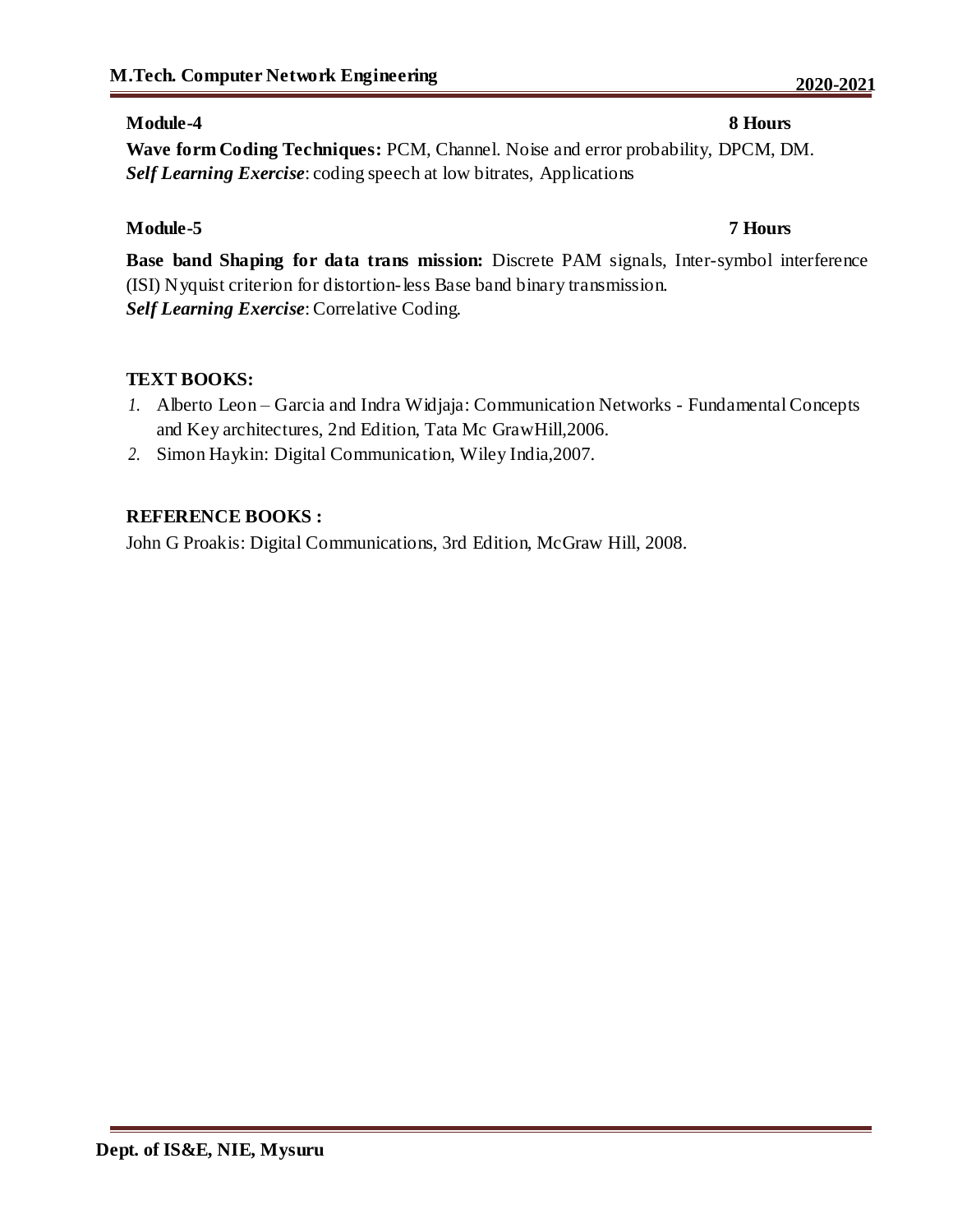### **INDUSTRY DRIVEN ELECTIVES INTRODUCTION TO MACHINE LEARNING (2:0:0)**

**Sub Code: MCN2I02 CIE: 25 Marks**

**SEE Hrs: 02 Hours Max Marks: 50**

### *Course Outcomes***:**

### **On Successful completion of the course, the students will be able to:**

- **1.** Illustrate basic concepts of machine learning
- **2.** Explain Machine Learning Process
- **3.** Demonstrate experiments in Azure ML studio with basic Pythoncode

### **Module1: 8 Hours**

Introduction to Machine Learning, Understand classification Vs Regression with examples of various algorithms, Designing a Learning system, Perspective and Issues in Machine Learning, Hand on model creation in Azure ML using basic Python Programming *Self Learning Exercise***:** Basic Python Programming

### **Module2: 9 Hours**

Decision Tree Learning: Decision tree representation, Appropriate problems for decision tree learning, Basic decision tree learning algorithm, hypothesis space search in decision tree learning, Hands on Azure ML experiments with selectivebias

*Self Learning Exercise***:** Anomaly detection using ML

### **Module3: 9 Hours**

Guidance on which algorithm to use for which kind of problems, Illustrating the Machine Learning Process, Hands on model creation for regression problems using Python, Hands on model creation for classification problems using Python *Self Learning Exercise***:** Recommender system

### **Text Books**:

- **1.** Tom M. Mitchell, Machine Learning, India Edition July 2017, McGraw HillEducation.
- **2.** Azure Machine Learning Microsoft Azure Essential(attached)

### All the Microsoft e-books can be downloaded from this URL-

https://blogs.msdn.microsoft.com/mssmallbiz/2017/07/11/largest-free-microsoft-ebookgiveaway-im-giving-away-millions-of-free-microsoft-ebooks-again-including-windows-10 office-365-office-2016-power-bi-azure-windows-8-1-office-2013-sharepo/

**Hrs / Week: 03 SEE: 50% Marks**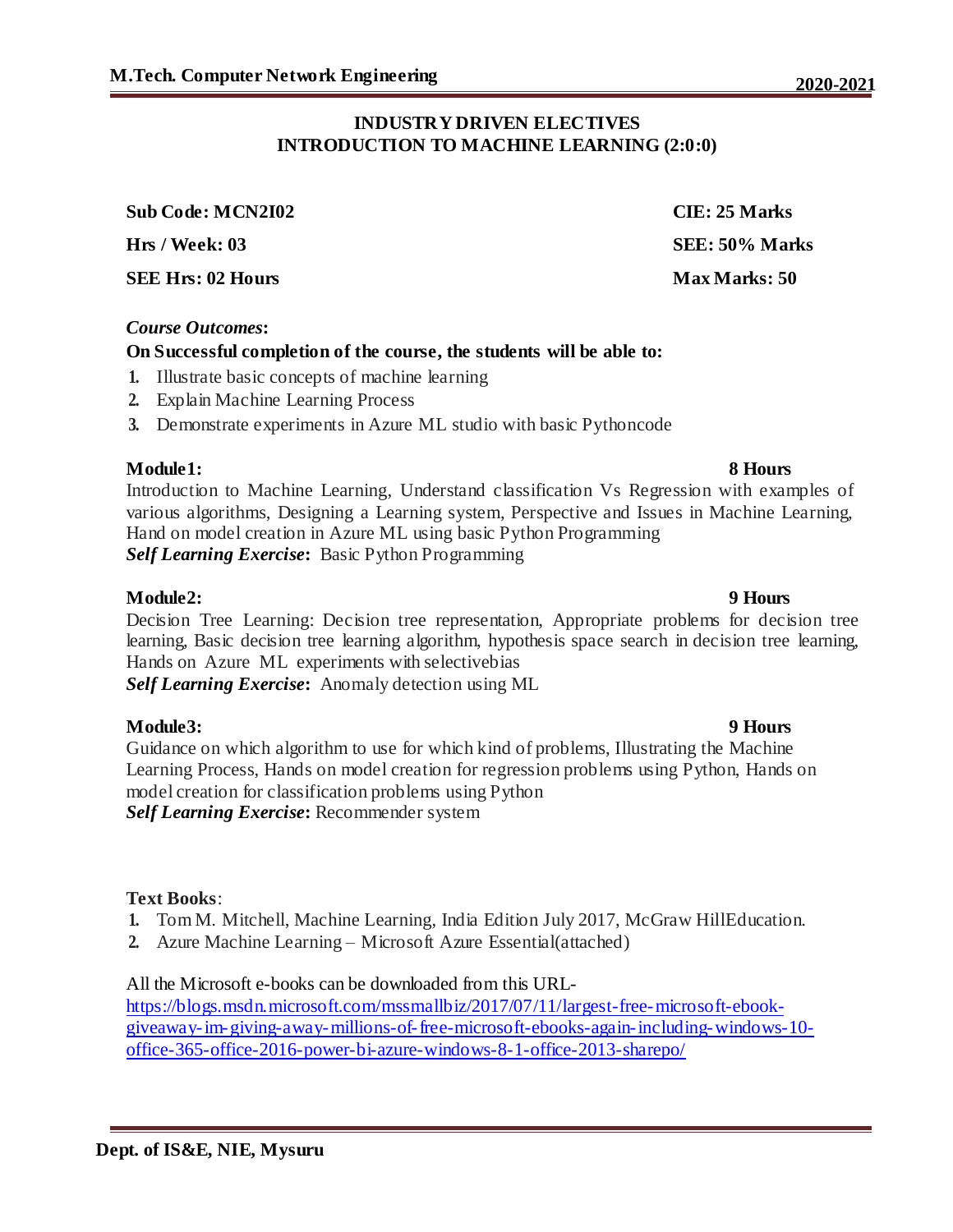**Reference Links: Azure Portal:** https://portal.azure.com **Azure Machine Learning Studio:** https://studio.azureml.net

**Cognitive Services:** Documentation: https://www.microsoft.com/cognitive-services/enus/computer-vision-api/documentation Client SDKs and Samples: https://www.microsoft.com/cognitive-services/en-us/sdk-sample

**Products available by region:** https://azure.microsoft.com/en-in/global-infrastructure/services/ **Azure regions:** https://azure.microsoft.com/en-in/global-infrastructure/regions/ **Azure Services running status:** https://azure.microsoft.com/en-in/status/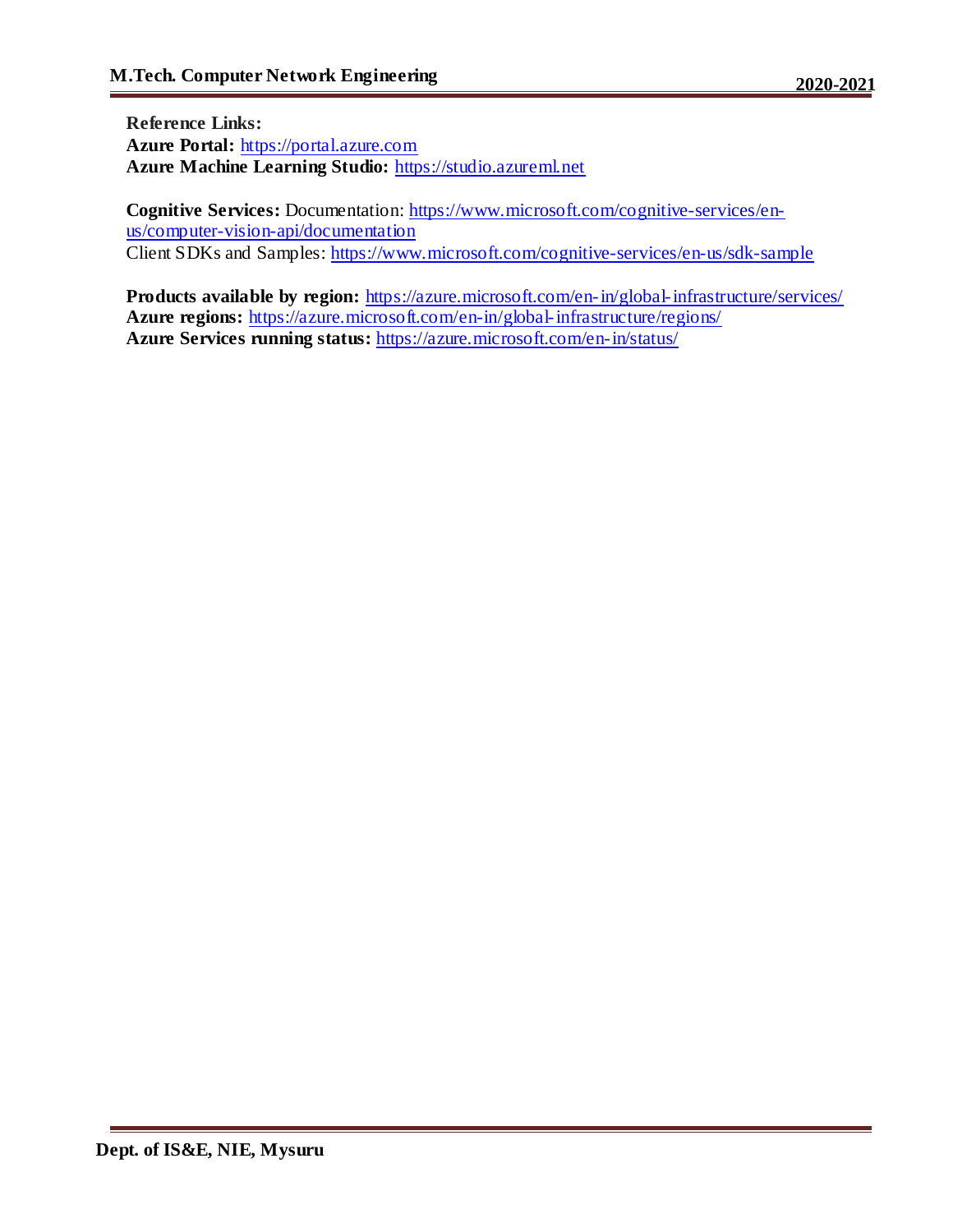# **III SEMESTER M. Tech.**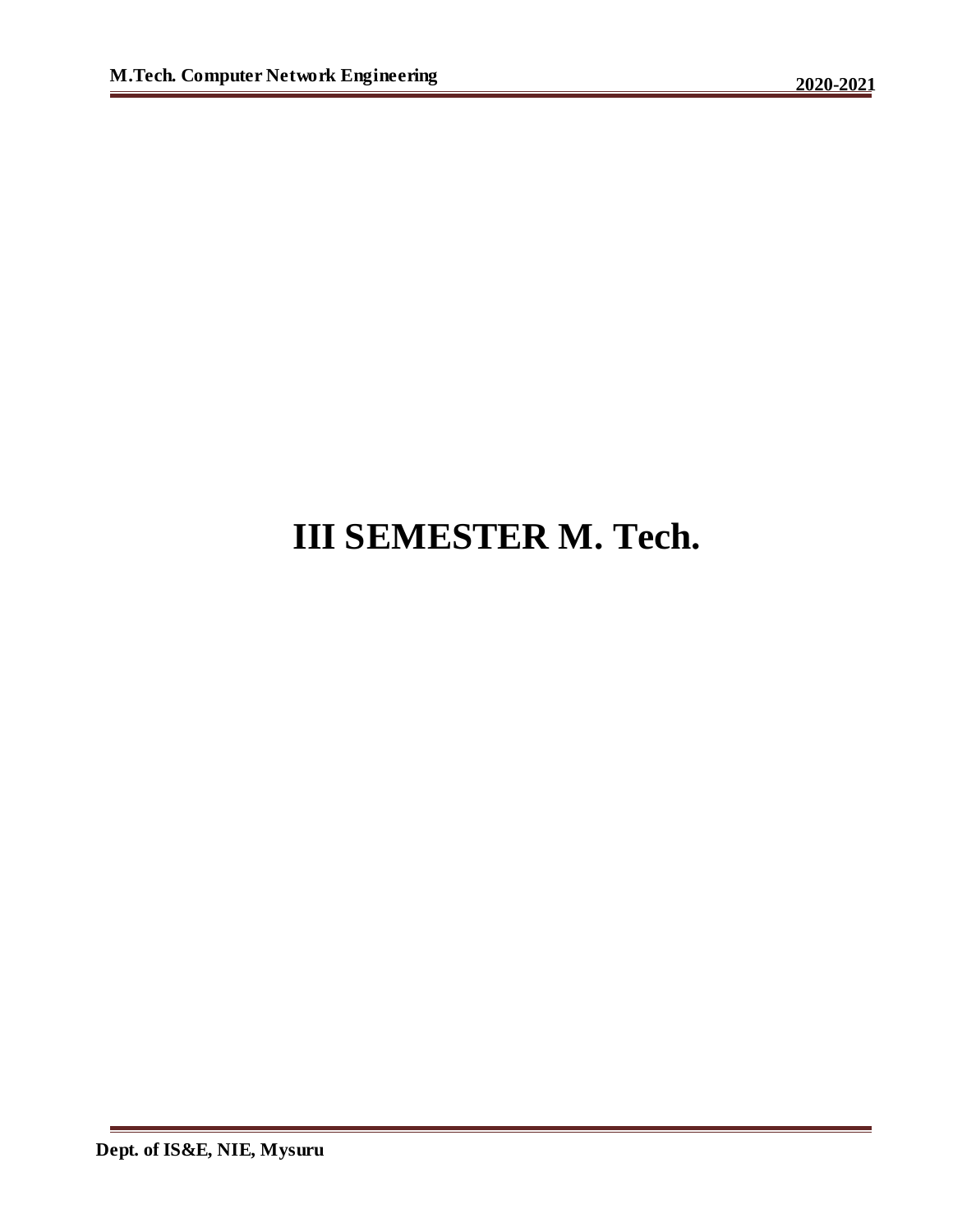# **SEMINAR (Core)**

# **Sub Code: MCN3C01 CIE:50 Marks**

# *Course Outcomes:*

### **On Successful completion of the course, the students will be able to:**

- 1. Recognize relevance of the topic chosen
- 2. Explain current real world issues by doing literature survey
- 3. Identify the depth of thetopic
- 4. Prepare presentations to convey the essence of the topic clearly.
- 5. Justify the comments and questionnaires from audience.

# **INTERNSHIP(Core)**

### **Sub Code: MCN3C02 CIE:50 Marks**

### *Course Outcomes***:**

# **On successful completion of the course, the students will be able to:**

- 1. Appraise the problem to be analyzed
- 2. Apply the knowledge of the engineering to solve the problem
- 3. Outline the conducted work with a report

# **PROJECT PHASE-I (PROJECT)**

### **Sub Code: MCN3C03 CIE:50 Marks**

### *Course Outcomes***:**

### **On successful completion of the course, the students will be able to:**

- 1. Identify the different areas of interest feasible to the project.
- 2. Analyze the problem identified.
- 3. Develop the design methods to solve the identified problems.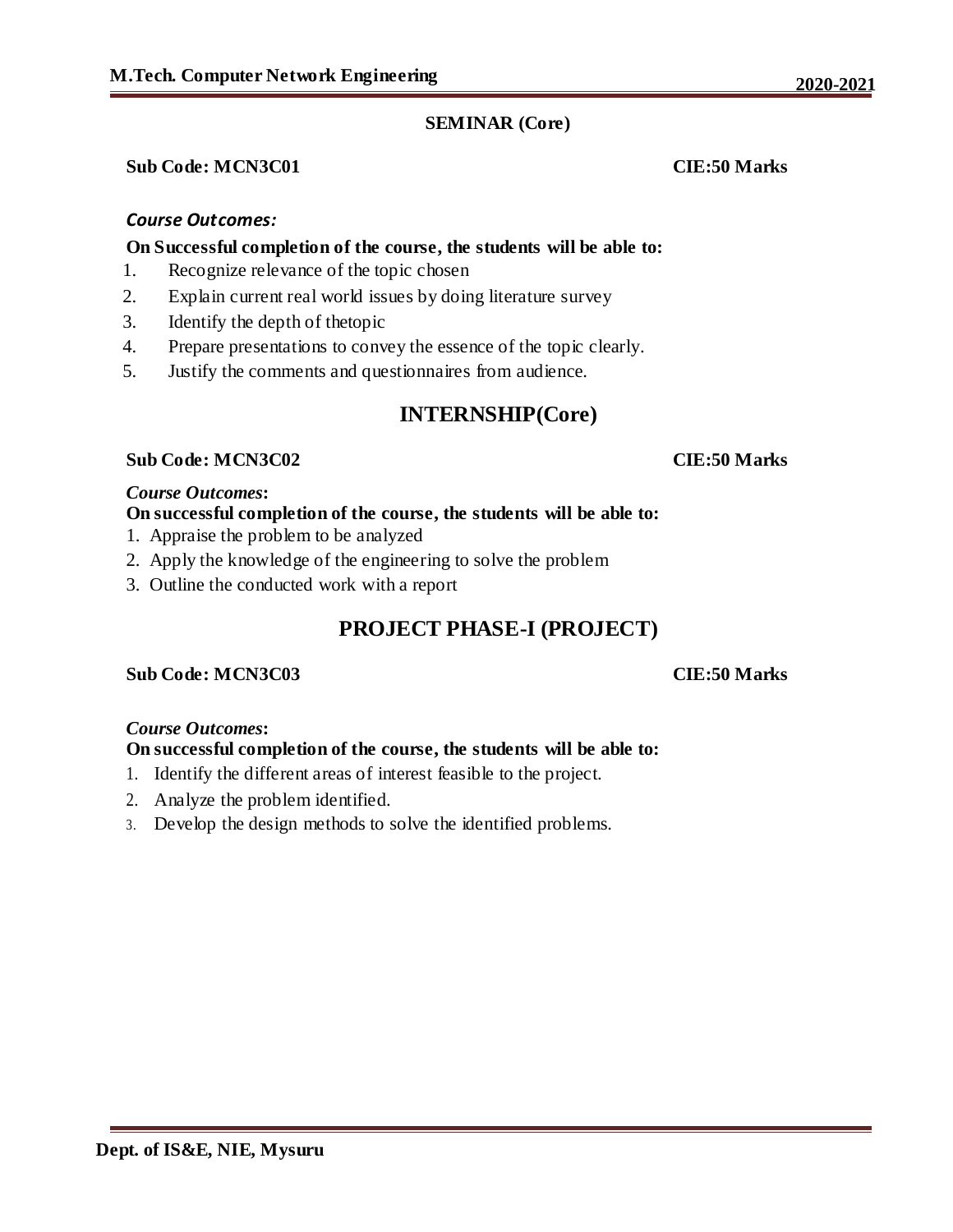# **IV SEMESTER M. Tech.**